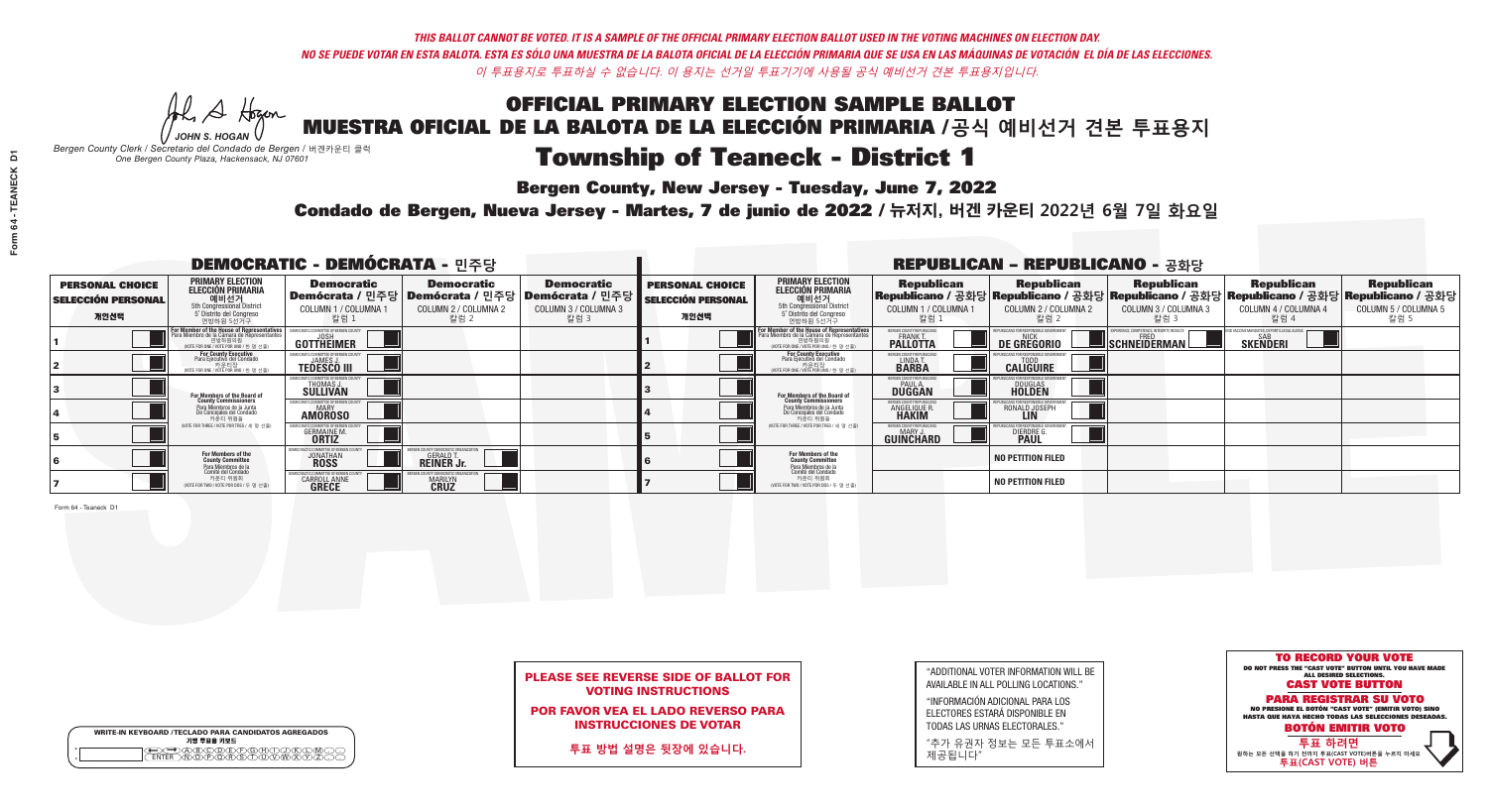Al Stogan *JOHN S. HOGAN*

|         | <b>WRITE-IN KEYBOARD /TECLADO PARA CANDIDATOS AGREGADOS</b><br>기명 투표용 키보드 |
|---------|---------------------------------------------------------------------------|
| $\circ$ | (B)C)D)E)(F)G)(H                                                          |
| $\circ$ | <b>DOARCY</b>                                                             |

# **Township of Teaneck - District 2**

**Bergen County, New Jersey - Tuesday, June 7, 2022** 

*Bergen County Clerk / Secretario del Condado de Bergen /* 버겐카운티 클럭 *One Bergen County Plaza, Hackensack, NJ 07601*



PLEASE SEE REVERSE SIDE OF BALLOT FOR VOTING INSTRUCTIONS

POR FAVOR VEA EL LADO REVERSO PARA INSTRUCCIONES DE VOTAR

**투표 방법 설명은 뒷장에 있습니다.**

| "ADDITIONAL VOTER INFORMATION WILL BE |
|---------------------------------------|
| AVAILABLE IN ALL POLLING LOCATIONS."  |
|                                       |

"INFORMACIÓN ADICIONAL PARA LOS ELECTORES ESTARÁ DISPONIBLE EN TODAS LAS URNAS ELECTORALES."

"추가 유권자 정보는 모든 투표소에서 제공됩니다"

Condado de Bergen, Nueva Jersey - Martes, 7 de junio de 2022 / 뉴저지, 버겐 카운티 2022년 6월 7일 화요일 *One Bergen County Plaza, Hackensack, NJ 07601*

| <b>DEMOCRATIC - DEMÓCRATA -</b> 민주당                         |                                                                                                                                               |                                                                |                                                   |                                                                                                        |                                                             |                                                                                                                                                |                                                            | <b>REPUBLICAN - REPUBLICANO - 공화당</b>              |                                                   |                                                                                                                                                |                                                   |
|-------------------------------------------------------------|-----------------------------------------------------------------------------------------------------------------------------------------------|----------------------------------------------------------------|---------------------------------------------------|--------------------------------------------------------------------------------------------------------|-------------------------------------------------------------|------------------------------------------------------------------------------------------------------------------------------------------------|------------------------------------------------------------|----------------------------------------------------|---------------------------------------------------|------------------------------------------------------------------------------------------------------------------------------------------------|---------------------------------------------------|
| <b>PERSONAL CHOICE</b><br><b>SELECCIÓN PERSONAL</b><br>개인선택 | <b>PRIMARY ELECTION</b><br>ELECCIÓN PRIMARIA<br>에비선거<br>5th Congressional District<br>5 <sup>*</sup> Distrito del Congreso<br>연방하원 5선거구       | <b>Democratic</b><br>COLUMN 1 / COLUMNA<br>칼럼 1                | <b>Democratic</b><br>COLUMN 2 / COLUMNA 2<br>칼럼 2 | <b>Democratic</b><br>Demócrata / 민주당 Demócrata / 민주당 Demócrata / 민주당  <br>COLUMN 3 / COLUMNA 3<br>칼럼 3 | <b>PERSONAL CHOICE</b><br><b>SELECCIÓN PERSONAL</b><br>개인선택 | <b>PRIMARY ELECTION</b><br><b>ELECCIÓN PRIMARIA</b><br>예비선거<br>5th Congressional District<br>5 <sup>*</sup> Distrito del Congreso<br>연방하원 5선거구 | <b>Republican</b><br>COLUMN 1 / COLUMNA 1<br>칼럼            | <b>Republican</b><br>COLUMN 2 / COLUMNA 2<br>-칼럼 2 | <b>Republican</b><br>COLUMN 3 / COLUMNA 3<br>칼럼 3 | <b>Republican</b><br>Republicano / 공화당 Republicano / 공화당 Republicano / 공화당 Republicano / 공화당 Republicano / 공화당<br>COLUMN 4 / COLUMNA 4<br>칼럼 4 | <b>Republican</b><br>COLUMN 5 / COLUMNA 5<br>칼럼 5 |
|                                                             | For Member of the House of Representatives<br>Para Miembro de la Cámara de Representantes<br>연방하원의원<br>(VOTE FOR ONE / VOTE POR UNO / 한 명 선출) | GOTTHEIMER                                                     |                                                   |                                                                                                        |                                                             | F <mark>or Member of the House of Representative</mark><br>Para Miembro de la Cámara de Representante:<br>NOTE FOR ONE / VOTE POR UNO / 한 명 선출 | BERGEN COUNTY REPUBLICANS<br>FRANK T.<br><b>PALLOTTA</b>   | DE GREGORIO                                        | SCHNEIDERMAN                                      | <b>SKENDERI</b>                                                                                                                                |                                                   |
|                                                             | For County Executive<br>Para Ejecutivo del Condado<br>, 카운티장<br>(VOTE FOR ONE / VOTE POR UNO / 한 명 선출)                                        | EMOCRATIC COMMITTEE OF BERGEN<br><b>TEDESCO III</b>            |                                                   |                                                                                                        |                                                             | For County Executive<br>Para Ejecutivo del Condado<br>7 카운티장<br>(VOTE FOR ONE / VOTE POR UNO / 한 명 선출)                                         | BERGEN COUNTY REPUBLICA<br>LINDA T.                        | <b>CALIGUIRE</b>                                   |                                                   |                                                                                                                                                |                                                   |
|                                                             | For Members of the Board of<br>County Commissioners                                                                                           | <b>THOMAS J.</b><br><b>SULLIVAN</b>                            |                                                   |                                                                                                        |                                                             | For Members of the Board of<br>County Commissioners                                                                                            | ERGEN COUNTY REPUBLICAN<br><b>PAUL A.</b><br><b>DUGGAN</b> | <b>DOUGLAS</b>                                     |                                                   |                                                                                                                                                |                                                   |
|                                                             | Para Miembros de la Junta<br>De Concejales del Condado<br>카운티 위원들                                                                             | ATIC COMMITTEE OF BERGEN COUN<br><b>MARY</b><br><b>AMOROSO</b> |                                                   |                                                                                                        |                                                             | Para Miembros de la Junta<br>De Concejales del Condado<br>카운티 위원들                                                                              | ERGEN COUNTY REPUBLICAN<br>ANGELIQUE R                     | RONALD JOSEPH<br><b>LIN</b>                        |                                                   |                                                                                                                                                |                                                   |
|                                                             | NOTE FOR THREE / VOTE POR TRES / 세 명 선출)                                                                                                      | <b>GERMAINE M.</b><br><b>ORTIZ</b>                             |                                                   |                                                                                                        |                                                             | NOTE FOR THREE / VOTE POR TRES / 세 명 선출)                                                                                                       | BERGEN COUNTY REPUBLICAN<br>MARY J.<br>GUINCHARD           | <b>DIERDRE</b>                                     |                                                   |                                                                                                                                                |                                                   |
|                                                             | For Members of the<br>County Committee<br>Para Miembros de la<br>Comité del Condado                                                           | EMOCRATIC COMMITTEE OF BERGEN C<br>MOHAMED ARIF<br><b>KHAN</b> |                                                   |                                                                                                        |                                                             | For Members of the<br>County Committee<br>Para Miembros de la<br>Comité del Condado                                                            |                                                            | <b>NO PETITION FILED</b>                           |                                                   |                                                                                                                                                |                                                   |
|                                                             | 카운티 위원회<br>(VOTE FOR TWO / VOTE POR DOS / 두 명 선출)                                                                                             | EMOCRATIC COMMITTEE OF BERGEN CO<br>MARTIN-BARKSDALE           |                                                   |                                                                                                        |                                                             | 카운티 위원회<br>NOTE FOR TWO / VOTE POR DOS / 두 명 선출)                                                                                               |                                                            | <b>NO PETITION FILED</b>                           |                                                   |                                                                                                                                                |                                                   |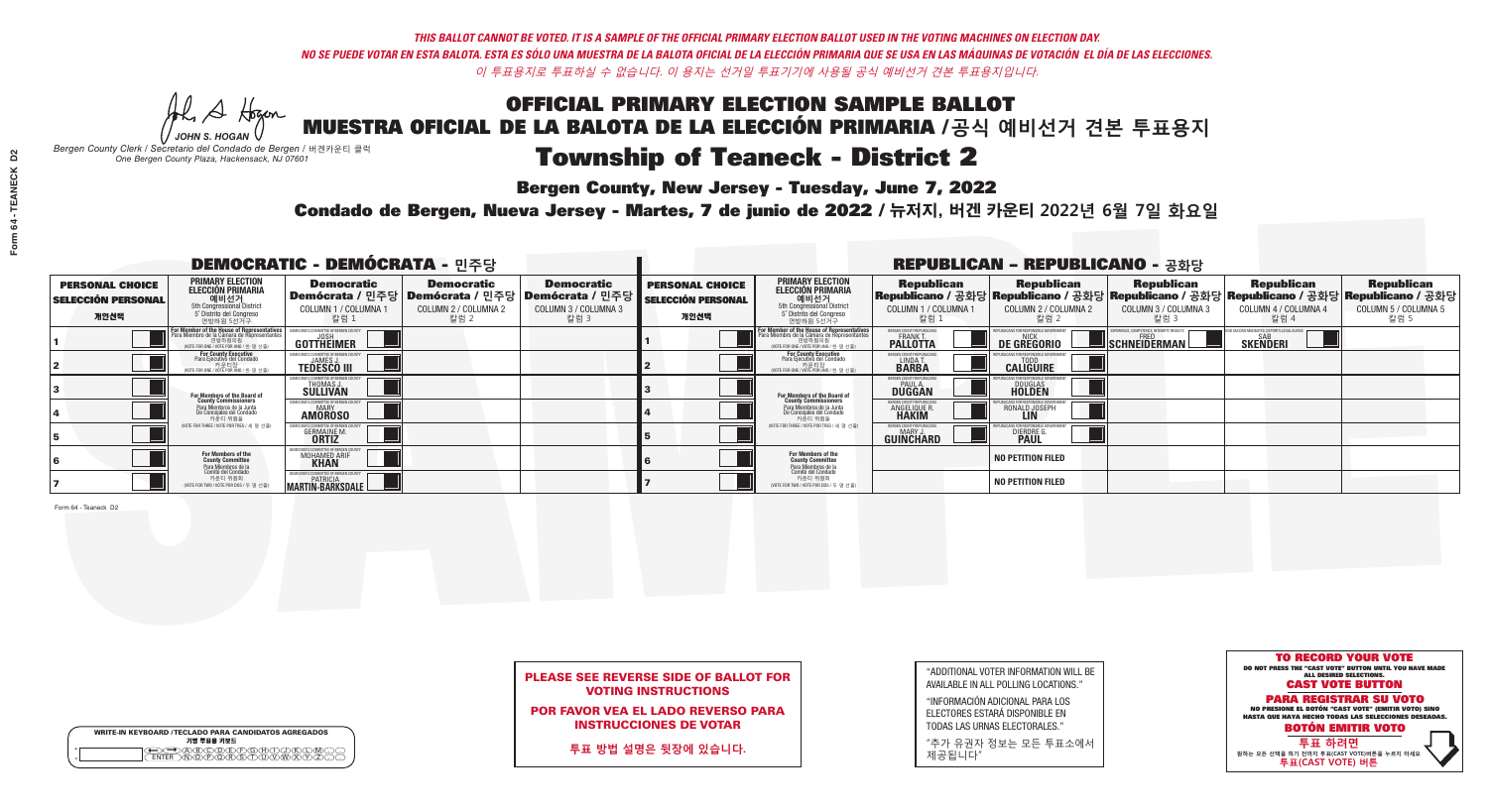He A Hogen *JOHN S. HOGAN*

| <b>WRITE-IN KEYBOARD /TECLADO PARA CANDIDATOS AGREGADOS</b><br>기명 투표용 키보드 |
|---------------------------------------------------------------------------|
| ABCODECEGH                                                                |

# Township of Teaneck - District 3

**Bergen County, New Jersey - Tuesday, June 7, 2022** 

*Bergen County Clerk / Secretario del Condado de Bergen /* 버겐카운티 클럭 *One Bergen County Plaza, Hackensack, NJ 07601*

Condado de Bergen, Nueva Jersey - Martes, 7 de junio de 2022 / 뉴저지, 버겐 카운티 2022년 6월 7일 화요일 *One Bergen County Plaza, Hackensack, NJ 07601*



### PLEASE SEE REVERSE SIDE OF BALLOT FOR VOTING INSTRUCTIONS

POR FAVOR VEA EL LADO REVERSO PARA INSTRUCCIONES DE VOTAR

**투표 방법 설명은 뒷장에 있습니다.**

"ADDITIONAL VOTER INFORMATION WILL BE AVAILABLE IN ALL POLLING LOCATIONS."

"INFORMACIÓN ADICIONAL PARA LOS ELECTORES ESTARÁ DISPONIBLE EN TODAS LAS URNAS ELECTORALES."

"추가 유권자 정보는 모든 투표소에서 제공됩니다"

|                                                             |                                                                                                                                               | <b>DEMOCRATIC - DEMÓCRATA - 민주당</b>                         |                                                                                          |                                                                      |                                                             |                                                                                                                                                             |                                                        | <b>REPUBLICAN - REPUBLICANO - 공화당</b>                                                                                                           |                                                   |                                                   |                                                   |
|-------------------------------------------------------------|-----------------------------------------------------------------------------------------------------------------------------------------------|-------------------------------------------------------------|------------------------------------------------------------------------------------------|----------------------------------------------------------------------|-------------------------------------------------------------|-------------------------------------------------------------------------------------------------------------------------------------------------------------|--------------------------------------------------------|-------------------------------------------------------------------------------------------------------------------------------------------------|---------------------------------------------------|---------------------------------------------------|---------------------------------------------------|
| <b>PERSONAL CHOICE</b><br><b>SELECCIÓN PERSONAL</b><br>개인선택 | PRIMARY ELECTION<br>ELECCIÓN PRIMARIA<br>에비선거<br>5th Congressional District<br>5 <sup>*</sup> Distrito del Congreso<br>연방하원 5선거구              | <b>Democratic</b><br>COLUMN 1 / COLUMNA 1<br>칼럼 1           | <b>Democratic</b><br>Demócrata / 민주당   Demócrata / 민주당  <br>COLUMN 2 / COLUMNA 2<br>칼럼 2 | <b>Democratic</b><br>Demócrata / 민주당<br>COLUMN 3 / COLUMNA 3<br>칼럼 3 | <b>PERSONAL CHOICE</b><br><b>SELECCIÓN PERSONAL</b><br>개인선택 | <b>PRIMARY ELECTION</b><br><b>ELECCIÓN PRIMARIA</b><br>예비선거<br>5th Congressional District<br>5 Distrito del Congreso<br>연방하원 5선거구                           | <b>Republican</b><br>COLUMN 1 / COLUMNA 1<br>칼럼        | <b>Republican</b><br>Republicano / 공화당 Republicano / 공화당 Republicano / 공화당 Republicano / 공화당 Republicano / 공화당<br>COLUMN 2 / COLUMNA 2<br>-칼럼 2 | <b>Republican</b><br>COLUMN 3 / COLUMNA 3<br>칼럼 3 | <b>Republican</b><br>COLUMN 4 / COLUMNA 4<br>칼럼 4 | <b>Republican</b><br>COLUMN 5 / COLUMNA 5<br>칼럼 5 |
|                                                             | For Member of the House of Representatives<br>Para Miembro de la Cámara de Representantes<br>연방하원의원<br>(VOTE FOR ONE / VOTE POR UNO / 한 명 선출) | GOTTHEIMER                                                  |                                                                                          |                                                                      |                                                             | F <mark>or Member of the House of Representatives</mark><br>Para Miembro de la Cámara de Representantes<br>연방하원의원<br>(VOTE FOR ONE / VOTE POR UNO / 한 명 선출) | ERGEN COUNTY REPUBLICAN<br><b>PALLOTTA</b>             | DE GREGORIO                                                                                                                                     | SCHNEIDERMAN                                      | <b>SKENDERI</b>                                   |                                                   |
|                                                             | For County Executive<br>Para Ejecutivo del Condado<br>/OTE FOR ONE / VOTE POR UNO / 한 명 선출)                                                   | <b>TEDESCO III</b>                                          |                                                                                          |                                                                      |                                                             | <b>For County Executive</b><br>Para Ejecutivo del Condado<br>7) 카운티장<br>(VOTE FOR ONE / VOTE POR UNO / 한 명 선출)                                              | BERGEN COUNTY REPUBLICA<br>LINDAT.                     | <b>CALIGUIRE</b>                                                                                                                                |                                                   |                                                   |                                                   |
|                                                             | For Members of the Board of<br>County Commissioners                                                                                           | EMOCRATIC COMMITTEE OF BERGEN LINE<br>THOMAS J.<br>SULLIVAN |                                                                                          |                                                                      |                                                             | <b>For Members of the Board of County Commissioners</b>                                                                                                     | <b>BERGEN COUNTY REPUBLICAN<br/>PAUL A.<br/>DUGGAN</b> | <b>DOUGLAS</b>                                                                                                                                  |                                                   |                                                   |                                                   |
|                                                             | Para Miembros de la Junta<br>De Concejales del Condado<br>카운티 위원들                                                                             | ATIC COMMITTEE OF BERGEN CO<br><b>AMOROSO</b>               |                                                                                          |                                                                      |                                                             | Para Miembros de la Junta<br>De Concejales del Condado<br>카운티 위원들                                                                                           | ERGEN COUNTY REPUBLICAN<br><b>ANGELIQUE F</b>          | RONALD JOSEPH                                                                                                                                   |                                                   |                                                   |                                                   |
|                                                             | (VOTE FOR THREE / VOTE POR TRES / 세 명 선출)                                                                                                     | <b>GERMAINE M.</b><br><b>ORTIZ</b>                          |                                                                                          |                                                                      |                                                             | (VOTE FOR THREE / VOTE POR TRES / 세 명 선출)                                                                                                                   | ERGEN COUNTY REPUBLICAN<br>MARY J<br><b>GUINCHARD</b>  | <b>DIERDRE</b>                                                                                                                                  |                                                   |                                                   |                                                   |
|                                                             | For Members of the<br>County Committee                                                                                                        | CRATIC COMMITTEE OF BERGEN<br>WILLIAM P.                    |                                                                                          |                                                                      |                                                             | For Members of the<br>County Committee                                                                                                                      |                                                        | RI ICANS FOR RESPONSIRI F<br>HAYYIM J.                                                                                                          |                                                   |                                                   |                                                   |
|                                                             | Para Miembros de la<br>Comité del Condado<br>카운티 위원회<br>(VOTE FOR TWO / VOTE POR DOS / 두 명 선출)                                                | <b>DEMOCRATIC COMMITTEE OF BERGEN</b><br><b>RAPPOPORT</b>   |                                                                                          |                                                                      |                                                             | Para Miembros de la<br>Comité del Condado<br>카운티 위원회<br>(VOTE FOR TWO / VOTE POR DOS / 두 명 선출)                                                              |                                                        | PUBLICANS FOR RESPONSIBLE<br><b>MAXINE &amp;</b><br><b>ANGEL</b>                                                                                |                                                   |                                                   |                                                   |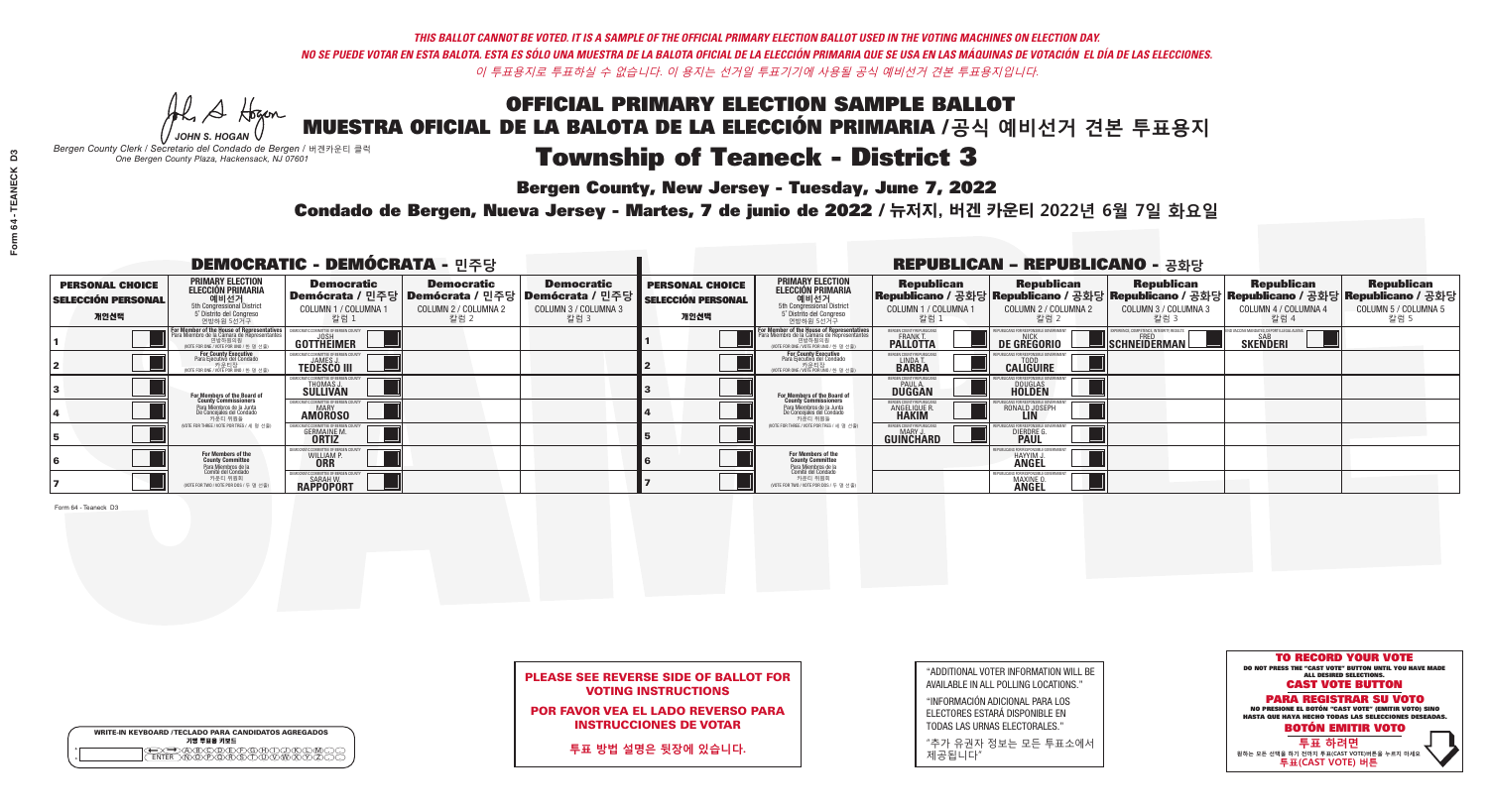Al Stogan *JOHN S. HOGAN*

|         | <b>WRITE-IN KEYBOARD /TECLADO PARA CANDIDATOS AGREGADOS</b><br>기명 투표용 키보드 |
|---------|---------------------------------------------------------------------------|
| $\circ$ | ነለችለቅ                                                                     |

# Township of Teaneck - District 4

**Bergen County, New Jersey - Tuesday, June 7, 2022** 

*Bergen County Clerk / Secretario del Condado de Bergen /* 버겐카운티 클럭 *One Bergen County Plaza, Hackensack, NJ 07601*



POR FAVOR VEA EL LADO REVERSO PARA INSTRUCCIONES DE VOTAR

**투표 방법 설명은 뒷장에 있습니다.**

| "ADDITIONAL VOTER INFORMATION WILL BE |
|---------------------------------------|
| AVAILABLE IN ALL POLLING LOCATIONS."  |
|                                       |

"INFORMACIÓN ADICIONAL PARA LOS ELECTORES ESTARÁ DISPONIBLE EN TODAS LAS URNAS ELECTORALES."

"추가 유권자 정보는 모든 투표소에서 제공됩니다"

Condado de Bergen, Nueva Jersey - Martes, 7 de junio de 2022 / 뉴저지, 버겐 카운티 2022년 6월 7일 화요일 *One Bergen County Plaza, Hackensack, NJ 07601*

|                                                             |                                                                                                                                               | <b>DEMOCRATIC - DEMÓCRATA - 민주당</b>                            |                                                   |                                                                                                        |                                                             |                                                                                                                                                |                                                             | <b>REPUBLICAN - REPUBLICANO - 공화당</b>              |                                                   |                                                                                                                                                |                                                   |
|-------------------------------------------------------------|-----------------------------------------------------------------------------------------------------------------------------------------------|----------------------------------------------------------------|---------------------------------------------------|--------------------------------------------------------------------------------------------------------|-------------------------------------------------------------|------------------------------------------------------------------------------------------------------------------------------------------------|-------------------------------------------------------------|----------------------------------------------------|---------------------------------------------------|------------------------------------------------------------------------------------------------------------------------------------------------|---------------------------------------------------|
| <b>PERSONAL CHOICE</b><br><b>SELECCIÓN PERSONAL</b><br>개인선택 | <b>PRIMARY ELECTION</b><br>ELECCIÓN PRIMARIA<br>에비선거<br>5th Congressional District<br>5 <sup>*</sup> Distrito del Congreso<br>연방하원 5선거구       | <b>Democratic</b><br>COLUMN 1 / COLUMNA<br>칼럼 1                | <b>Democratic</b><br>COLUMN 2 / COLUMNA 2<br>칼럼 2 | <b>Democratic</b><br>Demócrata / 민주당 Demócrata / 민주당 Demócrata / 민주당  <br>COLUMN 3 / COLUMNA 3<br>칼럼 3 | <b>PERSONAL CHOICE</b><br><b>SELECCIÓN PERSONAL</b><br>개인선택 | <b>PRIMARY ELECTION</b><br><b>ELECCIÓN PRIMARIA</b><br>예비선거<br>5th Congressional District<br>5 <sup>*</sup> Distrito del Congreso<br>연방하원 5선거구 | <b>Republican</b><br>COLUMN 1 / COLUMNA 1<br>칼럼             | <b>Republican</b><br>COLUMN 2 / COLUMNA 2<br>-칼럼 2 | <b>Republican</b><br>COLUMN 3 / COLUMNA 3<br>칼럼 3 | <b>Republican</b><br>Republicano / 공화당 Republicano / 공화당 Republicano / 공화당 Republicano / 공화당 Republicano / 공화당<br>COLUMN 4 / COLUMNA 4<br>칼럼 4 | <b>Republican</b><br>COLUMN 5 / COLUMNA 5<br>칼럼 5 |
|                                                             | For Member of the House of Representatives<br>Para Miembro de la Cámara de Representantes<br>연방하원의원<br>(VOTE FOR ONE / VOTE POR UNO / 한 명 선출) | GOTTHEIMER                                                     |                                                   |                                                                                                        |                                                             | F <mark>or Member of the House of Representative</mark><br>Para Miembro de la Cámara de Representante:<br>NOTE FOR ONE / VOTE POR UNO / 한 명 선출 | BERGEN COUNTY REPUBLICANS<br>FRANK T.<br><b>PALLOTTA</b>    | DE GREGORIO                                        | SCHNEIDERMAN                                      | <b>SKENDERI</b>                                                                                                                                |                                                   |
|                                                             | For County Executive<br>Para Ejecutivo del Condado<br>, 카운티장<br>(VOTE FOR ONE / VOTE POR UNO / 한 명 선출)                                        | EMOCRATIC COMMITTEE OF BERGEN<br><b>TEDESCO III</b>            |                                                   |                                                                                                        |                                                             | For County Executive<br>Para Ejecutivo del Condado<br>7 카운티장<br>(VOTE FOR ONE / VOTE POR UNO / 한 명 선출)                                         | BERGEN COUNTY REPUBLICA<br>LINDA T.                         | <b>CALIGUIRE</b>                                   |                                                   |                                                                                                                                                |                                                   |
|                                                             | For Members of the Board of<br>County Commissioners                                                                                           | <b>THOMAS J.</b><br><b>SULLIVAN</b>                            |                                                   |                                                                                                        |                                                             | For Members of the Board of<br>County Commissioners                                                                                            | BERGEN COUNTY REPUBLICAN<br><b>PAUL A.</b><br><b>DUGGAN</b> | <b>DOUGLAS</b>                                     |                                                   |                                                                                                                                                |                                                   |
|                                                             | Para Miembros de la Junta<br>De Concejales del Condado<br>카운티 위원들                                                                             | ATIC COMMITTEE OF BERGEN COUN<br><b>MARY</b><br><b>AMOROSO</b> |                                                   |                                                                                                        |                                                             | Para Miembros de la Junta<br>De Concejales del Condado<br>카운티 위원들                                                                              | ERGEN COUNTY REPUBLICAN<br>ANGELIQUE R                      | RONALD JOSEPH<br><b>LIN</b>                        |                                                   |                                                                                                                                                |                                                   |
|                                                             | NOTE FOR THREE / VOTE POR TRES / 세 명 선출)                                                                                                      | <b>GERMAINE M.</b><br><b>ORTIZ</b>                             |                                                   |                                                                                                        |                                                             | NOTE FOR THREE / VOTE POR TRES / 세 명 선출)                                                                                                       | BERGEN COUNTY REPUBLICAN<br>MARY J.<br>GUINCHARD            | <b>DIERDRE</b>                                     |                                                   |                                                                                                                                                |                                                   |
|                                                             | For Members of the<br>County Committee<br>Para Miembros de la<br>Comité del Condado                                                           | EMOCRATIC COMMITTEE OF BERGEN<br>THOMAS A.<br><b>ABBOTT</b>    |                                                   |                                                                                                        |                                                             | For Members of the<br>County Committee<br>Para Miembros de la<br>Comité del Condado                                                            |                                                             | <b>NO PETITION FILED</b>                           |                                                   |                                                                                                                                                |                                                   |
|                                                             | 카운티 위원회<br>(VOTE FOR TWO / VOTE POR DOS / 두 명 선출)                                                                                             | RATIC COMMITTEE OF BERGEN<br><b>GWENETTE</b>                   |                                                   |                                                                                                        |                                                             | 카운티 위원회<br>NOTE FOR TWO / VOTE POR DOS / 두 명 선출)                                                                                               |                                                             | <b>NO PETITION FILED</b>                           |                                                   |                                                                                                                                                |                                                   |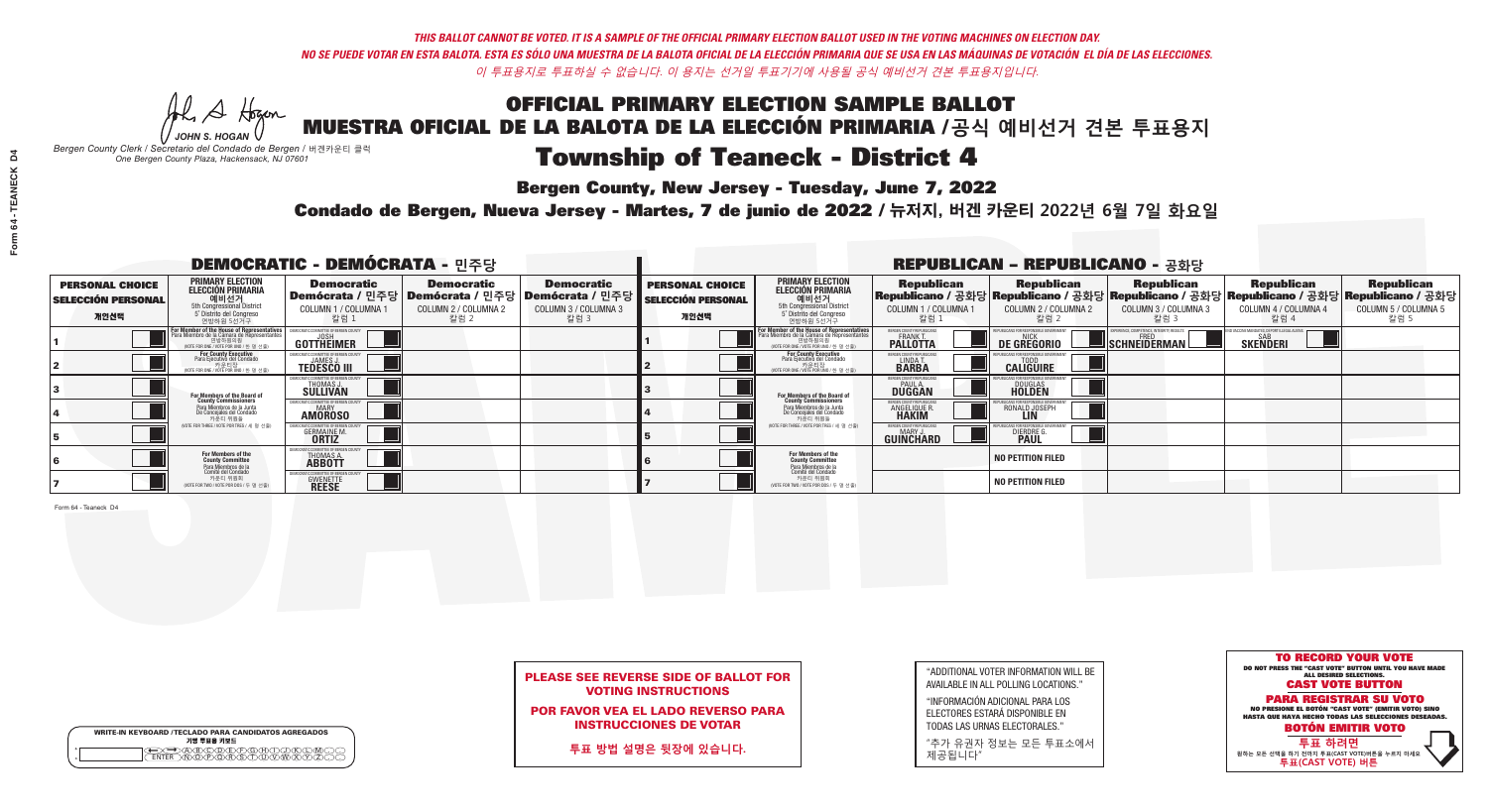Al Stogan *JOHN S. HOGAN*

|         | <b>WRITE-IN KEYBOARD /TECLADO PARA CANDIDATOS AGREGADOS</b><br>기명 투표용 키보드 |
|---------|---------------------------------------------------------------------------|
| ٥       | BIODEIFIGH.                                                               |
| $\circ$ | <b>POORCA</b>                                                             |

# **Township of Teaneck - District 5**

**Bergen County, New Jersey - Tuesday, June 7, 2022** 

*Bergen County Clerk / Secretario del Condado de Bergen /* 버겐카운티 클럭 *One Bergen County Plaza, Hackensack, NJ 07601*



PLEASE SEE REVERSE SIDE OF BALLOT FOR VOTING INSTRUCTIONS

POR FAVOR VEA EL LADO REVERSO PARA INSTRUCCIONES DE VOTAR

**투표 방법 설명은 뒷장에 있습니다.**

| "ADDITIONAL VOTER INFORMATION WILL BE |
|---------------------------------------|
| AVAILABLE IN ALL POLLING LOCATIONS."  |
|                                       |

"INFORMACIÓN ADICIONAL PARA LOS ELECTORES ESTARÁ DISPONIBLE EN TODAS LAS URNAS ELECTORALES."

"추가 유권자 정보는 모든 투표소에서 제공됩니다"

Condado de Bergen, Nueva Jersey - Martes, 7 de junio de 2022 / 뉴저지, 버겐 카운티 2022년 6월 7일 화요일 *One Bergen County Plaza, Hackensack, NJ 07601*

|                                                             |                                                                                                                                               | <b>DEMOCRATIC - DEMÓCRATA - 민주당</b>                     |                                                                                          |                                                                      |                                                             |                                                                                                                                         |                                                        | <b>REPUBLICAN - REPUBLICANO - 공화당</b>              |                                                   |                                                                                                                                                |                                                   |
|-------------------------------------------------------------|-----------------------------------------------------------------------------------------------------------------------------------------------|---------------------------------------------------------|------------------------------------------------------------------------------------------|----------------------------------------------------------------------|-------------------------------------------------------------|-----------------------------------------------------------------------------------------------------------------------------------------|--------------------------------------------------------|----------------------------------------------------|---------------------------------------------------|------------------------------------------------------------------------------------------------------------------------------------------------|---------------------------------------------------|
| <b>PERSONAL CHOICE</b><br><b>SELECCIÓN PERSONAL</b><br>개인선택 | PRIMARY ELECTION<br>ELECCIÓN PRIMARIA<br>에비선거<br>5th Congressional District<br>5 <sup>*</sup> Distrito del Congreso<br>연방하원 5선거구              | <b>Democratic</b><br>COLUMN 1 / COLUMNA<br>칼럼 1         | <b>Democratic</b><br>Demócrata / 민주당   Demócrata / 민주당  <br>COLUMN 2 / COLUMNA 2<br>칼럼 2 | <b>Democratic</b><br>Demócrata / 민주당<br>COLUMN 3 / COLUMNA 3<br>칼럼 3 | <b>PERSONAL CHOICE</b><br><b>SELECCIÓN PERSONAL</b><br>개인선택 | <b>PRIMARY ELECTION</b><br><b>ELECCIÓN PRIMARIA</b><br>예비선거<br>5th Congressional District<br>5 Distrito del Congreso<br>연방하원 5선거구       | <b>Republican</b><br>COLUMN 1 / COLUMNA 1<br>칼럼        | <b>Republican</b><br>COLUMN 2 / COLUMNA 2<br>-칼럼 2 | <b>Republican</b><br>COLUMN 3 / COLUMNA 3<br>칼럼 3 | <b>Republican</b><br>Republicano / 공화당 Republicano / 공화당 Republicano / 공화당 Republicano / 공화당 Republicano / 공화당<br>COLUMN 4 / COLUMNA 4<br>칼럼 4 | <b>Republican</b><br>COLUMN 5 / COLUMNA 5<br>칼럼 5 |
|                                                             | For Member of the House of Representatives<br>Para Miembro de la Cámara de Representantes<br>연방하원의원<br>(VOTE FOR ONE / VOTE POR UNO / 한 명 선출) | GOTTHEIMER                                              |                                                                                          |                                                                      |                                                             | <b>For Member of the House of Representative</b><br>Para Miembro de la Cámara de Representante<br>(VOTE FOR ONE / VOTE POR UNO / 한 명 선출 | ERGEN COUNTY REPUBLICAN<br><b>PALLOTTA</b>             | DE GREGORIO                                        | SCHNEIDERMAN                                      | <b>SKENDERI</b>                                                                                                                                |                                                   |
|                                                             | For County Executive<br>Para Ejecutivo del Condado<br>/OTE FOR ONE / VOTE POR UNO / 한 명 선출)                                                   | <b>TEDESCO III</b>                                      |                                                                                          |                                                                      |                                                             | For County Executive<br>Para Ejecutivo del Condado<br>7) 카운티장<br>(VOTE FOR ONE / VOTE POR UNO / 한 명 선출)                                 | BERGEN COUNTY REPUBLICAN<br>LINDA T.                   | <b>CALIGUIRE</b>                                   |                                                   |                                                                                                                                                |                                                   |
|                                                             | For Members of the Board of<br>County Commissioners                                                                                           | MOCRATIC COMMITTEE OF BERGEN (<br>THOMAS J.<br>SULLIVAN |                                                                                          |                                                                      |                                                             | <b>For Members of the Board of County Commissioners</b>                                                                                 | <b>SERGEN COUNTY REPUBLICAN<br/>PAUL A.<br/>DUGGAN</b> | <b>DOUGLAS</b>                                     |                                                   |                                                                                                                                                |                                                   |
|                                                             | Para Miembros de la Junta<br>De Concejales del Condado<br>카운티 위원들                                                                             | ATIC COMMITTEE OF BERGEN CO<br><b>AMOROSO</b>           |                                                                                          |                                                                      |                                                             | Para Miembros de la Junta<br>De Concejales del Condado<br>카운티 위원들                                                                       | 'ERGEN COUNTY REPUBLICAN<br>ANGELIQUE R                | RONALD JOSEPH                                      |                                                   |                                                                                                                                                |                                                   |
|                                                             | (VOTE FOR THREE / VOTE POR TRES / 세 명 선출)                                                                                                     | <b>GERMAINE M.</b>                                      |                                                                                          |                                                                      |                                                             | (VOTE FOR THREE / VOTE POR TRES / 세 명 선출)                                                                                               | ERGEN COUNTY REPUBLICAN<br>MARY J.<br>GUINCHARD        | <b>DIERDRE L</b>                                   |                                                   |                                                                                                                                                |                                                   |
|                                                             | For Members of the<br>County Committee<br>Para Miembros de la                                                                                 | OCRATIC COMMITTEE OF BERGEN<br><b>ELKARYANI</b>         |                                                                                          |                                                                      |                                                             | <b>For Members of the<br/>County Committee</b>                                                                                          |                                                        | <b>NO PETITION FILED</b>                           |                                                   |                                                                                                                                                |                                                   |
|                                                             | Comité del Condado<br>카운티 위원회<br>(VOTE FOR TWO / VOTE POR DOS / 두 명 선출)                                                                       | <b>JUANITA</b><br><b>BROWN</b>                          |                                                                                          |                                                                      |                                                             | Para Miembros de la<br>Comité del Condado<br>카운티 위원회<br>NOTE FOR TWO / VOTE POR DOS / 두 명 선출)                                           |                                                        | <b>NO PETITION FILED</b>                           |                                                   |                                                                                                                                                |                                                   |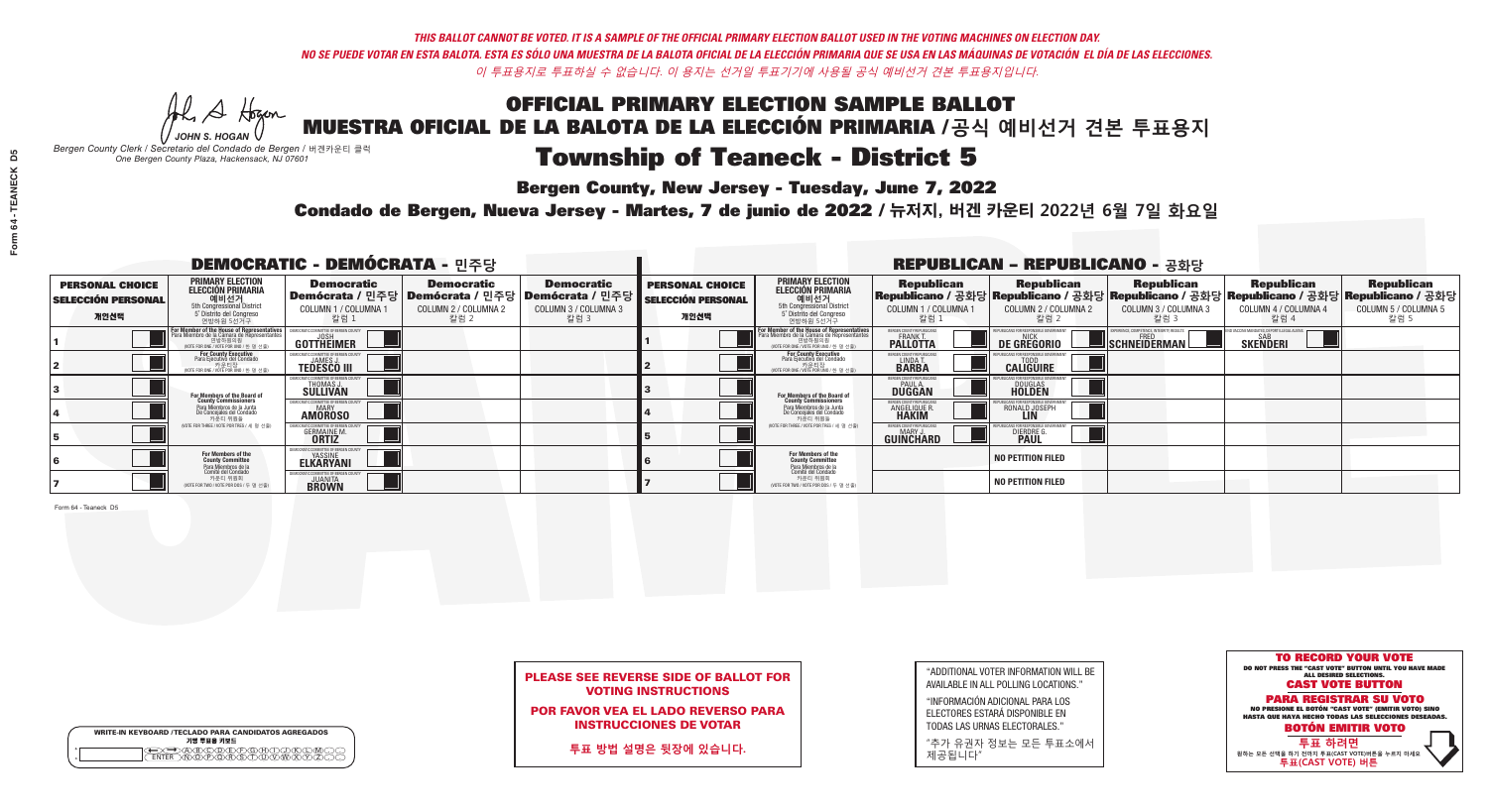Al Stogan *JOHN S. HOGAN*

| <b>WRITE-IN KEYBOARD /TECLADO PARA CANDIDATOS AGREGADOS</b><br>기명 투표용 키보드 |
|---------------------------------------------------------------------------|
| BODDEXFXG.<br>$\sqrt{D}\sqrt{C}$                                          |

# **Township of Teaneck - District 6**

**Bergen County, New Jersey - Tuesday, June 7, 2022** 

*Bergen County Clerk / Secretario del Condado de Bergen /* 버겐카운티 클럭 *One Bergen County Plaza, Hackensack, NJ 07601*

Condado de Bergen, Nueva Jersey - Martes, 7 de junio de 2022 / 뉴저지, 버겐 카운티 2022년 6월 7일 화요일 *One Bergen County Plaza, Hackensack, NJ 07601*



### PLEASE SEE REVERSE SIDE OF BALLOT FOR VOTING INSTRUCTIONS

POR FAVOR VEA EL LADO REVERSO PARA INSTRUCCIONES DE VOTAR

**투표 방법 설명은 뒷장에 있습니다.**

| "ADDITIONAL VOTER INFORMATION WILL BE |
|---------------------------------------|
| AVAILABLE IN ALL POLLING LOCATIONS."  |
|                                       |

"INFORMACIÓN ADICIONAL PARA LOS ELECTORES ESTARÁ DISPONIBLE EN TODAS LAS URNAS ELECTORALES."

"추가 유권자 정보는 모든 투표소에서 제공됩니다"

|                                                             |                                                                                                                                               | <b>DEMOCRATIC - DEMÓCRATA - 민주당</b>                               |                                                                                                        |                                                   |                                                             |                                                                                                                                                |                                                          | <b>REPUBLICAN - REPUBLICANO - 공화당</b>              |                                                   |                                                                                                                                                  |                                                   |
|-------------------------------------------------------------|-----------------------------------------------------------------------------------------------------------------------------------------------|-------------------------------------------------------------------|--------------------------------------------------------------------------------------------------------|---------------------------------------------------|-------------------------------------------------------------|------------------------------------------------------------------------------------------------------------------------------------------------|----------------------------------------------------------|----------------------------------------------------|---------------------------------------------------|--------------------------------------------------------------------------------------------------------------------------------------------------|---------------------------------------------------|
| <b>PERSONAL CHOICE</b><br><b>SELECCIÓN PERSONAL</b><br>개인선택 | <b>PRIMARY ELECTION</b><br><b>ELECCIÓN PRIMARIA</b><br>5th Congressional District<br>5 <sup>o</sup> Distrito del Congreso<br>연방하원 5선거구        | <b>Democratic</b><br>COLUMN 1 / COLUMNA 1<br>_칼럼 1                | <b>Democratic</b><br>│Demócrata / 민주당│Demócrata / 민주당│Demócrata / 민주당┃<br>COLUMN 2 / COLUMNA 2<br>칼럼 2 | <b>Democratic</b><br>COLUMN 3 / COLUMNA 3<br>칼럼 3 | <b>PERSONAL CHOICE</b><br><b>SELECCIÓN PERSONAL</b><br>개인선택 | <b>PRIMARY ELECTION</b><br><b>ELECCIÓN PRIMARIA</b><br>예비선거<br>5th Congressional District<br>5 <sup>*</sup> Distrito del Congreso<br>연방하원 5선거구 | <b>Republican</b><br>COLUMN 1 / COLUMNA 1<br>칼럼          | <b>Republican</b><br>COLUMN 2 / COLUMNA 2<br>-칼럼 2 | <b>Republican</b><br>COLUMN 3 / COLUMNA 3<br>칼럼 3 | <b>Republican</b><br> Republicano / 공화당 Republicano / 공화당 Republicano / 공화당 Republicano / 공화당 Republicano / 공화당 <br>COLUMN 4 / COLUMNA 4<br>칼럼 4 | <b>Republican</b><br>COLUMN 5 / COLUMNA 5<br>칼럼 5 |
|                                                             | For Member of the House of Representatives<br>Para Miembro de la Cámara de Representantes<br>연방하원의원<br>(VOTE FOR ONE / VOTE POR UNO / 한 명 선출) | <b>IMMITTEE OF BERGEN C</b><br><b>GOTTHEIMER</b>                  |                                                                                                        |                                                   |                                                             | <b>For Member of the House of Representatives</b><br>Para Miembro de la Cámara de Representantes<br>WOTE FOR ONE / VOTE POR UNO / 하 명 선출       | BERGEN COUNTY REPUBLICANS<br>FRANK T.<br><b>PALLOTTA</b> | DE GREGORIO                                        | SCHNEIDERMAN                                      | <b>SKENDERI</b>                                                                                                                                  |                                                   |
|                                                             | For County Executive<br>Para Ejecutivo del Condado<br>. 카운티장<br>(VOTE FOR ONE / VOTE POR UNO / 한 명 선출)                                        | DEMOCRATIC COMMITTEE OF BERGEN<br><b>TEDESCO III</b>              |                                                                                                        |                                                   |                                                             | For County Executive<br>Para Ejecutivo del Condado<br>7) 카운티장<br>(VOTE FOR ONE / VOTE POR UNO / 한 명 선출)                                        | BERGEN COUNTY REPUBLICA<br>LINDAT.                       | <b>CALIGUIRE</b>                                   |                                                   |                                                                                                                                                  |                                                   |
|                                                             | For Members of the Board of<br>County Commissioners                                                                                           | THOMAS J.                                                         |                                                                                                        |                                                   |                                                             | For Members of the Board of<br>County Commissioners                                                                                            | BERGEN COUNTY REPUBLICAN<br><b>DUGGAN</b>                | <b>DOUGLAS</b>                                     |                                                   |                                                                                                                                                  |                                                   |
|                                                             | Para Miembros de la Junta<br>De Conceiales del Condado<br>카운티 위원들                                                                             | CRATIC COMMITTEE OF BERGEN COUNT<br><b>MARY</b><br><b>AMOROSO</b> |                                                                                                        |                                                   |                                                             | Para Miembros de la Junta<br>De Concejales del Condado<br>카운티 위원들                                                                              | ERGEN COUNTY REPUBLICAN<br>ANGELIQUE R                   | RONALD JOSEPH<br><b>LIN</b>                        |                                                   |                                                                                                                                                  |                                                   |
|                                                             | NOTE FOR THREE / VOTE POR TRES / 세 명 선출)                                                                                                      | <b>GERMAINE M.</b>                                                |                                                                                                        |                                                   |                                                             | (VOTE FOR THREE / VOTE POR TRES / 세 명 선출)                                                                                                      | BERGEN COUNTY REPUBLICAN<br>MARY J.<br>GUINCHARD         | <b>DIERDRE</b>                                     |                                                   |                                                                                                                                                  |                                                   |
|                                                             | For Members of the<br>County Committee<br>Para Miembros de la<br>Comité del Condado                                                           | EMOCRATIC COMMITTEE OF BERGEN<br><b>SCHWARTZ</b>                  | EAL TEANECK DEMOC<br><b>MICHAEL</b><br><b>PAGAN</b>                                                    |                                                   |                                                             | For Members of the<br>County Committee<br>Para Miembros de la<br>Comité del Condado                                                            |                                                          | <b>NO PETITION FILED</b>                           |                                                   |                                                                                                                                                  |                                                   |
|                                                             | 카운티 위원회<br>(VOTE FOR TWO / VOTE POR DOS / 두 명 선출)                                                                                             | SORIANO-TAVERAS                                                   |                                                                                                        |                                                   |                                                             | 카운티 위원회<br>NOTE FOR TWO / VOTE POR DOS / 두 명 선출)                                                                                               |                                                          | <b>NO PETITION FILED</b>                           |                                                   |                                                                                                                                                  |                                                   |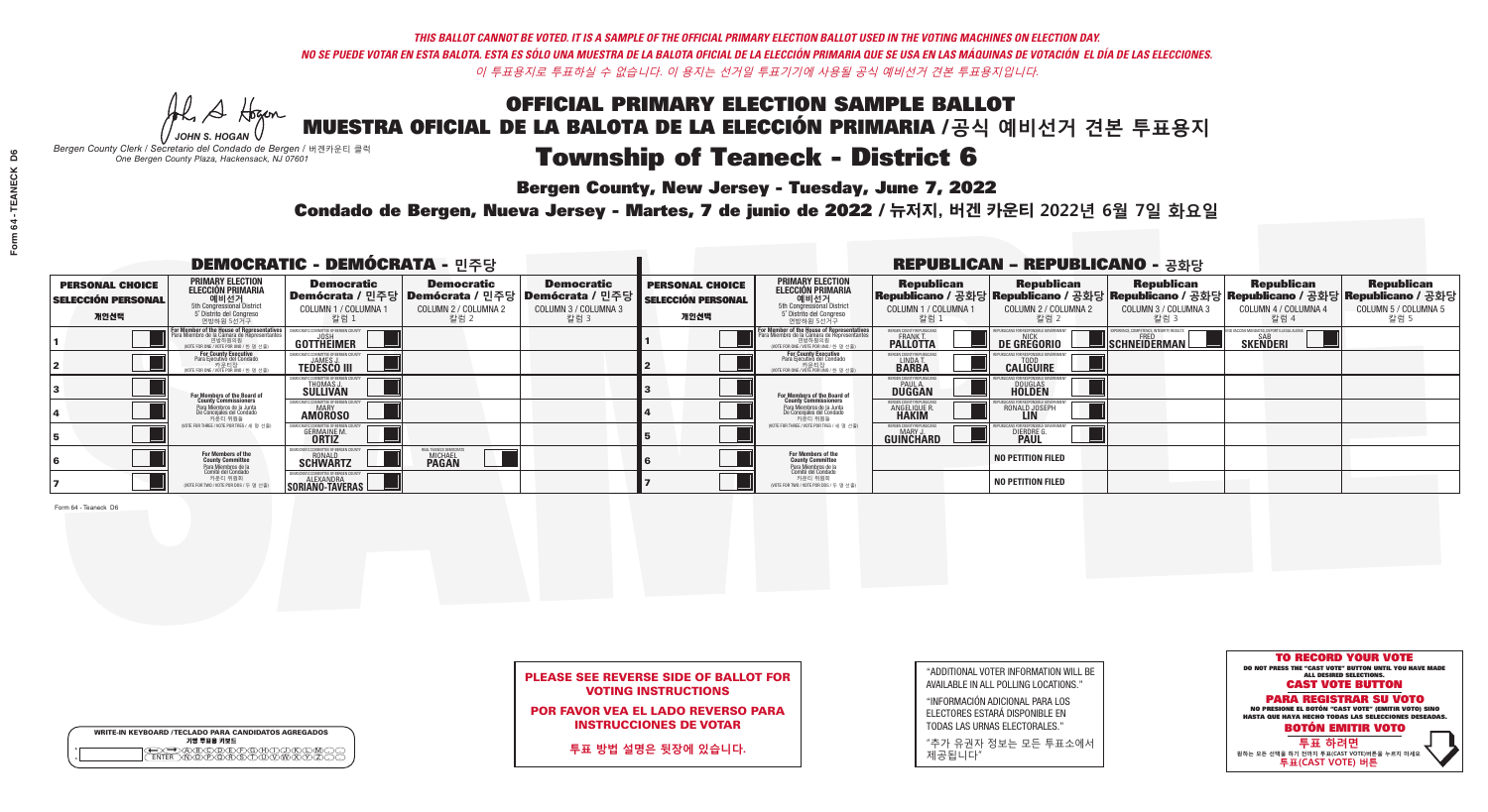He A Hogen *JOHN S. HOGAN*

| <b>WRITE-IN KEYBOARD /TECLADO PARA CANDIDATOS AGREGADOS</b><br>기명 투표용 키보드 |
|---------------------------------------------------------------------------|
|                                                                           |

# Township of Teaneck - District 7

**Bergen County, New Jersey - Tuesday, June 7, 2022** 

*Bergen County Clerk / Secretario del Condado de Bergen /* 버겐카운티 클럭 *One Bergen County Plaza, Hackensack, NJ 07601*

Condado de Bergen, Nueva Jersey - Martes, 7 de junio de 2022 / 뉴저지, 버겐 카운티 2022년 6월 7일 화요일 *One Bergen County Plaza, Hackensack, NJ 07601*



### PLEASE SEE REVERSE SIDE OF BALLOT FOR VOTING INSTRUCTIONS

POR FAVOR VEA EL LADO REVERSO PARA INSTRUCCIONES DE VOTAR

**투표 방법 설명은 뒷장에 있습니다.**

"ADDITIONAL VOTER INFORMATION WILL BE AVAILABLE IN ALL POLLING LOCATIONS."

"INFORMACIÓN ADICIONAL PARA LOS ELECTORES ESTARÁ DISPONIBLE EN TODAS LAS URNAS ELECTORALES."

"추가 유권자 정보는 모든 투표소에서 제공됩니다"

|                                                             |                                                                                                                                        | <b>DEMOCRATIC - DEMÓCRATA - 민주당</b>                             |                                                                                                            |                                                   |                                                             |                                                                                                                                   |                                                             | <b>REPUBLICAN - REPUBLICANO - 공화당</b>                           |                                                          |                                                                                                                                                |                                                   |
|-------------------------------------------------------------|----------------------------------------------------------------------------------------------------------------------------------------|-----------------------------------------------------------------|------------------------------------------------------------------------------------------------------------|---------------------------------------------------|-------------------------------------------------------------|-----------------------------------------------------------------------------------------------------------------------------------|-------------------------------------------------------------|-----------------------------------------------------------------|----------------------------------------------------------|------------------------------------------------------------------------------------------------------------------------------------------------|---------------------------------------------------|
| <b>PERSONAL CHOICE</b><br><b>SELECCIÓN PERSONAL</b><br>개인선택 | <b>PRIMARY ELECTION</b><br><b>ELECCIÓN PRIMARIA</b><br>5th Congressional District<br>5 <sup>o</sup> Distrito del Congreso<br>연방하원 5선거구 | <b>Democratic</b><br>COLUMN 1 / COLUMNA<br>칼럼 1                 | <b>Democratic</b><br>Demócrata / 민주당   Demócrata / 민주당   Demócrata / 민주당  <br>COLUMN 2 / COLUMNA 2<br>칼럼 2 | <b>Democratic</b><br>COLUMN 3 / COLUMNA 3<br>칼럼 3 | <b>PERSONAL CHOICE</b><br><b>SELECCIÓN PERSONAL</b><br>개인선택 | <b>PRIMARY ELECTION</b><br>ELECCIÓN PRIMARIA<br>5th Congressional District<br>5° Distrito del Congreso<br>연방하원 5선거구               | <b>Republican</b><br>COLUMN 1 / COLUMNA 1<br>칼럼 :           | <b>Republican</b><br>COLUMN 2 / COLUMNA 2<br>칼럼 2               | <b>Republican</b><br>COLUMN 3 / COLUMNA 3<br>칼럼 3        | <b>Republican</b><br>Republicano / 공화당 Republicano / 공화당 Republicano / 공화당 Republicano / 공화당 Republicano / 공화당<br>COLUMN 4 / COLUMNA 4<br>칼럼 4 | <b>Republican</b><br>COLUMN 5 / COLUMNA 5<br>칼럼 5 |
|                                                             | or Member of the House of Representatives<br>Para Miembro de la Cámara de Representantes<br>NOTE FOR ONE / VOTE POR UNO / 한 명 선출)      | COMMITTEE OF BERGEN COUNT<br>GOTTHËIMER                         |                                                                                                            |                                                   |                                                             | For Member of the House of Representatives<br>Para Miembro de la Cámara de Representantes<br>NOTE FOR ONE / VOTE POR UNO / 한 명 선출 | BERGEN COUNTY REPUBLICANS<br><b>PALLOTTA</b>                | DE GREGORIO                                                     | PERIENCE, COMPETENCE, INTEGRITY, RESULT:<br>SCHNEIDERMAN | <b>SAR</b><br><b>SKENDERI</b>                                                                                                                  |                                                   |
|                                                             | For County Executive<br>Para Ejecutivo del Condado<br>, 카운티장<br>/OTE FOR ONE /VOTE POR UNO / 한 명 선출)                                   | <b>JAMES J</b><br><b>TEDESCO III</b>                            |                                                                                                            |                                                   |                                                             | For County Executive<br>Para Ejecutivo del Condado<br>, "아운티장<br>"카운티장<br>"MOTE FOR ONE / VOTE POR UNO / 한 명 선축                   | BERGEN COUNTY REPUBLICAN<br>LINDA T.                        | <b>CALIGUIRE</b>                                                |                                                          |                                                                                                                                                |                                                   |
|                                                             | <b>For Members of the Board of<br/>County Commissioners</b>                                                                            | THOMAS J.                                                       |                                                                                                            |                                                   |                                                             | <b>For Members of the Board of<br/>County Commissioners</b>                                                                       | BERGEN COUNTY REPUBLICAN<br><b>PAUL A.</b><br><b>DUGGAN</b> | <b>DOUGLAS</b>                                                  |                                                          |                                                                                                                                                |                                                   |
|                                                             | Para Miembros de la Junta<br>De Concejales del Condado<br>카운티 위원들                                                                      | IC COMMITTEE OF RERGEN COLL<br><b>MARY</b><br><b>AMOROSO</b>    |                                                                                                            |                                                   |                                                             | Para Miembros de la Junta<br>De Concejales del Condado<br>카운티 위원들                                                                 | <b>FRGEN COUNTY REPUBLICAN</b><br><b>ANGELIQUE R</b>        | RONALD JOSEPH<br><b>LIN</b>                                     |                                                          |                                                                                                                                                |                                                   |
|                                                             | NOTE FOR THREE / VOTE POR TRES / 세 명 선출)                                                                                               | <b>GERMAINE M</b><br><b>ORTIZ</b>                               |                                                                                                            |                                                   |                                                             | (VOTE FOR THREE / VOTE POR TRES / 세 명 선출)                                                                                         | BERGEN COUNTY REPUBLICANS<br>MARY J<br>GUINCHARD            | <b>DIERDRE</b>                                                  |                                                          |                                                                                                                                                |                                                   |
|                                                             | For Members of the<br>County Committee<br>Para Miembros de <mark>la</mark><br>Comité del Condado                                       | MOCRATIC COMMITTEE OF BERGEN<br><b>JAMES R</b><br><b>NÖRMÄN</b> | REAL TEANECK DEMOCRA<br><b>KEITH S</b><br><b>KAPLAN</b>                                                    |                                                   |                                                             | For Members of the<br>County Committee<br>Para Miembros de la<br>Comité del Condado                                               |                                                             | UBI ICANS FOR RESPONSIBI E G<br><b>PERLEY</b><br><b>PATRICK</b> |                                                          |                                                                                                                                                |                                                   |
|                                                             | 카운티 위원회<br>(VOTE FOR TWO / VOTE POR DOS / 두 명 선출)                                                                                      | ATIC COMMITTEE OF BERG<br>MARGARET E.                           | REAL TEANECK DEMOCRA<br><b>GOTTESMAN</b>                                                                   |                                                   |                                                             | 카운티 위원회<br>NOTE FOR TWO / VOTE POR DOS / 두 명 선출)                                                                                  |                                                             | REPUBLICANS FOR RESPONSIBLE<br><b>KROCH PATRICK</b>             |                                                          |                                                                                                                                                |                                                   |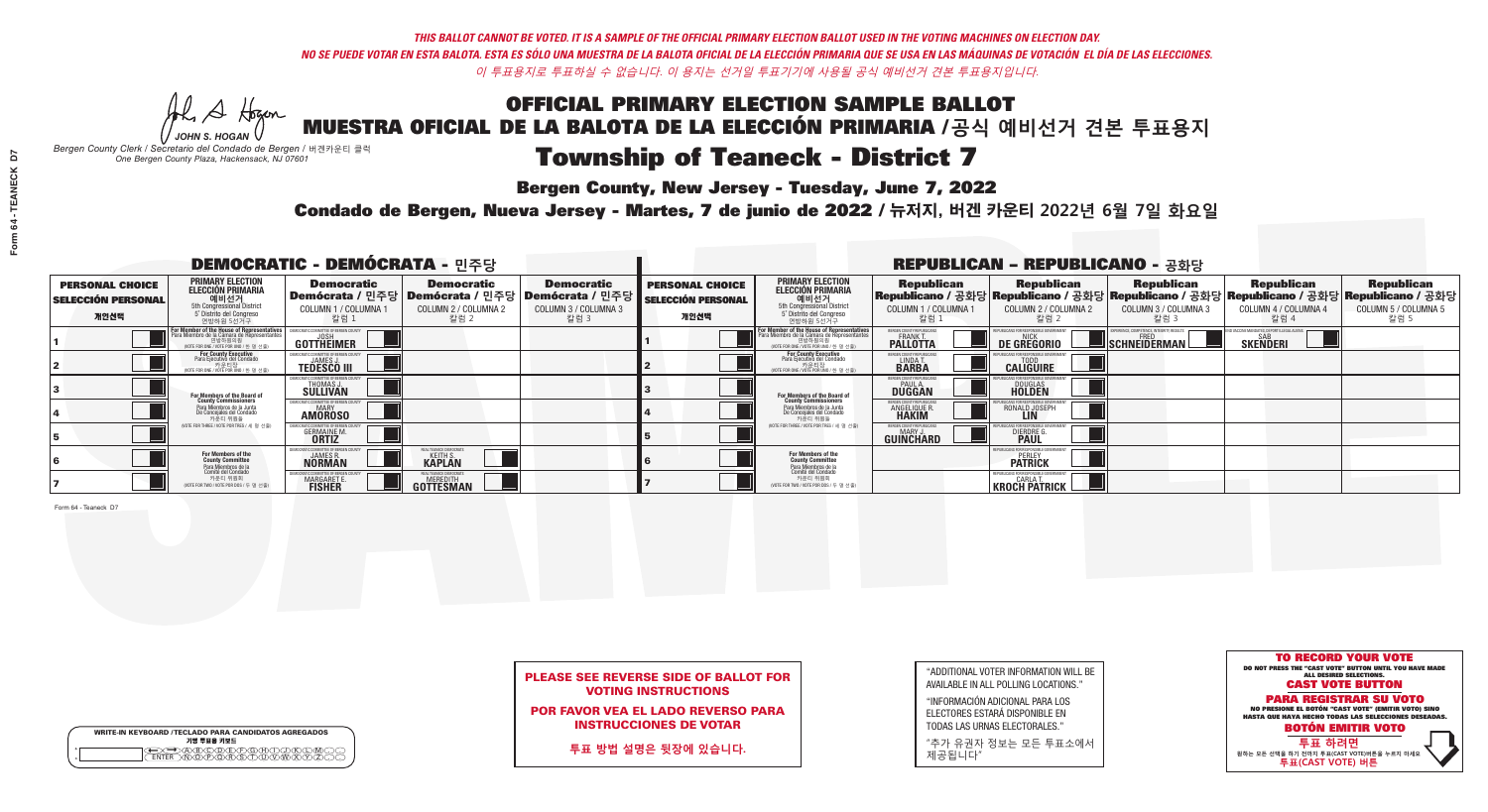He A Hogen *JOHN S. HOGAN*

| <b>WRITE-IN KEYBOARD /TECLADO PARA CANDIDATOS AGREGADOS</b> |
|-------------------------------------------------------------|
| 기명 투표용 키보드                                                  |
|                                                             |
|                                                             |

# Township of Teaneck - District 8

**Bergen County, New Jersey - Tuesday, June 7, 2022** 

*Bergen County Clerk / Secretario del Condado de Bergen /* 버겐카운티 클럭 *One Bergen County Plaza, Hackensack, NJ 07601*

Condado de Bergen, Nueva Jersey - Martes, 7 de junio de 2022 / 뉴저지, 버겐 카운티 2022년 6월 7일 화요일 *One Bergen County Plaza, Hackensack, NJ 07601*



### PLEASE SEE REVERSE SIDE OF BALLOT FOR VOTING INSTRUCTIONS

POR FAVOR VEA EL LADO REVERSO PARA INSTRUCCIONES DE VOTAR

**투표 방법 설명은 뒷장에 있습니다.**

"ADDITIONAL VOTER INFORMATION WILL BE AVAILABLE IN ALL POLLING LOCATIONS."

"INFORMACIÓN ADICIONAL PARA LOS ELECTORES ESTARÁ DISPONIBLE EN TODAS LAS URNAS ELECTORALES."

"추가 유권자 정보는 모든 투표소에서 제공됩니다"

|                                                             |                                                                                                                                         | <b>DEMOCRATIC - DEMÓCRATA - 민주당</b>                              |                                                                                      |                                                                      |                                                             |                                                                                                                                                      |                                                                | <b>REPUBLICAN - REPUBLICANO - 공화당</b>                                  |                                                   |                                                                                                                                                  |                                                   |
|-------------------------------------------------------------|-----------------------------------------------------------------------------------------------------------------------------------------|------------------------------------------------------------------|--------------------------------------------------------------------------------------|----------------------------------------------------------------------|-------------------------------------------------------------|------------------------------------------------------------------------------------------------------------------------------------------------------|----------------------------------------------------------------|------------------------------------------------------------------------|---------------------------------------------------|--------------------------------------------------------------------------------------------------------------------------------------------------|---------------------------------------------------|
| <b>PERSONAL CHOICE</b><br><b>SELECCIÓN PERSONAL</b><br>개인선택 | <b>PRIMARY ELECTION</b><br><b>ELECCIÓN PRIMARIA</b><br>예비선거<br>5th Congressional District<br>5° Distrito del Congreso<br>연방하원 5선거구      | <b>Democratic</b><br>COLUMN 1 / COLUMNA<br>칼럼 1                  | <b>Democratic</b><br>Demócrata / 민주당 Demócrata / 민주당<br>COLUMN 2 / COLUMNA 2<br>칼럼 2 | <b>Democratic</b><br>Demócrata / 민주당<br>COLUMN 3 / COLUMNA 3<br>칼럼 3 | <b>PERSONAL CHOICE</b><br><b>SELECCIÓN PERSONAL</b><br>개인선택 | <b>PRIMARY ELECTION</b><br><b>ELECCIÓN PRIMARIA</b><br>예비선거<br>5th Congressional District<br>5 Distrito del Congreso<br>연방하원 5선거구                    | <b>Republican</b><br>COLUMN 1 / COLUMNA 1<br>.칼럼 :             | <b>Republican</b><br>COLUMN 2 / COLUMNA 2<br>-칼럼 2                     | <b>Republican</b><br>COLUMN 3 / COLUMNA 3<br>칼럼 3 | <b>Republican</b><br> Republicano / 공화당 Republicano / 공화당 Republicano / 공화당 Republicano / 공화당 Republicano / 공화당 <br>COLUMN 4 / COLUMNA 4<br>칼럼 4 | <b>Republican</b><br>COLUMN 5 / COLUMNA 5<br>칼럼 5 |
|                                                             | For Member of the House of Representatives<br>Para Miembro de la Cámara de Representantes<br><br>(VOTE FOR ONE / VOTE POR UNO / 한 명 선출) | COMMITTEE OF BERGEN C<br>GOTTHEIMER                              |                                                                                      |                                                                      |                                                             | .<br>F <mark>or Member of the House of Representatives</mark><br>Para Miembro de la Cámara de Representantes<br>NOTE FOR ONE / VOTE POR UNO / 한 명 선출 | BERGEN COUNTY REPUBLICAN<br><b>FRANK T.</b><br><b>PALLOTTA</b> | <b>DE GREGORIO</b>                                                     | SCHNEIDERMAN                                      | <b>SAB</b><br><b>SKENDERI</b>                                                                                                                    |                                                   |
|                                                             | For County Executive<br>Para Ejecutivo del Condado<br>VOTE FOR ONE / VOTE POR UNO / 한 명 선출)                                             | JEMOCRATIC COMMITTEE OF BERGEN (<br>JAMFS.<br><b>TEDESCO III</b> |                                                                                      |                                                                      |                                                             | For County Executive<br>Para Ejecutivo del Condado<br>7) 카운티장<br>(VOTE FOR ONE / VOTE POR UNO / 한 명 선출)                                              | BERGEN COUNTY REPUBLICA<br>LINDA T.                            | <b>CALIGUIRE</b>                                                       |                                                   |                                                                                                                                                  |                                                   |
|                                                             | <b>For Members of the Board of<br/>County Commissioners</b>                                                                             | THOMAS J.                                                        |                                                                                      |                                                                      |                                                             | <b>For Members of the Board of County Commissioners</b>                                                                                              | BERGEN COUNTY REPUBLICA<br><b>PAUL A.</b><br><b>DUGGAN</b>     | <b>DOUGLAS</b>                                                         |                                                   |                                                                                                                                                  |                                                   |
|                                                             | Para Miembros de la Junta<br>De Concejales del Condado<br>카운티 위원들                                                                       | IC COMMITTEE OF BERGEN COUNT<br><b>MARY</b><br><b>AMOROSO</b>    |                                                                                      |                                                                      |                                                             | Para Miembros de la Junta<br>De Concejales del Condado<br>카운티 위원들                                                                                    | <b>ERGEN COUNTY REPUBLICAN</b><br>ANGELIQUE R                  | RONALD JOSEPH                                                          |                                                   |                                                                                                                                                  |                                                   |
|                                                             | (VOTE FOR THREE / VOTE POR TRES / 세 명 선출)                                                                                               | <b>GERMAINE M.</b>                                               |                                                                                      |                                                                      |                                                             | (VOTE FOR THREE / VOTE POR TRES / 세 명 선출)                                                                                                            | BERGEN COUNTY REPUBLICAN<br>MARY J<br><b>GUINCHARD</b>         | <b>DIERDRE</b>                                                         |                                                   |                                                                                                                                                  |                                                   |
|                                                             | For Members of the<br>County Committee<br><sup>p</sup> ara Miembros de la<br>Comité del Condado                                         | MOCRATIC COMMITTEE OF BERGEI<br><b>ARTHUR</b><br><b>VATSKY</b>   |                                                                                      |                                                                      |                                                             | For Members of the<br>County Committee<br>Para Miembros de la<br>Comité del Condado                                                                  |                                                                | BLICANS FOR RESPONSIBLE GOV<br><b>CALMAN I.</b><br>GREENBERG           |                                                   |                                                                                                                                                  |                                                   |
|                                                             | 카운티 위원회<br>NOTE FOR TWO / VOTE POR DOS / 두 명 선출)                                                                                        | <b>NO PETITION FILED</b>                                         |                                                                                      |                                                                      |                                                             | 카운티 위원회<br>NOTE FOR TWO / VOTE POR DOS / 두 명 선출)                                                                                                     |                                                                | FPURLICANS FOR RESPONSIBLE GOVERNMEN<br><b>ROSALIE E.</b><br>GREENBERG |                                                   |                                                                                                                                                  |                                                   |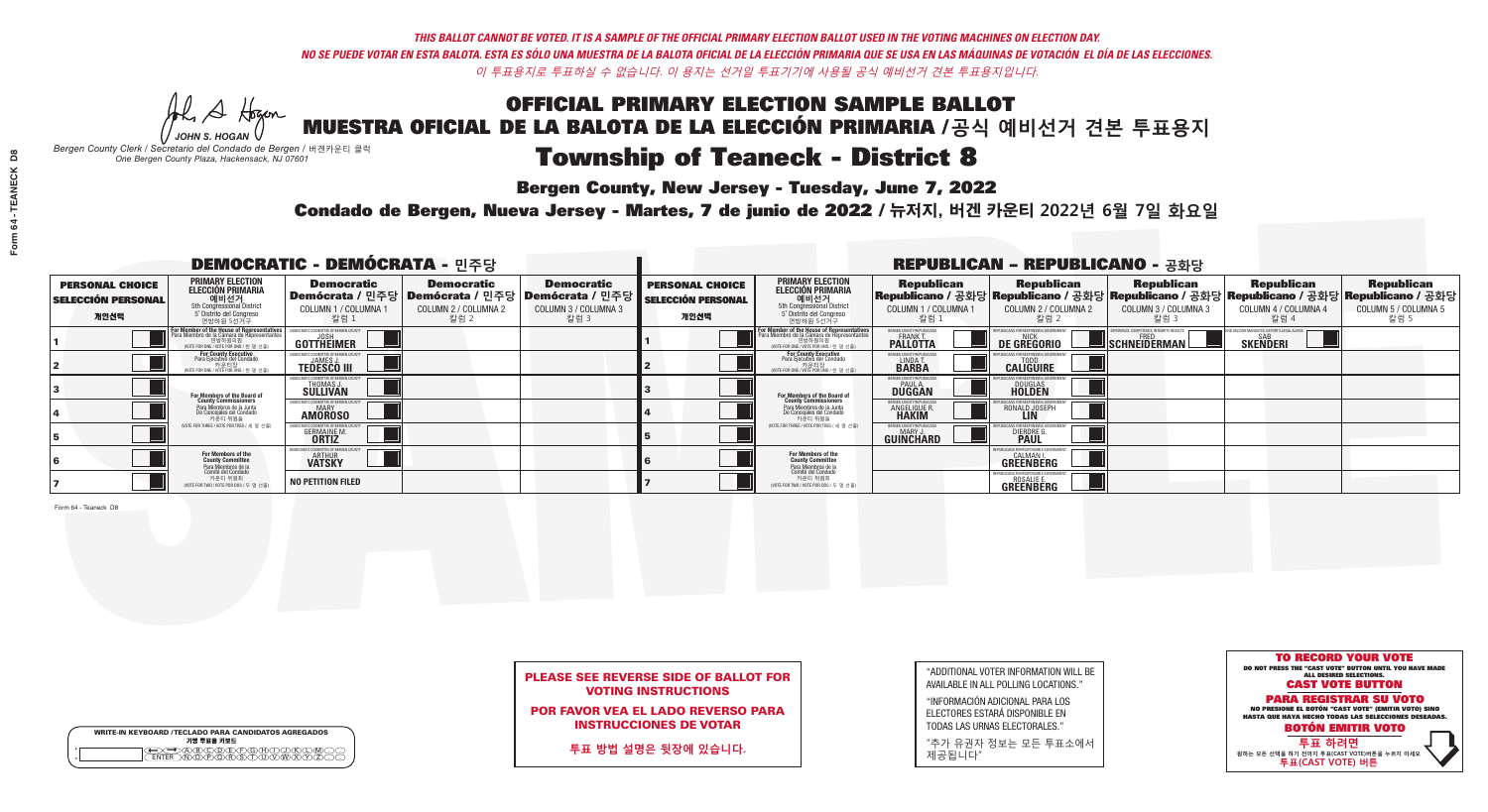He A Hogen *JOHN S. HOGAN*

| <b>WRITE-IN KEYBOARD /TECLADO PARA CANDIDATOS AGREGADOS</b><br>기명 투표용 키보드 |
|---------------------------------------------------------------------------|
| )(B)C)(D)(E)(F)(G)(                                                       |

# **Township of Teaneck - District 9**

**Bergen County, New Jersey - Tuesday, June 7, 2022** 

*Bergen County Clerk / Secretario del Condado de Bergen /* 버겐카운티 클럭 *One Bergen County Plaza, Hackensack, NJ 07601*

Condado de Bergen, Nueva Jersey - Martes, 7 de junio de 2022 / 뉴저지, 버겐 카운티 2022년 6월 7일 화요일 *One Bergen County Plaza, Hackensack, NJ 07601*



### PLEASE SEE REVERSE SIDE OF BALLOT FOR VOTING INSTRUCTIONS

POR FAVOR VEA EL LADO REVERSO PARA INSTRUCCIONES DE VOTAR

**투표 방법 설명은 뒷장에 있습니다.**

"ADDITIONAL VOTER INFORMATION WILL BE AVAILABLE IN ALL POLLING LOCATIONS."

"INFORMACIÓN ADICIONAL PARA LOS ELECTORES ESTARÁ DISPONIBLE EN TODAS LAS URNAS ELECTORALES."

"추가 유권자 정보는 모든 투표소에서 제공됩니다"

|                                                             |                                                                                                                                               | <b>DEMOCRATIC - DEMÓCRATA - 민주당</b>                            |                                                   |                                                                                                        |                                                             |                                                                                                                                                |                                                             | <b>REPUBLICAN - REPUBLICANO - 공화당</b>                     |                                                   |                                                                                                                                                |                                                   |
|-------------------------------------------------------------|-----------------------------------------------------------------------------------------------------------------------------------------------|----------------------------------------------------------------|---------------------------------------------------|--------------------------------------------------------------------------------------------------------|-------------------------------------------------------------|------------------------------------------------------------------------------------------------------------------------------------------------|-------------------------------------------------------------|-----------------------------------------------------------|---------------------------------------------------|------------------------------------------------------------------------------------------------------------------------------------------------|---------------------------------------------------|
| <b>PERSONAL CHOICE</b><br><b>SELECCIÓN PERSONAL</b><br>개인선택 | <b>PRIMARY ELECTION</b><br>ELECCIÓN PRIMARIA<br>에비선거<br>5th Congressional District<br>5 <sup>*</sup> Distrito del Congreso<br>연방하원 5선거구       | <b>Democratic</b><br>COLUMN 1 / COLUMNA<br>칼럼 1                | <b>Democratic</b><br>COLUMN 2 / COLUMNA 2<br>칼럼 2 | <b>Democratic</b><br>Demócrata / 민주당 Demócrata / 민주당 Demócrata / 민주당  <br>COLUMN 3 / COLUMNA 3<br>칼럼 3 | <b>PERSONAL CHOICE</b><br><b>SELECCIÓN PERSONAL</b><br>개인선택 | <b>PRIMARY ELECTION</b><br><b>ELECCIÓN PRIMARIA</b><br>예비선거<br>5th Congressional District<br>5 <sup>*</sup> Distrito del Congreso<br>연방하원 5선거구 | <b>Republican</b><br>COLUMN 1 / COLUMNA 1<br>칼럼             | <b>Republican</b><br>COLUMN 2 / COLUMNA 2<br>-칼럼 2        | <b>Republican</b><br>COLUMN 3 / COLUMNA 3<br>칼럼 3 | <b>Republican</b><br>Republicano / 공화당 Republicano / 공화당 Republicano / 공화당 Republicano / 공화당 Republicano / 공화당<br>COLUMN 4 / COLUMNA 4<br>칼럼 4 | <b>Republican</b><br>COLUMN 5 / COLUMNA 5<br>칼럼 5 |
|                                                             | For Member of the House of Representatives<br>Para Miembro de la Cámara de Representantes<br>연방하원의원<br>(VOTE FOR ONE / VOTE POR UNO / 한 명 선출) | GOTTHEIMER                                                     |                                                   |                                                                                                        |                                                             | F <mark>or Member of the House of Representative</mark><br>Para Miembro de la Cámara de Representante:<br>NOTE FOR ONE / VOTE POR UNO / 한 명 선출 | BERGEN COUNTY REPUBLICANS<br>FRANK T.<br><b>PALLOTTA</b>    | DE GREGORIO                                               | SCHNEIDERMAN                                      | <b>SKENDERI</b>                                                                                                                                |                                                   |
|                                                             | For County Executive<br>Para Ejecutivo del Condado<br>, 카운티장<br>(VOTE FOR ONE / VOTE POR UNO / 한 명 선출)                                        | EMOCRATIC COMMITTEE OF BERGEN<br><b>TEDESCO III</b>            |                                                   |                                                                                                        |                                                             | For County Executive<br>Para Ejecutivo del Condado<br>7 카운티장<br>(VOTE FOR ONE / VOTE POR UNO / 한 명 선출)                                         | BERGEN COUNTY REPUBLICA<br>LINDA T.                         | <b>CALIGUIRE</b>                                          |                                                   |                                                                                                                                                |                                                   |
|                                                             | For Members of the Board of<br>County Commissioners                                                                                           | <b>THOMAS J.</b><br><b>SULLIVAN</b>                            |                                                   |                                                                                                        |                                                             | For Members of the Board of<br>County Commissioners                                                                                            | BERGEN COUNTY REPUBLICAN<br><b>PAUL A.</b><br><b>DUGGAN</b> | <b>DOUGLAS</b>                                            |                                                   |                                                                                                                                                |                                                   |
|                                                             | Para Miembros de la Junta<br>De Concejales del Condado<br>카운티 위원들                                                                             | ATIC COMMITTEE OF BERGEN COUN<br><b>MARY</b><br><b>AMOROSO</b> |                                                   |                                                                                                        |                                                             | Para Miembros de la Junta<br>De Concejales del Condado<br>카운티 위원들                                                                              | ERGEN COUNTY REPUBLICAN<br>ANGELIQUE R                      | RONALD JOSEPH<br><b>LIN</b>                               |                                                   |                                                                                                                                                |                                                   |
|                                                             | (VOTE FOR THREE / VOTE POR TRES / 세 명 선출)                                                                                                     | <b>GERMAINE M.</b><br><b>ORTIZ</b>                             |                                                   |                                                                                                        |                                                             | (VOTE FOR THREE / VOTE POR TRES / 세 명 선출)                                                                                                      | BERGEN COUNTY REPUBLICAN<br>MARY J.<br>GUINCHARD            | <b>DIERDRE</b>                                            |                                                   |                                                                                                                                                |                                                   |
|                                                             | For Members of the<br>County Committee                                                                                                        | MOCRATIC COMMITTEE OF BERGE<br><b>JAMES</b><br><b>VEACH</b>    |                                                   |                                                                                                        |                                                             | For Members of the<br>County Committee                                                                                                         |                                                             | UBLICANS FOR RESPONSIBLE<br><b>AZRIEL</b><br><b>ASPIR</b> |                                                   |                                                                                                                                                |                                                   |
|                                                             | Para Miembros de la<br>Comité del Condado<br>카운티 위원회<br>(VOTE FOR TWO / VOTE POR DOS / 두 명 선출)                                                | <b>CRATIC COMMITTEE OF BERGEN</b><br>ELIZABETH A.              |                                                   |                                                                                                        |                                                             | Para Miembros de la<br>Comité del Condado<br>카운티 위원회<br>NOTE FOR TWO / VOTE POR DOS / 두 명 선출)                                                  |                                                             | (EPUBLICANS FOR RESPONSIBLE)<br><b>BRACHAL</b>            |                                                   |                                                                                                                                                |                                                   |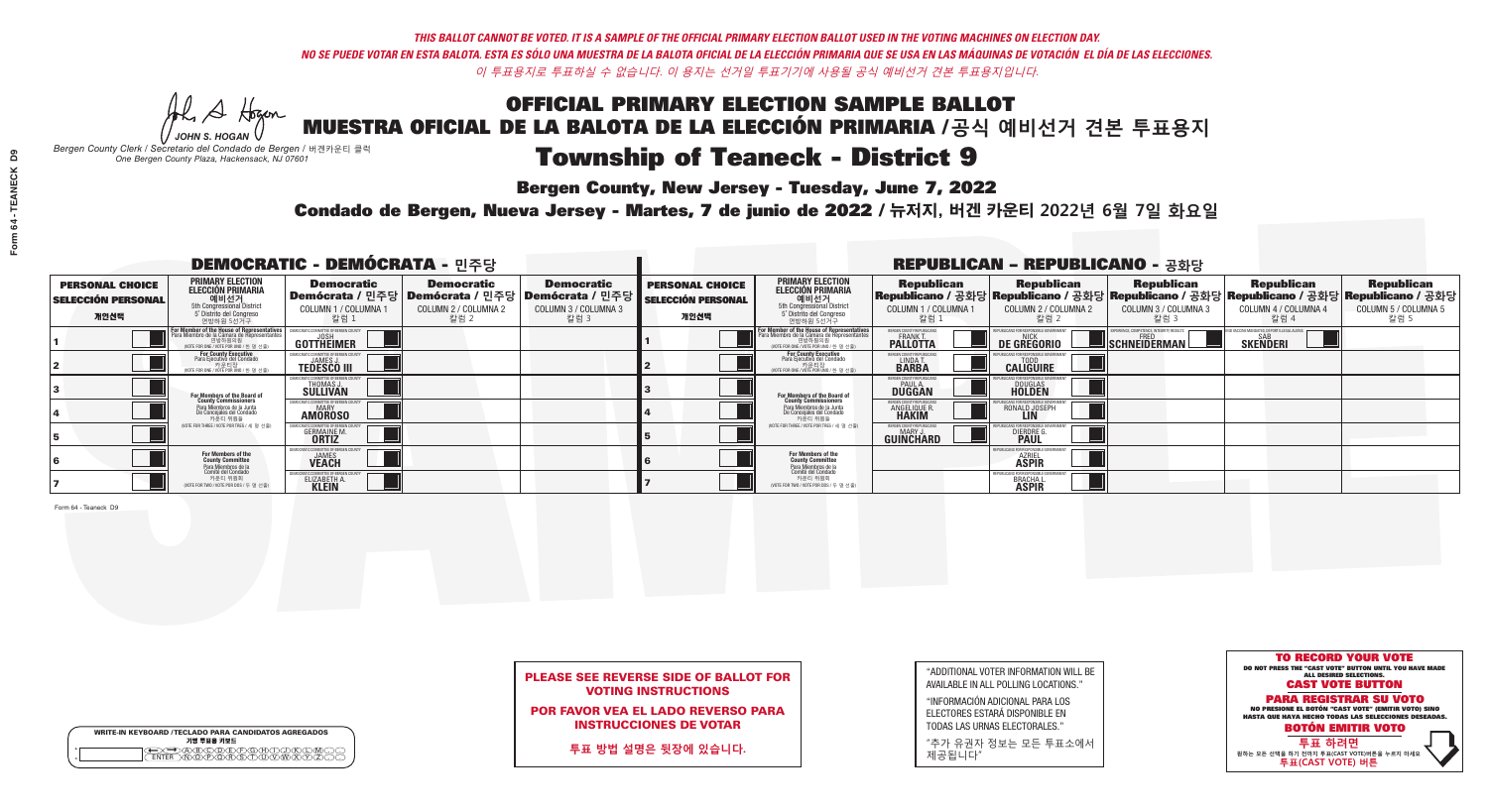**Bergen County, New Jersey - Tuesday, June 7, 2022** 

Al Stogan *JOHN S. HOGAN*

| <b>WRITE-IN KEYBOARD /TECLADO PARA CANDIDATOS AGREGADOS</b><br>기명 투표용 키보드 |
|---------------------------------------------------------------------------|
|                                                                           |

*Bergen County Clerk / Secretario del Condado de Bergen /* 버겐카운티 클럭 *One Bergen County Plaza, Hackensack, NJ 07601*

Condado de Bergen, Nueva Jersey - Martes, 7 de junio de 2022 / 뉴저지, 버겐 카운티 2022년 6월 7일 화요일 *One Bergen County Plaza, Hackensack, NJ 07601*



### PLEASE SEE REVERSE SIDE OF BALLOT FOR VOTING INSTRUCTIONS

POR FAVOR VEA EL LADO REVERSO PARA INSTRUCCIONES DE VOTAR

**투표 방법 설명은 뒷장에 있습니다.**

| "ADDITIONAL VOTER INFORMATION WILL BE |
|---------------------------------------|
| AVAILABLE IN ALL POLLING LOCATIONS."  |
|                                       |

"INFORMACIÓN ADICIONAL PARA LOS ELECTORES ESTARÁ DISPONIBLE EN TODAS LAS URNAS ELECTORALES."

"추가 유권자 정보는 모든 투표소에서 제공됩니다"

| <b>DEMOCRATIC - DEMÓCRATA - 민주당</b>                         |                                                                                                                                               |                                                                             |                                                   |                                                                                                             | <b>REPUBLICAN - REPUBLICANO - 공화당</b>                       |                                                                                                                                                |                                                        |                                                    |                                                   |                                                                                                                                                |                                                   |
|-------------------------------------------------------------|-----------------------------------------------------------------------------------------------------------------------------------------------|-----------------------------------------------------------------------------|---------------------------------------------------|-------------------------------------------------------------------------------------------------------------|-------------------------------------------------------------|------------------------------------------------------------------------------------------------------------------------------------------------|--------------------------------------------------------|----------------------------------------------------|---------------------------------------------------|------------------------------------------------------------------------------------------------------------------------------------------------|---------------------------------------------------|
| <b>PERSONAL CHOICE</b><br><b>SELECCIÓN PERSONAL</b><br>개인선택 | PRIMARY ELECTION<br>ELECCIÓN PRIMARIA<br>O   H   선 거<br>5th Congressional District<br>5 Distrito del Congreso<br>연방하원 5선거구                    | <b>Democratic</b><br>COLUMN 1 / COLUMNA<br>칼럼 1                             | <b>Democratic</b><br>COLUMN 2 / COLUMNA 2<br>칼럼 2 | <b>Democratic</b><br>  Demócrata / 민주당   Demócrata / 민주당   Demócrata / 민주당 <br>COLUMN 3 / COLUMNA 3<br>칼럼 3 | <b>PERSONAL CHOICE</b><br><b>SELECCIÓN PERSONAL</b><br>개인선택 | <b>PRIMARY ELECTION</b><br><b>ELECCIÓN PRIMARIA</b><br>예비선거<br>5th Congressional District<br>5 Distrito del Congreso<br>연방하원 5선거구              | <b>Republican</b><br>COLUMN 1 / COLUMNA 1<br>칼럼        | <b>Republican</b><br>COLUMN 2 / COLUMNA 2<br>-칼럼 2 | <b>Republican</b><br>COLUMN 3 / COLUMNA 3<br>칼럼 3 | <b>Republican</b><br>Republicano / 공화당 Republicano / 공화당 Republicano / 공화당 Republicano / 공화당 Republicano / 공화당<br>COLUMN 4 / COLUMNA 4<br>칼럼 4 | <b>Republican</b><br>COLUMN 5 / COLUMNA 5<br>칼럼 5 |
|                                                             | For Member of the House of Representatives<br>Para Miembro de la Cámara de Representantes<br>연방하원의원<br>(VOTE FOR ONE / VOTE POR UNO / 한 명 선출) | GOTTHEIMER                                                                  |                                                   |                                                                                                             |                                                             | F <mark>or Member of the House of Representative</mark><br>Para Miembro de la Cámara de Representante<br>(VOTE FOR ONE / VOTE POR UNO / 한 명 선출 | ERGEN COUNTY REPUBLICAN<br><b>PALLOTTA</b>             | DE GREGORIO                                        | SCHNEIDERMAN                                      | <b>SKENDERI</b>                                                                                                                                |                                                   |
|                                                             | For County Executive<br>Para Ejecutivo del Condado<br>VOTE FOR ONE / VOTE POR UNO / 한 명 선출)                                                   | <b>TEDESCO III</b>                                                          |                                                   |                                                                                                             |                                                             | <b>For County Executive</b><br>Para Ejecutivo del Condado<br>7 카운티장<br>(VOTE FOR ONE / VOTE POR UNO / 한 명 선출)                                  | BERGEN COUNTY REPUBLICA<br>LINDAT.                     | <b>CALIGUIRE</b>                                   |                                                   |                                                                                                                                                |                                                   |
|                                                             | For Members of the Board of<br>County Commissioners                                                                                           | OCRATIC COMMITTEE OF BERGEN C<br>THOMAS J.<br>SULLIVAN                      |                                                   |                                                                                                             |                                                             | <b>For Members of the Board of County Commissioners</b>                                                                                        | <b>BERGEN COUNTY REPUBLICAN<br/>PAUL A.<br/>DUGGAN</b> | <b>DOUGLAS</b>                                     |                                                   |                                                                                                                                                |                                                   |
|                                                             | Para Miembros de la Junta<br>De Concejales del Condado<br>카운티 위원들                                                                             | RATIC COMMITTEE OF BERGEN COU<br><b>AMOROSO</b>                             |                                                   |                                                                                                             |                                                             | Para Miembros de la Junta<br>De Concejales del Condado<br>카운티 위원들                                                                              | <b>'ERGEN COUNTY REPUBLICAN</b><br>ANGELIQUE R         | RONALD JOSEPH                                      |                                                   |                                                                                                                                                |                                                   |
|                                                             | (VOTE FOR THREE / VOTE POR TRES / 세 명 선출)                                                                                                     | <b>GERMAINE M.</b><br><b>ORTIZ</b>                                          |                                                   |                                                                                                             |                                                             | (VOTE FOR THREE / VOTE POR TRES / 세 명 선출)                                                                                                      | ERGEN COUNTY REPUBLICAN<br>MARY J<br><b>GUINCHARD</b>  | DIERDRE G                                          |                                                   |                                                                                                                                                |                                                   |
|                                                             | For Members of the<br>County Committee<br><sup>p</sup> ara Miembros de la<br>Comité del Condado                                               | MOCRATIC COMMITTEE OF BERGEN<br>NOAH                                        |                                                   |                                                                                                             |                                                             | For Members of the<br>County Committee                                                                                                         | BERGEN COUNTY REPUBLICANS<br>JERRY C.<br>WEINBERG      | NO PETITION FILED                                  |                                                   |                                                                                                                                                |                                                   |
|                                                             | 카운티 위원회<br>(VOTE FOR TWO / VOTE POR DOS / 두 명 선출)                                                                                             | <b><i>AOCRATIC COMMITTEE OF BERGEN C</i></b><br><b>RHONA</b><br><b>VEGA</b> |                                                   |                                                                                                             |                                                             | Para Miembros de la<br>Comité del Condado<br>카운티 위원회<br>(VOTE FOR TWO / VOTE POR DOS / 두 명 선출)                                                 |                                                        | <b>NO PETITION FILED</b>                           |                                                   |                                                                                                                                                |                                                   |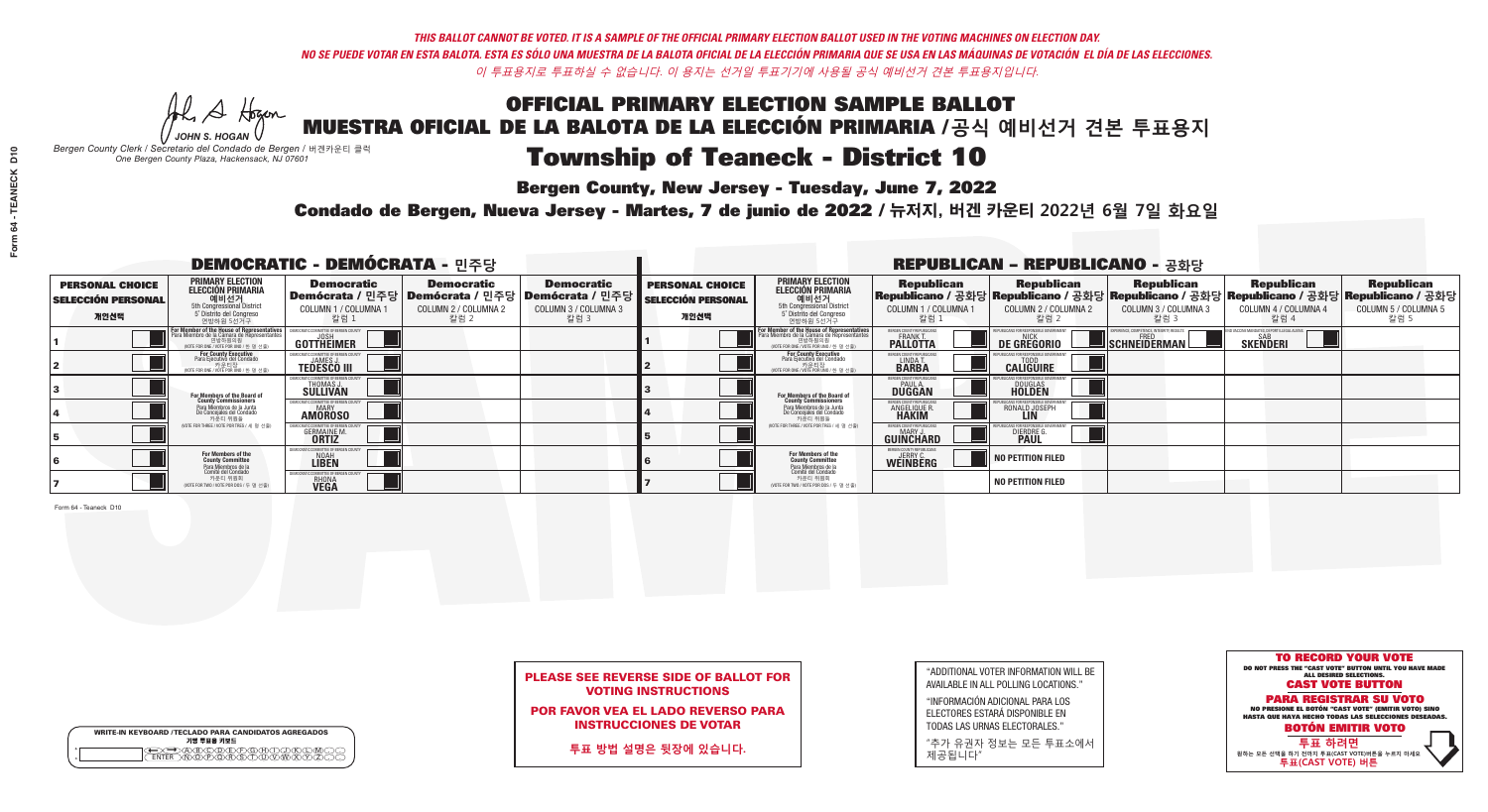Al Stogan *JOHN S. HOGAN*

| <b>WRITE-IN KEYBOARD /TECLADO PARA CANDIDATOS AGREGADOS</b><br>기명 투표용 키보드 |
|---------------------------------------------------------------------------|
| <b>VOIDÆVEVGYAV</b>                                                       |

# Township of Teaneck - District 11

**Bergen County, New Jersey - Tuesday, June 7, 2022** 

*Bergen County Clerk / Secretario del Condado de Bergen /* 버겐카운티 클럭 *One Bergen County Plaza, Hackensack, NJ 07601*



### PLEASE SEE REVERSE SIDE OF BALLOT FOR VOTING INSTRUCTIONS

POR FAVOR VEA EL LADO REVERSO PARA INSTRUCCIONES DE VOTAR

**투표 방법 설명은 뒷장에 있습니다.**

| "ADDITIONAL VOTER INFORMATION WILL BE |
|---------------------------------------|
| AVAILABLE IN ALL POLLING LOCATIONS."  |
|                                       |

"INFORMACIÓN ADICIONAL PARA LOS ELECTORES ESTARÁ DISPONIBLE EN TODAS LAS URNAS ELECTORALES."

"추가 유권자 정보는 모든 투표소에서 제공됩니다"

Condado de Bergen, Nueva Jersey - Martes, 7 de junio de 2022 / 뉴저지, 버겐 카운티 2022년 6월 7일 화요일 *One Bergen County Plaza, Hackensack, NJ 07601*

| <b>DEMOCRATIC - DEMÓCRATA - 민주당</b>                         |                                                                                                                                               |                                                                       |                                                   |                                                                                                              | <b>REPUBLICAN - REPUBLICANO - 공화당</b>                       |                                                                                                                                         |                                                                 |                                                                                                                                                   |                                                   |                                                   |                                                   |  |
|-------------------------------------------------------------|-----------------------------------------------------------------------------------------------------------------------------------------------|-----------------------------------------------------------------------|---------------------------------------------------|--------------------------------------------------------------------------------------------------------------|-------------------------------------------------------------|-----------------------------------------------------------------------------------------------------------------------------------------|-----------------------------------------------------------------|---------------------------------------------------------------------------------------------------------------------------------------------------|---------------------------------------------------|---------------------------------------------------|---------------------------------------------------|--|
| <b>PERSONAL CHOICE</b><br><b>SELECCIÓN PERSONAL</b><br>개인선택 | PRIMARY ELECTION<br><b>ELECCIÓN PRIMARIA</b><br>5th Congressional District<br>5 <sup>o</sup> Distrito del Congreso<br>연방하원 5선거구               | <b>Democratic</b><br>COLUMN 1 / COLUMNA 1<br>칼럼 1                     | <b>Democratic</b><br>COLUMN 2 / COLUMNA 2<br>칼럼 2 | <b>Democratic</b><br>  Demócrata / 민주당   Demócrata / 민주당   Demócrata / 민주당  <br>COLUMN 3 / COLUMNA 3<br>칼럼 3 | <b>PERSONAL CHOICE</b><br><b>SELECCIÓN PERSONAL</b><br>개인선택 | <b>PRIMARY ELECTION</b><br><b>ELECCIÓN PRIMARIA</b><br>예비선거<br>5th Congressional District<br>5 Distrito del Congreso<br>연방하원 5선거구       | <b>Republican</b><br>COLUMN 1 / COLUMNA 1<br>칼럼                 | <b>Republican</b><br> Republicano / 공화당 Republicano / 공화당 Republicano / 공화당 Republicano / 공화당 Republicano / 공화당 <br>COLUMN 2 / COLUMNA 2<br>-칼럼 2 | <b>Republican</b><br>COLUMN 3 / COLUMNA 3<br>칼럼 3 | <b>Republican</b><br>COLUMN 4 / COLUMNA 4<br>칼럼 4 | <b>Republican</b><br>COLUMN 5 / COLUMNA 5<br>칼럼 5 |  |
|                                                             | For Member of the House of Representatives<br>Para Miembro de la Cámara de Representantes<br>연방하원의원<br>(VOTE FOR ONE / VOTE POR UNO / 한 명 선출) | <b>GOTTHEIMER</b>                                                     |                                                   |                                                                                                              |                                                             | <b>For Member of the House of Representative</b><br>Para Miembro de la Cámara de Representante<br>(VOTE FOR ONE / VOTE POR UNO / 한 명 선출 | ERGEN COUNTY REPUBLICAN<br><b>PALLOTTA</b>                      | DE GREGORIO                                                                                                                                       | SCHNEIDERMAN                                      | <b>SKENDERI</b>                                   |                                                   |  |
|                                                             | For County Executive<br>Para Ejecutivo del Condado<br>/OTE FOR ONE / VOTE POR UNO / 한 명 선출)                                                   | <b>TEDESCO III</b>                                                    |                                                   |                                                                                                              |                                                             | For County Executive<br>Para Ejecutivo del Condado<br>7 카운티장<br>(VOTE FOR ONE / VOTE POR UNO / 한 명 선출)                                  | BERGEN COUNTY REPUBLICA<br>LINDA T.                             | <b>CALIGUIRE</b>                                                                                                                                  |                                                   |                                                   |                                                   |  |
|                                                             | For Members of the Board of<br>County Commissioners                                                                                           | EMOCRATIC COMMITTEE OF BERGENTIERT THOMAS J.<br>THOMAS J.<br>SULLIVAN |                                                   |                                                                                                              |                                                             | For Members of the Board o<br>County Commissioners                                                                                      | <b>BERGEN COUNTY REPUBLICAN<br/>PAUL A.<br/>DUGGAN</b>          | <b>DOUGLAS</b>                                                                                                                                    |                                                   |                                                   |                                                   |  |
|                                                             | Para Miembros de la Junta<br>De Concejales del Condado<br>카우티 위원들                                                                             | ATIC COMMITTEE OF BERGEN CO<br><b>AMOROSO</b>                         |                                                   |                                                                                                              |                                                             | Para Miembros de la Junta<br>De Concejales del Condado<br>카운티 위원들                                                                       | 'ERGEN COUNTY REPUBLICAN.<br><b>ANGELIQUE R</b><br><b>HAKIM</b> | RONALD JOSEPH                                                                                                                                     |                                                   |                                                   |                                                   |  |
|                                                             | NOTE FOR THREE / VOTE POR TRES / 세 명 선출)                                                                                                      | <b>GERMAINE M.</b>                                                    |                                                   |                                                                                                              |                                                             | (VOTE FOR THREE / VOTE POR TRES / 세 명 선출)                                                                                               | ERGEN COUNTY REPUBLICAN<br>MARY J<br><b>GUINCHARD</b>           | DIERDRE G                                                                                                                                         |                                                   |                                                   |                                                   |  |
|                                                             | For Members of the<br>County Committee<br>Para Miembros de la<br>Comité del Condado                                                           | OCRATIC COMMITTEE OF BERGEI<br><b>SOHN</b>                            |                                                   |                                                                                                              |                                                             | <b>For Members of the<br/>County Committee</b>                                                                                          |                                                                 | <b>NO PETITION FILED</b>                                                                                                                          |                                                   |                                                   |                                                   |  |
|                                                             | 카운티 위원회<br>(VOTE FOR TWO / VOTE POR DOS / 두 명 선출)                                                                                             | WEINSTEIN                                                             |                                                   |                                                                                                              |                                                             | Para Miembros de la<br>Comité del Condado<br>카운티 위원회<br>NOTE FOR TWO / VOTE POR DOS / 두 명 선출)                                           |                                                                 | <b>NO PETITION FILED</b>                                                                                                                          |                                                   |                                                   |                                                   |  |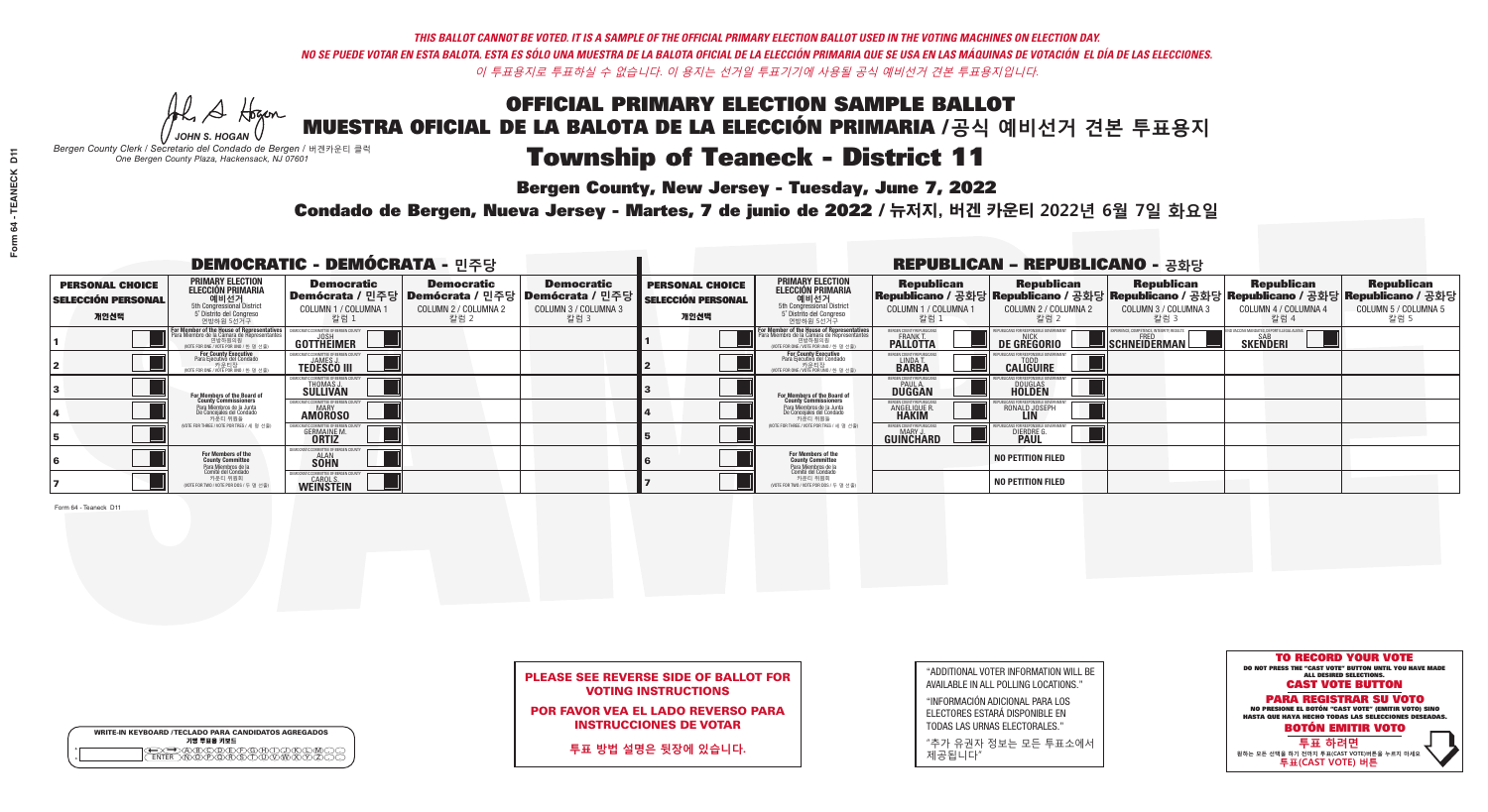He A Hogan *JOHN S. HOGAN*

# Township of Teaneck - District 12

**Bergen County, New Jersey - Tuesday, June 7, 2022** 

*Bergen County Clerk / Secretario del Condado de Bergen /* 버겐카운티 클럭 *One Bergen County Plaza, Hackensack, NJ 07601*

Condado de Bergen, Nueva Jersey - Martes, 7 de junio de 2022 / 뉴저지, 버겐 카운티 2022년 6월 7일 화요일 *One Bergen County Plaza, Hackensack, NJ 07601*



### PLEASE SEE REVERSE SIDE OF BALLOT FOR VOTING INSTRUCTIONS

POR FAVOR VEA EL LADO REVERSO PARA INSTRUCCIONES DE VOTAR

**투표 방법 설명은 뒷장에 있습니다.**

WRITE-IN KEYBOARD /TECLADO PARA CANDIDATOS AGREGADOS<br>기명 투표용 키보드  $\bigoplus \bigoplus \mathbb{A} \oplus \mathbb{C} \oplus \mathbb{C} \oplus \mathbb{C} \oplus \mathbb{C} \oplus \mathbb{C} \cup \mathbb{W} \oplus \mathbb{Z} \oplus \mathbb{Z} \oplus \mathbb{C}$ 

"ADDITIONAL VOTER INFORMATION WILL BE AVAILABLE IN ALL POLLING LOCATIONS."

"INFORMACIÓN ADICIONAL PARA LOS ELECTORES ESTARÁ DISPONIBLE EN TODAS LAS URNAS ELECTORALES."

"추가 유권자 정보는 모든 투표소에서 제공됩니다"

| <b>DEMOCRATIC - DEMÓCRATA - 민주당</b>                         |                                                                                                                                               |                                                             |                                                   |                                                                                                          | <b>REPUBLICAN - REPUBLICANO - 공화당</b>                       |                                                                                                                                                             |                                                            |                                                                                                                                                 |                                                   |                                                   |                                                   |
|-------------------------------------------------------------|-----------------------------------------------------------------------------------------------------------------------------------------------|-------------------------------------------------------------|---------------------------------------------------|----------------------------------------------------------------------------------------------------------|-------------------------------------------------------------|-------------------------------------------------------------------------------------------------------------------------------------------------------------|------------------------------------------------------------|-------------------------------------------------------------------------------------------------------------------------------------------------|---------------------------------------------------|---------------------------------------------------|---------------------------------------------------|
| <b>PERSONAL CHOICE</b><br><b>SELECCIÓN PERSONAL</b><br>개인선택 | PRIMARY ELECTION<br>ELECCIÓN PRIMARIA<br>에비선거<br>5th Congressional District<br>5 <sup>*</sup> Distrito del Congreso<br>연방하원 5선거구              | <b>Democratic</b><br>COLUMN 1 / COLUMNA 1<br>칼럼 1           | <b>Democratic</b><br>COLUMN 2 / COLUMNA 2<br>칼럼 2 | <b>Democratic</b><br>Demócrata / 민주당   Demócrata / 민주당   Demócrata / 민주당<br>COLUMN 3 / COLUMNA 3<br>칼럼 3 | <b>PERSONAL CHOICE</b><br><b>SELECCIÓN PERSONAL</b><br>개인선택 | <b>PRIMARY ELECTION</b><br><b>ELECCIÓN PRIMARIA</b><br>예비선거<br>5th Congressional District<br>5 Distrito del Congreso<br>연방하원 5선거구                           | <b>Republican</b><br>COLUMN 1 / COLUMNA 1<br>칼럼            | <b>Republican</b><br>Republicano / 공화당 Republicano / 공화당 Republicano / 공화당 Republicano / 공화당 Republicano / 공화당<br>COLUMN 2 / COLUMNA 2<br>-칼럼 2 | <b>Republican</b><br>COLUMN 3 / COLUMNA 3<br>칼럼 3 | <b>Republican</b><br>COLUMN 4 / COLUMNA 4<br>칼럼 4 | <b>Republican</b><br>COLUMN 5 / COLUMNA 5<br>칼럼 5 |
|                                                             | For Member of the House of Representatives<br>Para Miembro de la Cámara de Representantes<br>연방하원의원<br>(VOTE FOR ONE / VOTE POR UNO / 한 명 선출) | GOTTHEIMER                                                  |                                                   |                                                                                                          |                                                             | F <mark>or Member of the House of Representatives</mark><br>Para Miembro de la Cámara de Representantes<br>연방하원의원<br>(VOTE FOR ONE / VOTE POR UNO / 한 명 선출) | BERGEN COUNTY REPUBLICANS<br>FRANK T.<br><b>PALLOTTA</b>   | DE GREGORIO                                                                                                                                     | SCHNEIDERMAN                                      | <b>SKENDERI</b>                                   |                                                   |
|                                                             | For County Executive<br>Para Ejecutivo del Condado<br>/OTE FOR ONE / VOTE POR UNO / 한 명 선출)                                                   | <b>TEDESCO III</b>                                          |                                                   |                                                                                                          |                                                             | <b>For County Executive</b><br>Para Ejecutivo del Condado<br>7) 카운티장<br>(VOTE FOR ONE / VOTE POR UNO / 한 명 선출)                                              | BERGEN COUNTY REPUBLICA<br>LINDAT.                         | <b>CALIGUIRE</b>                                                                                                                                |                                                   |                                                   |                                                   |
|                                                             | For Members of the Board of<br>County Commissioners                                                                                           | EMOCRATIC COMMITTEE OF BERGEN LINE<br>THOMAS J.<br>SULLIVAN |                                                   |                                                                                                          |                                                             | <b>For Members of the Board of County Commissioners</b>                                                                                                     | <b>BERGEN COUNTY REPUBLICAN<br/>PAUL A.<br/>DUGGAN</b>     | <b>DOUGLAS</b>                                                                                                                                  |                                                   |                                                   |                                                   |
|                                                             | Para Miembros de la Junta<br>De Concejales del Condado<br>카운티 위원들                                                                             | ATIC COMMITTEE OF BERGEN CO<br><b>AMOROSO</b>               |                                                   |                                                                                                          |                                                             | Para Miembros de la Junta<br>De Concejales del Condado<br>카운티 위원들                                                                                           | ERGEN COUNTY REPUBLICAN<br><b>ANGELIQUE F</b>              | RONALD JOSEPH                                                                                                                                   |                                                   |                                                   |                                                   |
|                                                             | (VOTE FOR THREE / VOTE POR TRES / 세 명 선출)                                                                                                     | <b>GERMAINE M.</b><br><b>ORTIZ</b>                          |                                                   |                                                                                                          |                                                             | (VOTE FOR THREE / VOTE POR TRES / 세 명 선출)                                                                                                                   | ERGEN COUNTY REPUBLICAN<br>MARY J<br><b>GUINCHARD</b>      | DIERDRE G                                                                                                                                       |                                                   |                                                   |                                                   |
|                                                             | For Members of the<br>County Committee<br>Para Miembros de la<br>Comité del Condado                                                           | MOCRATIC COMMITTEE OF BERGEN<br><b>GLICK</b>                |                                                   |                                                                                                          |                                                             | For Members of the<br>County Committee                                                                                                                      | BERGEN COUNTY REPUBLICAN<br><b>MICHAEL</b><br><b>REICH</b> | NO PETITION FILED                                                                                                                               |                                                   |                                                   |                                                   |
|                                                             | 카운티 위원회<br>NOTE FOR TWO / VOTE POR DOS / 두 명 선출)                                                                                              | <b>NO PETITION FILED</b>                                    |                                                   |                                                                                                          |                                                             | Para Miembros de la<br>Comité del Condado<br>카운티 위원회<br>(VOTE FOR TWO / VOTE POR DOS / 두 명 선출)                                                              | BERGEN COUNTY REPUBLICAN<br>DEVORAH<br><b>REICH</b>        | <b>NO PETITION FILED</b>                                                                                                                        |                                                   |                                                   |                                                   |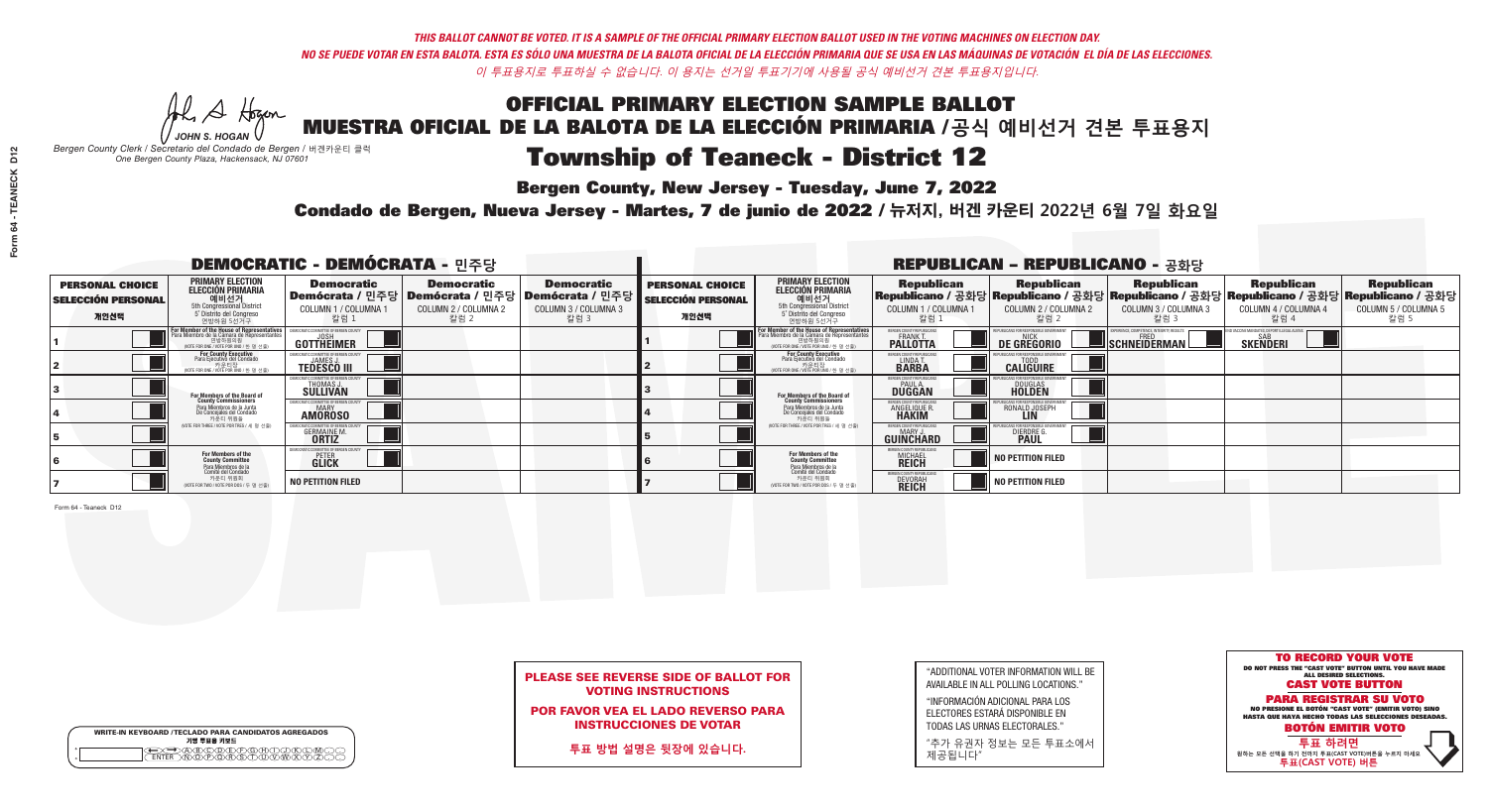**Bergen County, New Jersey - Tuesday, June 7, 2022** 

Al Stogan *JOHN S. HOGAN*

| <b>WRITE-IN KEYBOARD /TECLADO PARA CANDIDATOS AGREGADOS</b><br>기명 투표용 키보드 |
|---------------------------------------------------------------------------|
| <b>ARYOUT F</b>                                                           |

*Bergen County Clerk / Secretario del Condado de Bergen /* 버겐카운티 클럭 *One Bergen County Plaza, Hackensack, NJ 07601*



### PLEASE SEE REVERSE SIDE OF BALLOT FOR VOTING INSTRUCTIONS

POR FAVOR VEA EL LADO REVERSO PARA INSTRUCCIONES DE VOTAR

**투표 방법 설명은 뒷장에 있습니다.**

| "ADDITIONAL VOTER INFORMATION WILL BE |
|---------------------------------------|
| AVAILABLE IN ALL POLLING LOCATIONS."  |
|                                       |

"INFORMACIÓN ADICIONAL PARA LOS ELECTORES ESTARÁ DISPONIBLE EN TODAS LAS URNAS ELECTORALES."

"추가 유권자 정보는 모든 투표소에서 제공됩니다"

Condado de Bergen, Nueva Jersey - Martes, 7 de junio de 2022 / 뉴저지, 버겐 카운티 2022년 6월 7일 화요일 *One Bergen County Plaza, Hackensack, NJ 07601*

| <b>DEMOCRATIC - DEMÓCRATA - 민주당</b>                         |                                                                                                                                        |                                                                 |                                                   |                                                                                                            | <b>REPUBLICAN - REPUBLICANO - 공화당</b>                       |                                                                                                                                   |                                                                      |                                                    |                                                                                                                                                |                                                   |                                                   |
|-------------------------------------------------------------|----------------------------------------------------------------------------------------------------------------------------------------|-----------------------------------------------------------------|---------------------------------------------------|------------------------------------------------------------------------------------------------------------|-------------------------------------------------------------|-----------------------------------------------------------------------------------------------------------------------------------|----------------------------------------------------------------------|----------------------------------------------------|------------------------------------------------------------------------------------------------------------------------------------------------|---------------------------------------------------|---------------------------------------------------|
| <b>PERSONAL CHOICE</b><br><b>SELECCIÓN PERSONAL</b><br>개인선택 | <b>PRIMARY ELECTION</b><br><b>ELECCIÓN PRIMARIA</b><br>5th Congressional District<br>5 <sup>o</sup> Distrito del Congreso<br>연방하원 5선거구 | <b>Democratic</b><br>COLUMN 1 / COLUMNA<br>_ 칼럼 1               | <b>Democratic</b><br>COLUMN 2 / COLUMNA 2<br>칼럼 2 | <b>Democratic</b><br>Demócrata / 민주당   Demócrata / 민주당   Demócrata / 민주당  <br>COLUMN 3 / COLUMNA 3<br>칼럼 3 | <b>PERSONAL CHOICE</b><br><b>SELECCIÓN PERSONAL</b><br>개인선택 | <b>PRIMARY ELECTION</b><br>ELECCIÓN PRIMARIA<br>5th Congressional District<br>5° Distrito del Congreso<br>연방하원 5선거구               | <b>Republican</b><br>COLUMN 1 / COLUMNA 1<br>,칼럼 1                   | <b>Republican</b><br>COLUMN 2 / COLUMNA 2<br>,칼럼 2 | <b>Republican</b><br>Republicano / 공화당 Republicano / 공화당 Republicano / 공화당 Republicano / 공화당 Republicano / 공화당<br>COLUMN 3 / COLUMNA 3<br>칼럼 3 | <b>Republican</b><br>COLUMN 4 / COLUMNA 4<br>칼럼 4 | <b>Republican</b><br>COLUMN 5 / COLUMNA 5<br>칼럼 5 |
|                                                             | or Member of the House of Representatives<br>Para Miembro de la Cámara de Representantes<br>NOTE FOR ONE 7 VOTE POR UNO / 한 명 선출)      | COMMITTEE OF BERGEN C<br>GOTTHËIMER                             |                                                   |                                                                                                            |                                                             | For Member of the House of Representatives<br>Para Miembro de la Cámara de Representantes<br>WOTE FOR ONE / VOTE POR UNO / 한 명 선출 | BERGEN COUNTY REPUBLICANS<br><b>PALLOTTA</b>                         | DE GREGORIO                                        | PERIENCE, COMPETENCE, INTEGRITY, RESULT:<br>SCHNEIDERMAN                                                                                       | <b>SAR</b><br><b>SKENDERI</b>                     |                                                   |
|                                                             | For County Executive<br>Para Ejecutivo del Condado<br>, 카운티장<br>/OTE FOR ONE /VOTE POR UNO / 한 명 선출)                                   | JEMOCRATIC COMMITTEE OF BERGEN COUNT<br><b>TEDESCO III</b>      |                                                   |                                                                                                            |                                                             | For County Executive<br>Para Ejecutivo del Condado<br>, "아운티장<br>"카운티장<br>"MOTE FOR ONE / VOTE POR UNO / 한 명 선축                   | BERGEN COUNTY REPUBLICAN<br>LINDA T.                                 | <b>CALIGUIRE</b>                                   |                                                                                                                                                |                                                   |                                                   |
|                                                             | For Members of the Board of<br>County Commissioners                                                                                    | THOMAS J.                                                       |                                                   |                                                                                                            |                                                             | <b>For Members of the Board of<br/>County Commissioners</b>                                                                       | <b>BERGEN COUNTY REPUBLICAN<br/>PAUL A.<br/>DUGGAN</b>               | <b>DOUGLAS</b><br><b>HOLDEN</b>                    |                                                                                                                                                |                                                   |                                                   |
|                                                             | Para Miembros de la Junta<br>De Concejales del Condado<br>카운티 위원들                                                                      | ATIC COMMITTEE OF BEBGEN COUN<br><b>AMOROSO</b>                 |                                                   |                                                                                                            |                                                             | Para Miembros de la Junta<br>De Concejales del Condado<br>카운티 위원들                                                                 | <b>FRGEN COUNTY REPUBLICAN</b><br><b>ANGELIQUE R</b><br><b>HAKIM</b> | RONALD JOSEPH<br><b>LIN</b>                        |                                                                                                                                                |                                                   |                                                   |
|                                                             | (VOTE FOR THREE / VOTE POR TRES / 세 명 선출)                                                                                              | <b>GERMAINE M</b><br><b>ORTIZ</b>                               |                                                   |                                                                                                            |                                                             | (VOTE FOR THREE / VOTE POR TRES / 세 명 선출)                                                                                         | BERGEN COUNTY REPUBLICANS<br>MARY J<br>GUINCHARD                     | <b>DIERDRE</b>                                     |                                                                                                                                                |                                                   |                                                   |
|                                                             | For Members of the<br>County Committee<br>Para Miembros de la                                                                          | OCRATIC COMMITTEE OF BERGEN<br><b>RAYMOND</b><br><b>ADDISON</b> |                                                   |                                                                                                            |                                                             | For Members of the<br>County Committee                                                                                            |                                                                      | <b>NO PETITION FILED</b>                           |                                                                                                                                                |                                                   |                                                   |
|                                                             | Comité del Condado<br>카운티 위원회<br>(VOTE FOR TWO / VOTE POR DOS / 두 명 선출)                                                                | <b>WILLIAMS</b>                                                 |                                                   |                                                                                                            |                                                             | Para Miembros de la<br>Comité del Condado<br>카운티 위원회<br>NOTE FOR TWO / VOTE POR DOS / 두 명 선출)                                     |                                                                      | <b>NO PETITION FILED</b>                           |                                                                                                                                                |                                                   |                                                   |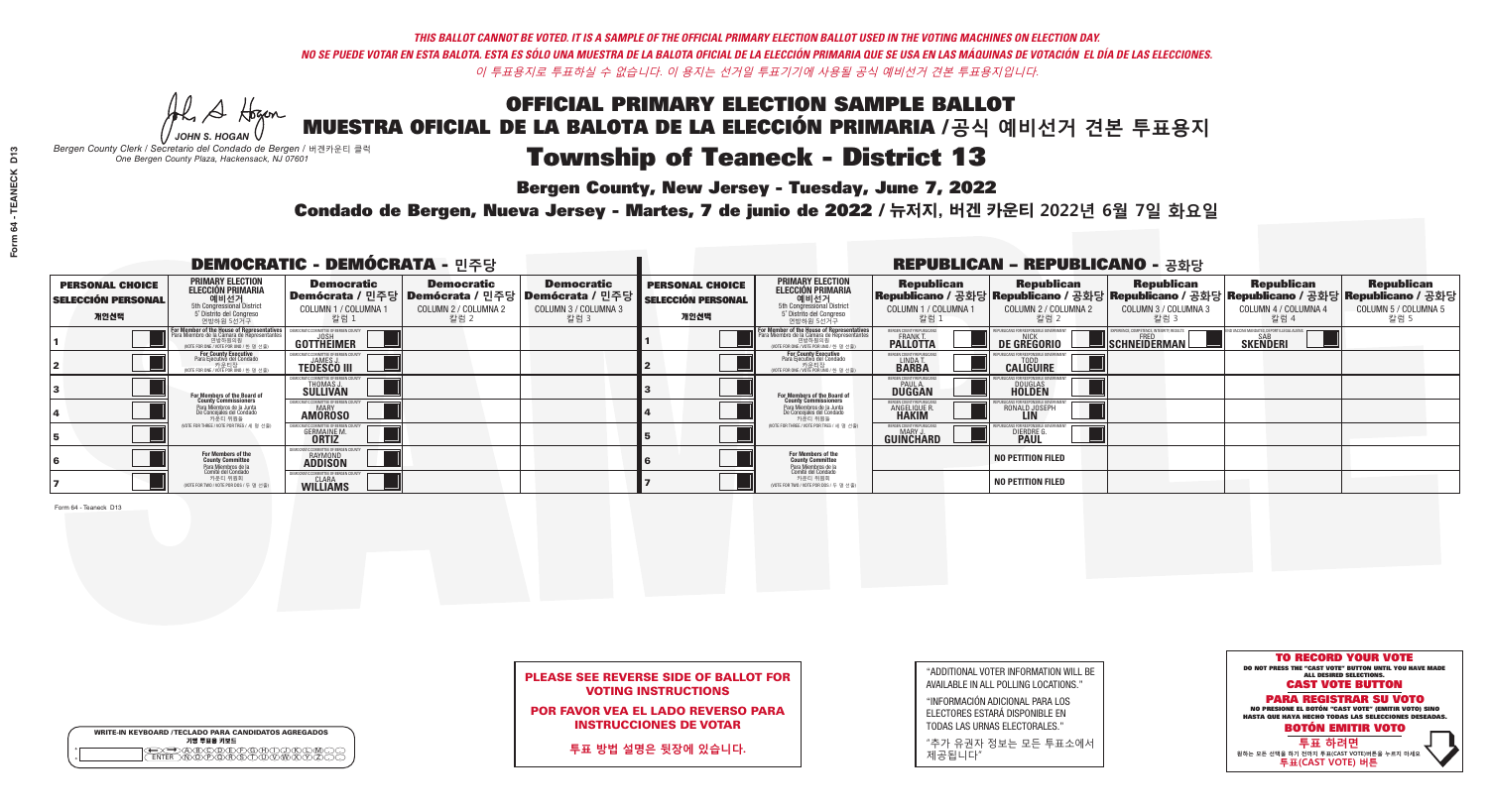He A Hogen *JOHN S. HOGAN*

# Township of Teaneck - District 14

**Bergen County, New Jersey - Tuesday, June 7, 2022** 

*Bergen County Clerk / Secretario del Condado de Bergen /* 버겐카운티 클럭 *One Bergen County Plaza, Hackensack, NJ 07601*



### PLEASE SEE REVERSE SIDE OF BALLOT FOR VOTING INSTRUCTIONS

POR FAVOR VEA EL LADO REVERSO PARA INSTRUCCIONES DE VOTAR

**투표 방법 설명은 뒷장에 있습니다.**

|              | <b>WRITE-IN KEYBOARD /TECLADO PARA CANDIDATOS AGREGADOS</b><br>기명 투표용 키보드 |
|--------------|---------------------------------------------------------------------------|
| o<br>$\circ$ |                                                                           |

| "ADDITIONAL VOTER INFORMATION WILL BE |
|---------------------------------------|
| AVAILABLE IN ALL POLLING LOCATIONS."  |
|                                       |

"INFORMACIÓN ADICIONAL PARA LOS ELECTORES ESTARÁ DISPONIBLE EN TODAS LAS URNAS ELECTORALES."

"추가 유권자 정보는 모든 투표소에서 제공됩니다"

Condado de Bergen, Nueva Jersey - Martes, 7 de junio de 2022 / 뉴저지, 버겐 카운티 2022년 6월 7일 화요일 *One Bergen County Plaza, Hackensack, NJ 07601*

| <b>DEMOCRATIC - DEMÓCRATA - 민주당</b>                         |                                                                                                                                        |                                                                    |                                                   |                                                                                                              |                                                             | <b>REPUBLICAN - REPUBLICANO - 공화당</b>                                                                                                            |                                                                      |                                                    |                                                           |                                                                                                                                                |                                                   |  |  |
|-------------------------------------------------------------|----------------------------------------------------------------------------------------------------------------------------------------|--------------------------------------------------------------------|---------------------------------------------------|--------------------------------------------------------------------------------------------------------------|-------------------------------------------------------------|--------------------------------------------------------------------------------------------------------------------------------------------------|----------------------------------------------------------------------|----------------------------------------------------|-----------------------------------------------------------|------------------------------------------------------------------------------------------------------------------------------------------------|---------------------------------------------------|--|--|
| <b>PERSONAL CHOICE</b><br><b>SELECCIÓN PERSONAL</b><br>개인선택 | <b>PRIMARY ELECTION</b><br>ELECCIÓN PRIMARIA<br>예비선거<br><sub>5th Congressional</sub> District<br>5° Distrito del Congreso<br>연방하원 5선거구 | <b>Democratic</b><br>COLUMN 1 / COLUMNA<br>칼럼 1                    | <b>Democratic</b><br>COLUMN 2 / COLUMNA 2<br>칼럼 2 | <b>Democratic</b><br>  Demócrata / 민주당   Demócrata / 민주당   Demócrata / 민주당  <br>COLUMN 3 / COLUMNA 3<br>칼럼 3 | <b>PERSONAL CHOICE</b><br><b>SELECCIÓN PERSONAL</b><br>개인선택 | <b>PRIMARY ELECTION</b><br><b>ELECCIÓN PRIMARIA</b><br>예비선거<br>5th Congressional District<br>5 Distrito del Congreso<br>연방하원 5선거구                | <b>Republican</b><br>COLUMN 1 / COLUMNA 1<br>, 칼럼 :                  | <b>Republican</b><br>COLUMN 2 / COLUMNA 2<br>·칼럼 2 | <b>Republican</b><br>COLUMN 3 / COLUMNA 3<br>칼럼 3         | <b>Republican</b><br>Republicano / 공화당 Republicano / 공화당 Republicano / 공화당 Republicano / 공화당 Republicano / 공화당<br>COLUMN 4 / COLUMNA 4<br>칼럼 4 | <b>Republican</b><br>COLUMN 5 / COLUMNA 5<br>칼럼 5 |  |  |
|                                                             | For Member of the House of Representatives<br>Para Miembro de la Cámara de Representantes<br>NOTE FOR ONE / VOTE POR UNO / 한 명 선출)     | DEMOCRATIC COMMITTEE OF BERGEN COUN<br>GOTTHEIMER                  |                                                   |                                                                                                              |                                                             | F <mark>or Member of the House of Representatives</mark><br>Para Miembro de la Cámara de Representantes<br>NOTE FOR ONE / VOTE POR UNO / 한 명 선출) | BERGEN COUNTY REPUBLICANS<br><b>FRANK T.</b><br><b>PALLOTTA</b>      | DE GREGORIO                                        | 'PERIENCE, COMPETENCE, INTEGRITY, RESULTS<br>SCHNEIDERMAN | <b>SAB</b><br><b>SKENDERI</b>                                                                                                                  |                                                   |  |  |
|                                                             | For County Executive<br>Para Ejecutivo del Condado<br>vOTE FOR ONE / VOTE POR UNO / 한 명 선출)                                            | JAMES,<br><b>TEDESCO III</b>                                       |                                                   |                                                                                                              |                                                             | For County Executive<br>Para Ejecutivo del Condado<br>. 카운티장<br>(VOTE FOR ONE / VOTE POR UNO / 한 명 선출)                                           | BERGEN COUNTY REPUBLICAN<br>LINDA T.                                 | <b>CALIGUIRE</b>                                   |                                                           |                                                                                                                                                |                                                   |  |  |
|                                                             | For Members of the Board of<br>County Commissioners                                                                                    | <b>THOMAS J.</b><br><b>SULLIVAN</b>                                |                                                   |                                                                                                              |                                                             | <b>For Members of the Board of County Commissioners</b>                                                                                          | BERGEN COUNTY REPUBLICAN<br><b>PAUL A.</b><br><b>DUGGAN</b>          | <b>DOUGLAS</b>                                     |                                                           |                                                                                                                                                |                                                   |  |  |
|                                                             | Para Miembros de la Junta<br>De Concejales del Condado<br>카운티 위원들                                                                      | IC COMMITTEE OF RERGEN COLL<br><b>MARY</b><br><b>AMOROSO</b>       |                                                   |                                                                                                              |                                                             | Para Miembros de la Junta<br>De Concejales del Condado<br>카운티 위원들                                                                                | <b>FRGEN COUNTY REPUBLICAN</b><br><b>ANGELIQUE R</b><br><b>HAKIM</b> | RONALD JOSEPH<br><b>LIN</b>                        |                                                           |                                                                                                                                                |                                                   |  |  |
|                                                             | (VOTE FOR THREE / VOTE POR TRES / 세 명 선출)                                                                                              | <b>GERMAINE M.</b><br><b>ORTIZ</b>                                 |                                                   |                                                                                                              |                                                             | (VOTE FOR THREE / VOTE POR TRES / 세 명 선출)                                                                                                        | BERGEN COUNTY REPUBLICANS<br>MARY J.<br><b>GUINCHARD</b>             | <b>DIERDRE</b>                                     |                                                           |                                                                                                                                                |                                                   |  |  |
|                                                             | For Members of the<br>County Committee<br>Para Miembros de la<br>Comité del Condado                                                    | EMOCRATIC COMMITTEE OF BERGEN C<br>JAMES D.<br><b>EDMONDS III</b>  |                                                   |                                                                                                              |                                                             | For Members of the<br>County Committee<br>Para Miembros de la<br>Comité del Condado                                                              |                                                                      | <b>NO PETITION FILED</b>                           |                                                           |                                                                                                                                                |                                                   |  |  |
|                                                             | 카운티 위원회<br>(VOTE FOR TWO / VOTE POR DOS / 두 명 선출)                                                                                      | FMOCRATIC COMMITTEE OF BERGEI<br><b>GLORIA J.</b><br><b>WILSON</b> |                                                   |                                                                                                              |                                                             | 카운티 위원회<br>NOTE FOR TWO / VOTE POR DOS / 두 명 선출)                                                                                                 |                                                                      | <b>NO PETITION FILED</b>                           |                                                           |                                                                                                                                                |                                                   |  |  |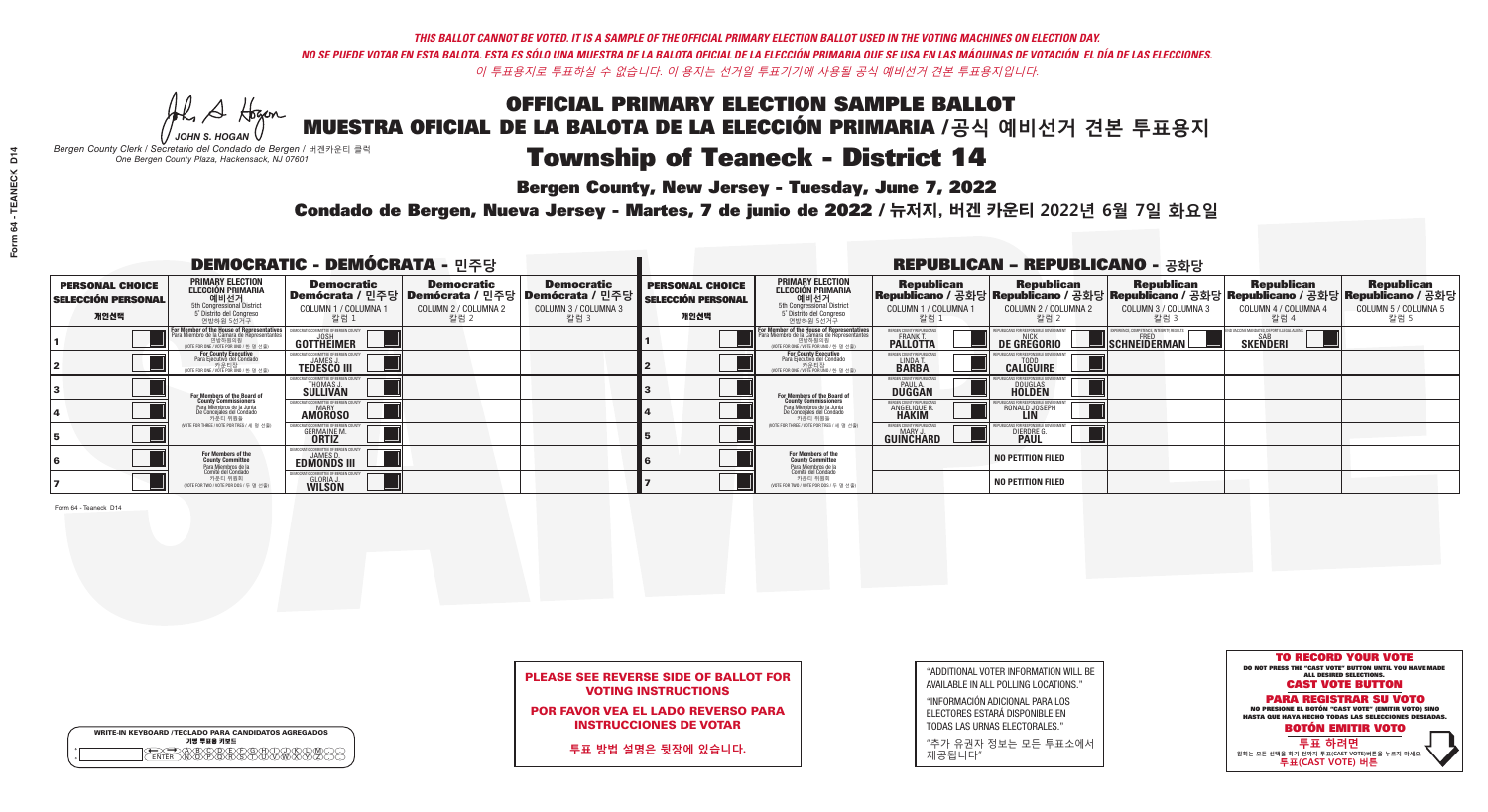**Bergen County, New Jersey - Tuesday, June 7, 2022** 

Al Stogan *JOHN S. HOGAN*

*Bergen County Clerk / Secretario del Condado de Bergen /* 버겐카운티 클럭 *One Bergen County Plaza, Hackensack, NJ 07601*

Condado de Bergen, Nueva Jersey - Martes, 7 de junio de 2022 / 뉴저지, 버겐 카운티 2022년 6월 7일 화요일 *One Bergen County Plaza, Hackensack, NJ 07601*



### PLEASE SEE REVERSE SIDE OF BALLOT FOR VOTING INSTRUCTIONS

POR FAVOR VEA EL LADO REVERSO PARA INSTRUCCIONES DE VOTAR

**투표 방법 설명은 뒷장에 있습니다.**

WRITE-IN KEYBOARD /TECLADO PARA CANDIDATOS AGREGADOS<br>기명 투표용 키보드  $\bigoplus \bigoplus \mathbb{A} \oplus \mathbb{C} \oplus \mathbb{C} \oplus \mathbb{C} \oplus \mathbb{C} \oplus \mathbb{C} \cup \mathbb{W} \oplus \mathbb{Z} \oplus \mathbb{Z} \oplus \mathbb{C}$ 

| "ADDITIONAL VOTER INFORMATION WILL BE |
|---------------------------------------|
| AVAILABLE IN ALL POLLING LOCATIONS."  |
|                                       |

"INFORMACIÓN ADICIONAL PARA LOS ELECTORES ESTARÁ DISPONIBLE EN TODAS LAS URNAS ELECTORALES."

"추가 유권자 정보는 모든 투표소에서 제공됩니다"

| <b>DEMOCRATIC - DEMÓCRATA - 민주당</b>                         |                                                                                                                                                             |                                                            |                                                   |                                                                                                              |                                                             |                                                                                                                                    |                                                              | <b>REPUBLICAN - REPUBLICANO - 공화당</b>                                                                                                           |                                                          |                                                              |                                                   |
|-------------------------------------------------------------|-------------------------------------------------------------------------------------------------------------------------------------------------------------|------------------------------------------------------------|---------------------------------------------------|--------------------------------------------------------------------------------------------------------------|-------------------------------------------------------------|------------------------------------------------------------------------------------------------------------------------------------|--------------------------------------------------------------|-------------------------------------------------------------------------------------------------------------------------------------------------|----------------------------------------------------------|--------------------------------------------------------------|---------------------------------------------------|
| <b>PERSONAL CHOICE</b><br><b>SELECCIÓN PERSONAL</b><br>개인선택 | <b>PRIMARY ELECTION</b><br>ELECCIÓN PRIMARIA<br>에비선거<br>5th Congressional District<br>5 <sup>*</sup> Distrito del Congreso<br>연방하원 5선거구                     | <b>Democratic</b><br>COLUMN 1 / COLUMNA<br>칼럼 1            | <b>Democratic</b><br>COLUMN 2 / COLUMNA 2<br>칼럼 2 | <b>Democratic</b><br>  Demócrata / 민주당   Demócrata / 민주당   Demócrata / 민주당  <br>COLUMN 3 / COLUMNA 3<br>칼럼 3 | <b>PERSONAL CHOICE</b><br><b>SELECCIÓN PERSONAL</b><br>개인선택 | <b>PRIMARY ELECTION</b><br>ELECCIÓN PRIMARIA<br>예비선거<br><sub>5</sub> District<br>5 Distrite del Congreso<br>연방하원 5선거구              | <b>Republican</b><br>COLUMN 1 / COLUMNA 1<br>'칼럼 ∶           | <b>Republican</b><br>Republicano / 공화당 Republicano / 공화당 Republicano / 공화당 Republicano / 공화당 Republicano / 공화당<br>COLUMN 2 / COLUMNA 2<br>-칼럼 2 | <b>Republican</b><br>COLUMN 3 / COLUMNA 3<br>칼럼 3        | <b>Republican</b><br>COLUMN 4 / COLUMNA 4<br>칼럼 4            | <b>Republican</b><br>COLUMN 5 / COLUMNA 5<br>칼럼 5 |
|                                                             | F <mark>or Member of the House of Representatives</mark><br>Para Miembro de la Cámara de Representantes<br>연방하원의원<br>(VOTE FOR ONE / VOTE POR UNO / 한 명 선출) | COMMITTEE OF BERGEN C<br>GOTTHEIMER                        |                                                   |                                                                                                              |                                                             | For Member of the House of Representatives<br>Para Miembro de la Cámara de Representanter<br>NOTE FOR ONE / VOTE POR UNO / 한 명 선출) | BERGEN COUNTY REPUBLICANS<br>FRANK T.<br><b>PALLOTTA</b>     | DE GREGORIO                                                                                                                                     | XPERIENCE. COMPETENCE. INTEGRITY. RESULT<br>SCHNEIDERMAN | ND VACCINE MANDATES. DEPORT ILLEGAL ALIEN<br><b>SKENDERI</b> |                                                   |
|                                                             | For County Executive<br>Para Ejecutivo del Condado<br>가운티장<br>VOTE FOR ONE / VOTE POR UNO / 한 명 선출)                                                         | DEMOCRATIC COMMITTEE OF BERGEN (<br><b>TEDESCO III</b>     |                                                   |                                                                                                              |                                                             | <b>For County Executive</b><br>Para Ejecutivo del Condado<br>7) 카운티장<br>(VOTE FOR ONE / VOTE POR UNO / 한 명 선출)                     | BERGEN COUNTY REPUBLICA<br>LINDA T.                          | <b>CALIGUIRE</b>                                                                                                                                |                                                          |                                                              |                                                   |
|                                                             | For Members of the Board of<br>County Commissioners                                                                                                         | <b>THOMAS J.</b><br><b>SULLIVAN</b>                        |                                                   |                                                                                                              |                                                             | For Members of the Board of<br>County Commissioners                                                                                | ERGEN COUNTY REPUBLICA<br><b>DUGGAN</b>                      | <b>DOUGLAS</b>                                                                                                                                  |                                                          |                                                              |                                                   |
|                                                             | Para Miembros de la Junta<br>De Concejales del Condado<br>카운티 위원들                                                                                           | : COMMITTEE OF BERGEN COL<br><b>MARY</b><br><b>AMOROSO</b> |                                                   |                                                                                                              |                                                             | Para Miembros de la Junta<br>De Concejales del Condado<br>카운티 위원들                                                                  | ERGEN COUNTY REPUBLICAN<br><b>ANGELIQUE R</b>                | RONALD JOSEPH                                                                                                                                   |                                                          |                                                              |                                                   |
|                                                             | (VOTE FOR THREE / VOTE POR TRES / 세 명 선출)                                                                                                                   | <b>GERMAINE M.</b><br><b>ORTIZ</b>                         |                                                   |                                                                                                              |                                                             | (VOTE FOR THREE / VOTE POR TRES / 세 명 선출)                                                                                          | ERGEN COUNTY REPUBLICAN<br><b>MARY J</b><br><b>GUINCHARD</b> | <b>DIERDRE</b>                                                                                                                                  |                                                          |                                                              |                                                   |
|                                                             | For Members of the<br>County Committee<br><sup>p</sup> ara Miembros de la<br>Comité del Condado                                                             | EMOCRATIC COMMITTEE OF BERGEN<br><b>DEVINT.</b>            |                                                   |                                                                                                              |                                                             | For Members of the<br>County Committee                                                                                             |                                                              | <b>NO PETITION FILED</b>                                                                                                                        |                                                          |                                                              |                                                   |
|                                                             | 카운티 위원회<br>(VOTE FOR TWO / VOTE POR DOS / 두 명 선출)                                                                                                           | <b>NO PETITION FILED</b>                                   |                                                   |                                                                                                              |                                                             | Para Miembros de la<br>Comité del Condado<br>카운티 위원회<br>(VOTE FOR TWO / VOTE POR DOS / 두 명 선출)                                     |                                                              | <b>NO PETITION FILED</b>                                                                                                                        |                                                          |                                                              |                                                   |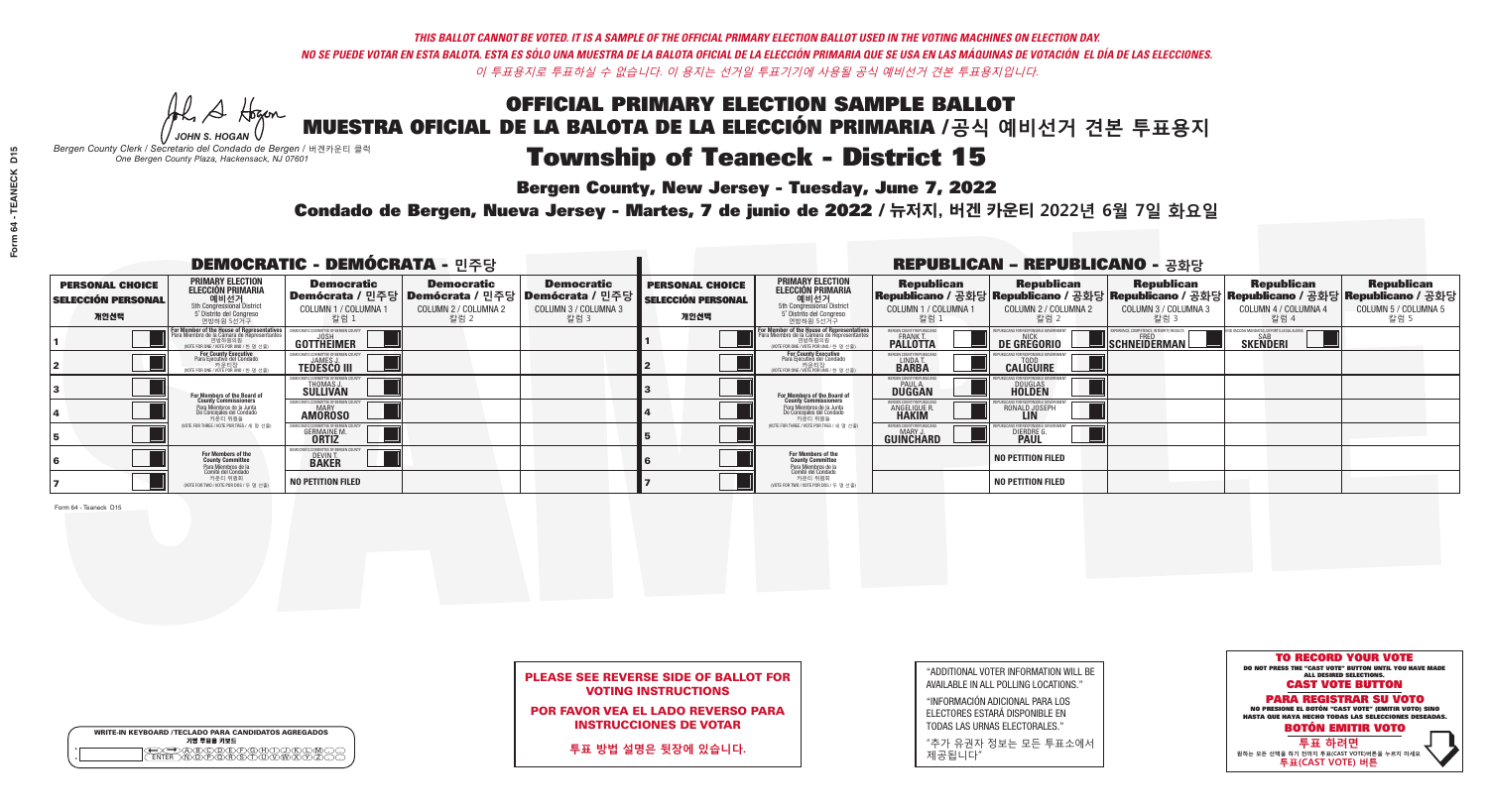**Bergen County, New Jersey - Tuesday, June 7, 2022** 

Al Stogan *JOHN S. HOGAN*

|                    | <b>WRITE-IN KEYBOARD /TECLADO PARA CANDIDATOS AGREGADOS</b><br>기명 투표용 키보드 |  |
|--------------------|---------------------------------------------------------------------------|--|
| $\circ$<br>$\circ$ |                                                                           |  |

*Bergen County Clerk / Secretario del Condado de Bergen /* 버겐카운티 클럭 *One Bergen County Plaza, Hackensack, NJ 07601*

Condado de Bergen, Nueva Jersey - Martes, 7 de junio de 2022 / 뉴저지, 버겐 카운티 2022년 6월 7일 화요일 *One Bergen County Plaza, Hackensack, NJ 07601*



### PLEASE SEE REVERSE SIDE OF BALLOT FOR VOTING INSTRUCTIONS

POR FAVOR VEA EL LADO REVERSO PARA INSTRUCCIONES DE VOTAR

**투표 방법 설명은 뒷장에 있습니다.**

| "ADDITIONAL VOTER INFORMATION WILL BE |
|---------------------------------------|
| AVAILABLE IN ALL POLLING LOCATIONS."  |
|                                       |

"INFORMACIÓN ADICIONAL PARA LOS ELECTORES ESTARÁ DISPONIBLE EN TODAS LAS URNAS ELECTORALES."

"추가 유권자 정보는 모든 투표소에서 제공됩니다"

| <b>DEMOCRATIC - DEMÓCRATA - 민주당</b>                         |                                                                                                                                        |                                                    |                                                   |                                                                                                                    | <b>REPUBLICAN - REPUBLICANO - 공화당</b>                       |                                                                                                                                                  |                                                             |                                                                                                                                                |                                                           |                                                               |                                                   |
|-------------------------------------------------------------|----------------------------------------------------------------------------------------------------------------------------------------|----------------------------------------------------|---------------------------------------------------|--------------------------------------------------------------------------------------------------------------------|-------------------------------------------------------------|--------------------------------------------------------------------------------------------------------------------------------------------------|-------------------------------------------------------------|------------------------------------------------------------------------------------------------------------------------------------------------|-----------------------------------------------------------|---------------------------------------------------------------|---------------------------------------------------|
| <b>PERSONAL CHOICE</b><br><b>SELECCIÓN PERSONAL</b><br>개인선택 | <b>PRIMARY ELECTION</b><br>ELECCIÓN PRIMARIA<br>예비선거<br><sub>5th Congressional</sub> District<br>5° Distrito del Congreso<br>연방하원 5선거구 | <b>Democratic</b><br>COLUMN 1 / COLUMNA<br>칼럼 1    | <b>Democratic</b><br>COLUMN 2 / COLUMNA 2<br>칼럼 2 | <b>Democratic</b><br>  Demócrata / 민주당   Demócrata / 민주당   Demócrata / 민주당 <br><b>COLUMN 3 / COLUMNA 3</b><br>칼럼 3 | <b>PERSONAL CHOICE</b><br><b>SELECCIÓN PERSONAL</b><br>개인선택 | <b>PRIMARY ELECTION</b><br>ELECCIÓN PRIMARIA<br>예비선거<br><sub>5</sub> District<br>5 Distrite del Congreso<br>연방하원 5선거구                            | <b>Republican</b><br>COLUMN 1 / COLUMNA 1<br>"칼럼 1          | <b>Republican</b><br>Republicano / 공화당 Republicano / 공화당 Republicano / 공화당 Republicano / 공화당 Republicano / 공화당<br>COLUMN 2 / COLUMNA 2<br>칼럼 2 | <b>Republican</b><br>COLUMN 3 / COLUMNA 3<br>칼럼 3         | <b>Republican</b><br>COLUMN 4 / COLUMNA 4<br>칼럼 4             | <b>Republican</b><br>COLUMN 5 / COLUMNA 5<br>칼럼 5 |
|                                                             | For Member of the House of Representatives<br>Para Miembro de la Cámara de Representantes                                              | DEMOCRATIC COMMITTEE OF BERGEN COUN<br>GOTTHEIMER  |                                                   |                                                                                                                    |                                                             | F <mark>or Member of the House of Representatives</mark><br>Para Miembro de la Cámara de Representantes<br>WOTE FOR ONE / VOTE POR UNO / 한 명 선출) | BERGEN COUNTY REPUBLICANS<br><b>FRANK T</b><br>PALLOTTA     | DE GREGORIO                                                                                                                                    | XPERIENCE, COMPETENCE, INTEGRITY, RESULTS<br>SCHNEIDERMAN | ND VACCINE MANDATES, DEPORT ILLEGAL ALIENS<br><b>SKENDERI</b> |                                                   |
|                                                             | For County Executive<br>Para Ejecutivo del Condado<br>VOTE FOR ONE / VOTE POR UNO / 한 명 선출)                                            | JAMES J<br><b>TEDESCO III</b>                      |                                                   |                                                                                                                    |                                                             | For County Executive<br>Para Ejecutivo del Condado<br>. 카운티장<br>(VOTE FOR ONE / VOTE POR UNO / 한 명 선출)                                           | BERGEN COUNTY REPUBLICAN<br>LINDA T.                        | <b>CALIGUIRE</b>                                                                                                                               |                                                           |                                                               |                                                   |
|                                                             | For Members of the Board of<br>County Commissioners                                                                                    | THOMAS J.                                          |                                                   |                                                                                                                    |                                                             | <b>For Members of the Board of County Commissioners</b>                                                                                          | BERGEN COUNTY REPUBLICAN<br><b>PAUL A.</b><br><b>DUGGAN</b> | <b>DOUGLAS</b><br><b>HOLDEN</b>                                                                                                                |                                                           |                                                               |                                                   |
|                                                             | Para Miembros de la Junta<br>De Concejales del Condado<br>카우티 위원들                                                                      | CRATIC COMMITTEE OF BERGEN COUN'<br><b>AMOROSO</b> |                                                   |                                                                                                                    |                                                             | Para Miembros de la Junta<br>De Concejales del Condado<br>카운티 위원들                                                                                | ERGEN COUNTY REPUBLICAN<br><b>ANGELIQUE F</b>               | RONALD JOSEPH                                                                                                                                  |                                                           |                                                               |                                                   |
|                                                             | (VOTE FOR THREE / VOTE POR TRES / 세 명 선출)                                                                                              | <b>GERMAINE M.</b><br><b>ORTIZ</b>                 |                                                   |                                                                                                                    |                                                             | (VOTE FOR THREE / VOTE POR TRES / 세 명 선출)                                                                                                        | ERGEN COUNTY REPUBLICAN<br>MARY J<br><b>GUINCHARD</b>       | <b>DIERDRE G<br/>PAUL</b>                                                                                                                      |                                                           |                                                               |                                                   |
|                                                             | For Members of the<br>County Committee<br>Para Miembros de la<br>Comité del Condado                                                    | MOCRATIC COMMITTEE OF BERGEN<br><b>CHERYLL</b>     |                                                   |                                                                                                                    |                                                             | For Members of the<br>County Committee                                                                                                           |                                                             | <b>NO PETITION FILED</b>                                                                                                                       |                                                           |                                                               |                                                   |
|                                                             | 카운티 위원회<br>NOTE FOR TWO / VOTE POR DOS / 두 명 선출)                                                                                       | <b>NO PETITION FILED</b>                           |                                                   |                                                                                                                    |                                                             | Para Miembros de la<br>Comité del Condado<br>카운티 위원회<br>(VOTE FOR TWO / VOTE POR DOS / 두 명 선출)                                                   |                                                             | <b>NO PETITION FILED</b>                                                                                                                       |                                                           |                                                               |                                                   |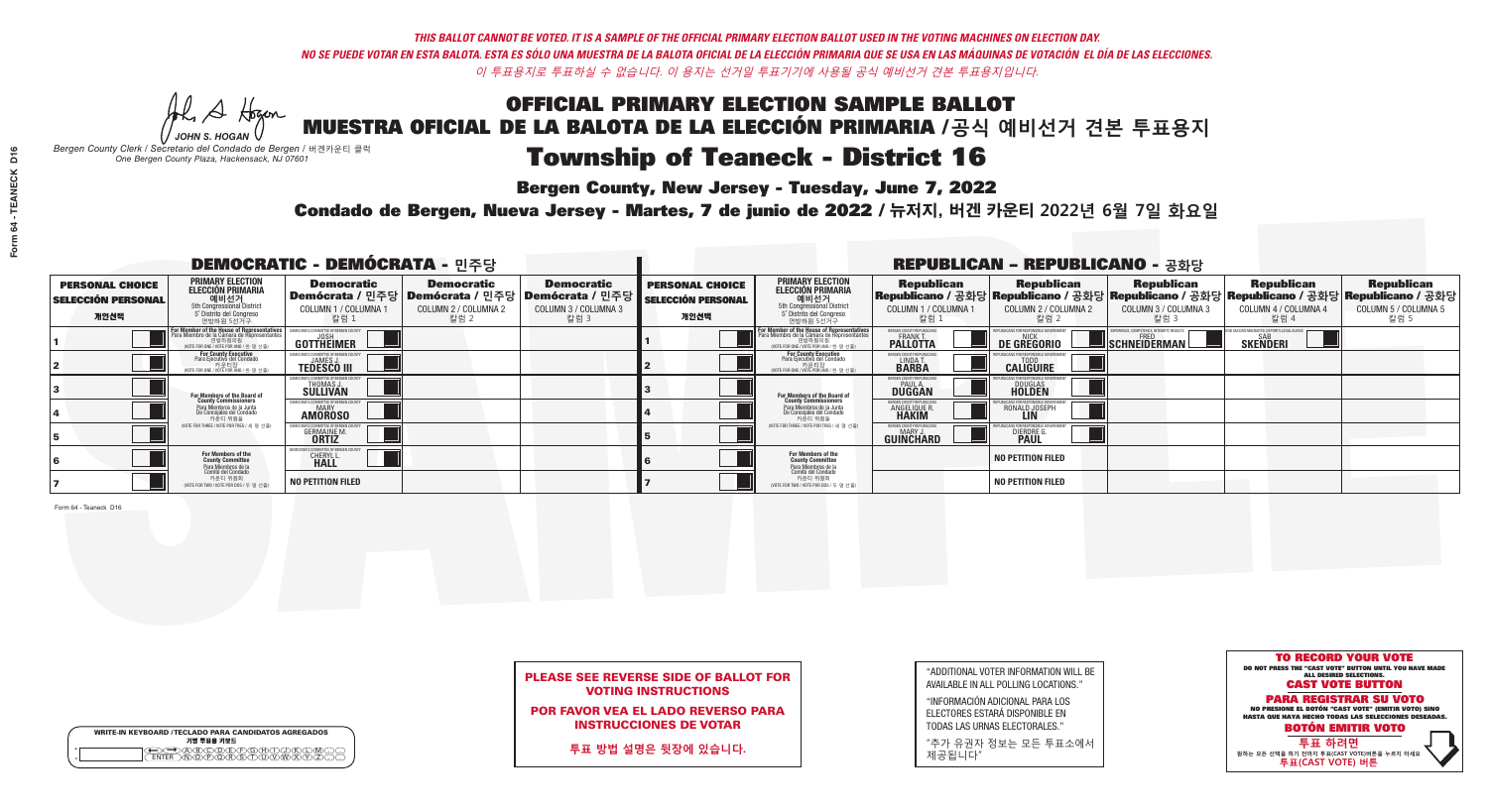Al Stogan *JOHN S. HOGAN*

# Township of Teaneck - District 17

**Bergen County, New Jersey - Tuesday, June 7, 2022** 

*Bergen County Clerk / Secretario del Condado de Bergen /* 버겐카운티 클럭 *One Bergen County Plaza, Hackensack, NJ 07601*



### PLEASE SEE REVERSE SIDE OF BALLOT FOR VOTING INSTRUCTIONS

POR FAVOR VEA EL LADO REVERSO PARA INSTRUCCIONES DE VOTAR

**투표 방법 설명은 뒷장에 있습니다.**

WRITE-IN KEYBOARD /TECLADO PARA CANDIDATOS AGREGADOS<br>기명 투표용 키보드  $\bigoplus \bigoplus \mathbb{A} \oplus \mathbb{C} \oplus \mathbb{C} \oplus \mathbb{C} \oplus \mathbb{C} \oplus \mathbb{C} \cup \mathbb{W} \oplus \mathbb{Z} \oplus \mathbb{Z} \oplus \mathbb{C}$ 

| "ADDITIONAL VOTER INFORMATION WILL BE |
|---------------------------------------|
| AVAILABLE IN ALL POLLING LOCATIONS."  |
|                                       |

"INFORMACIÓN ADICIONAL PARA LOS ELECTORES ESTARÁ DISPONIBLE EN TODAS LAS URNAS ELECTORALES."

"추가 유권자 정보는 모든 투표소에서 제공됩니다"

Condado de Bergen, Nueva Jersey - Martes, 7 de junio de 2022 / 뉴저지, 버겐 카운티 2022년 6월 7일 화요일 *One Bergen County Plaza, Hackensack, NJ 07601*

| <b>DEMOCRATIC - DEMÓCRATA - 민주당</b>                         |                                                                                                                                                      |                                                                                      |                                                   |                                                                      |                                                             |                                                                                                                                           |                                                                      | <b>REPUBLICAN - REPUBLICANO - 공화당</b>              |                                                          |                                                                                                                                                |                                                   |
|-------------------------------------------------------------|------------------------------------------------------------------------------------------------------------------------------------------------------|--------------------------------------------------------------------------------------|---------------------------------------------------|----------------------------------------------------------------------|-------------------------------------------------------------|-------------------------------------------------------------------------------------------------------------------------------------------|----------------------------------------------------------------------|----------------------------------------------------|----------------------------------------------------------|------------------------------------------------------------------------------------------------------------------------------------------------|---------------------------------------------------|
| <b>PERSONAL CHOICE</b><br><b>SELECCIÓN PERSONAL</b><br>개인선택 | <b>PRIMARY ELECTION</b><br><b>ELECCIÓN PRIMARIA</b><br>- 예비선거<br>- 5th Congressional District<br>- 5 <sup>*</sup> Distrito del Congreso<br>연방하원 5선거구 | <b>Democratic</b><br>│Demócrata / 민주당│Demócrata / 민주당│<br>COLUMN 1 / COLUMNA<br>칼럼 1 | <b>Democratic</b><br>COLUMN 2 / COLUMNA 2<br>칼럼 2 | <b>Democratic</b><br>Demócrata / 민주당<br>COLUMN 3 / COLUMNA 3<br>칼럼 3 | <b>PERSONAL CHOICE</b><br><b>SELECCIÓN PERSONAL</b><br>개인선택 | <b>PRIMARY ELECTION</b><br>ELECCIÓN PRIMARIA<br>예비선거<br>5th Congressional District<br>5 Distrito del Congreso<br>연방하원 5선거구                | <b>Republican</b><br>COLUMN 1 / COLUMNA 1<br>.칼럼 :                   | <b>Republican</b><br>COLUMN 2 / COLUMNA 2<br>-칼럼 2 | <b>Republican</b><br>COLUMN 3 / COLUMNA 3<br>칼럼 3        | <b>Republican</b><br>Republicano / 공화당 Republicano / 공화당 Republicano / 공화당 Republicano / 공화당 Republicano / 공화당<br>COLUMN 4 / COLUMNA 4<br>칼럼 4 | <b>Republican</b><br>COLUMN 5 / COLUMNA 5<br>칼럼 5 |
|                                                             | <b>For Member of the House of Representatives</b><br>Para Miembro de la Cámara de Representantes<br>NOTE FOR ONE / VOTE POR UNO / 한 명 선출)            | COMMITTEE OF BERGEN C<br>GOTTHEIMER                                                  |                                                   |                                                                      |                                                             | <b>For Member of the House of Representatives</b><br>Para Miembro de la Cámara de Representantes<br>NOTE FOR ONE / VOTE POR UNO / 한 명 선출) | BERGEN COUNTY REPUBLICAN<br>FRANK T.<br><b>PALLOTTA</b>              | DE GREGORIO                                        | PERIENCE, COMPETENCE, INTEGRITY, RESULT:<br>SCHNEIDERMAN | <b>SAB</b><br><b>SKENDERI</b>                                                                                                                  |                                                   |
|                                                             | For County Executive<br>Para Ejecutivo del Condado<br>voTE FOR ONE / VOTE POR UNO / 한 명 선출)                                                          | IFMOCRATIC COMMITTEE OF BERGEN C<br>JAMES.<br><b>TEDESCO III</b>                     |                                                   |                                                                      |                                                             | For County Executive<br>Para Ejecutivo del Condado<br>. 카운티장<br>(VOTE FOR ONE / VOTE POR UNO / 한 명 선출)                                    | BERGEN COUNTY REPUBLICAN<br>LINDA T.                                 | <b>CALIGUIRE</b>                                   |                                                          |                                                                                                                                                |                                                   |
|                                                             | For Members of the Board of<br>County Commissioners                                                                                                  | <b>THOMAS J.</b><br><b>SULLIVAN</b>                                                  |                                                   |                                                                      |                                                             | <b>For Members of the Board of County Commissioners</b>                                                                                   | BERGEN COUNTY REPUBLICAN<br><b>PAUL A.</b><br><b>DUGGAN</b>          | DOUGLAS<br>HOLDEN                                  |                                                          |                                                                                                                                                |                                                   |
|                                                             | Para Miembros de la Junta<br>De Concejales del Condado<br>카우티 위원들                                                                                    | IC COMMITTEE OF BEBGEN COU<br><b>AMOROSO</b>                                         |                                                   |                                                                      |                                                             | Para Miembros de la Junta<br>De Concejales del Condado<br>카운티 위원들                                                                         | <b>ERGEN COUNTY REPUBLICAN</b><br><b>ANGELIQUE R</b><br><b>HAKIM</b> | RONALD JOSEPH                                      |                                                          |                                                                                                                                                |                                                   |
|                                                             | (VOTE FOR THREE / VOTE POR TRES / 세 명 선출)                                                                                                            | <b>GERMAINE M.</b><br><b>ORTIZ</b>                                                   |                                                   |                                                                      |                                                             | (VOTE FOR THREE / VOTE POR TRES / 세 명 선출)                                                                                                 | ERGEN COUNTY REPUBLICAN<br>MARY J<br><b>GUINCHARD</b>                | <b>DIERDRE</b>                                     |                                                          |                                                                                                                                                |                                                   |
|                                                             | For Members of the<br>County Committee                                                                                                               | OCRATIC COMMITTEE OF BERGEI<br><b>DONALD</b><br><b>STARK</b>                         |                                                   |                                                                      |                                                             | For Members of the<br>County Committee                                                                                                    |                                                                      | <b>NO PETITION FILED</b>                           |                                                          |                                                                                                                                                |                                                   |
|                                                             | Para Miembros de la<br>Comité del Condado<br>카운티 위원회<br>(VOTE FOR TWO / VOTE POR DOS / 두 명 선출)                                                       | <b>GERVONN C.</b><br><b>ROMNEY-RICE</b>                                              |                                                   |                                                                      |                                                             | Para Miembros de la<br>Comité del Condado<br>카운티 위원회<br>NOTE FOR TWO / VOTE POR DOS / 두 명 선출)                                             |                                                                      | <b>NO PETITION FILED</b>                           |                                                          |                                                                                                                                                |                                                   |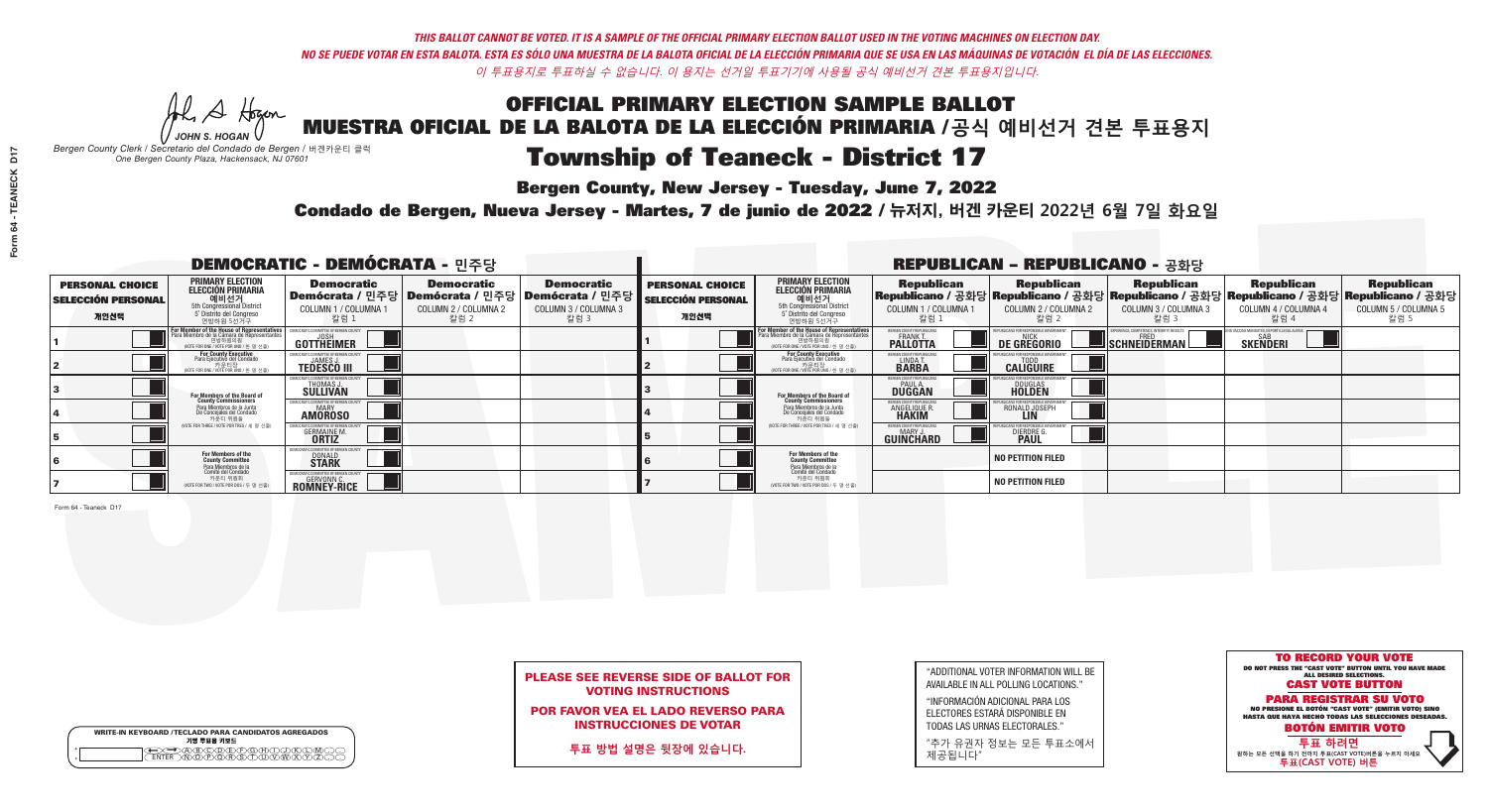He A Hogen *JOHN S. HOGAN*

# Township of Teaneck - District 18

**Bergen County, New Jersey - Tuesday, June 7, 2022** 

*Bergen County Clerk / Secretario del Condado de Bergen /* 버겐카운티 클럭 *One Bergen County Plaza, Hackensack, NJ 07601*

WRITE-IN KEYBOARD /TECLADO PARA CANDIDATOS AGREGADOS<br>기명 투표용 키보드

 $\bigoplus \bigoplus \mathbb{A} \oplus \mathbb{C} \oplus \mathbb{C} \oplus \mathbb{C} \oplus \mathbb{C} \oplus \mathbb{C} \cup \mathbb{W} \oplus \mathbb{Z} \oplus \mathbb{Z} \oplus \mathbb{C}$ 

Condado de Bergen, Nueva Jersey - Martes, 7 de junio de 2022 / 뉴저지, 버겐 카운티 2022년 6월 7일 화요일 *One Bergen County Plaza, Hackensack, NJ 07601*



### PLEASE SEE REVERSE SIDE OF BALLOT FOR VOTING INSTRUCTIONS

POR FAVOR VEA EL LADO REVERSO PARA INSTRUCCIONES DE VOTAR

**투표 방법 설명은 뒷장에 있습니다.**

| 5             |
|---------------|
| 6             |
| 7             |
| Form 64 - Tea |
|               |

"ADDITIONAL VOTER INFORMATION WILL BE AVAILABLE IN ALL POLLING LOCATIONS."

"INFORMACIÓN ADICIONAL PARA LOS ELECTORES ESTARÁ DISPONIBLE EN TODAS LAS URNAS ELECTORALES."

"추가 유권자 정보는 모든 투표소에서 제공됩니다"

| Form 64 - TEANECK D18 |  |
|-----------------------|--|
|                       |  |

D<sub>18</sub>

| <b>DEMOCRATIC - DEMÓCRATA - 민주당</b>                         |                                                                                                                                               |                                                             |                                                                                          |                                                                      |                                                             |                                                                                                                                               |                                                          | <b>REPUBLICAN - REPUBLICANO - 공화당</b>                                                                                                           |                                                   |                                                   |                                                   |
|-------------------------------------------------------------|-----------------------------------------------------------------------------------------------------------------------------------------------|-------------------------------------------------------------|------------------------------------------------------------------------------------------|----------------------------------------------------------------------|-------------------------------------------------------------|-----------------------------------------------------------------------------------------------------------------------------------------------|----------------------------------------------------------|-------------------------------------------------------------------------------------------------------------------------------------------------|---------------------------------------------------|---------------------------------------------------|---------------------------------------------------|
| <b>PERSONAL CHOICE</b><br><b>SELECCIÓN PERSONAL</b><br>개인선택 | PRIMARY ELECTION<br>ELECCIÓN PRIMARIA<br>에비선거<br>5th Congressional District<br>5 <sup>*</sup> Distrito del Congreso<br>연방하원 5선거구              | <b>Democratic</b><br>COLUMN 1 / COLUMNA 1<br>칼럼 1           | <b>Democratic</b><br>Demócrata / 민주당   Demócrata / 민주당  <br>COLUMN 2 / COLUMNA 2<br>칼럼 2 | <b>Democratic</b><br>Demócrata / 민주당<br>COLUMN 3 / COLUMNA 3<br>칼럼 3 | <b>PERSONAL CHOICE</b><br><b>SELECCIÓN PERSONAL</b><br>개인선택 | <b>PRIMARY ELECTION</b><br><b>ELECCIÓN PRIMARIA</b><br>예비선거<br>5th Congressional District<br>5 Distrito del Congreso<br>연방하원 5선거구             | <b>Republican</b><br>COLUMN 1 / COLUMNA 1<br>칼럼          | <b>Republican</b><br>Republicano / 공화당 Republicano / 공화당 Republicano / 공화당 Republicano / 공화당 Republicano / 공화당<br>COLUMN 2 / COLUMNA 2<br>-칼럼 2 | <b>Republican</b><br>COLUMN 3 / COLUMNA 3<br>칼럼 3 | <b>Republican</b><br>COLUMN 4 / COLUMNA 4<br>칼럼 4 | <b>Republican</b><br>COLUMN 5 / COLUMNA 5<br>칼럼 5 |
|                                                             | For Member of the House of Representatives<br>Para Miembro de la Cámara de Representantes<br>연방하원의원<br>(VOTE FOR ONE / VOTE POR UNO / 한 명 선출) | GOTTHEIMER                                                  |                                                                                          |                                                                      |                                                             | For Member of the House of Representatives<br>Para Miembro de la Cámara de Representantes<br>연방하원의원<br>(VOTE FOR ONE / VOTE POR UNO / 한 명 선출) | BERGEN COUNTY REPUBLICANS<br>FRANK T.<br><b>PALLOTTA</b> | DE GREGORIO                                                                                                                                     | SCHNEIDERMAN                                      | <b>SKENDERI</b>                                   |                                                   |
|                                                             | For County Executive<br>Para Ejecutivo del Condado<br>/OTE FOR ONE / VOTE POR UNO / 한 명 선출)                                                   | <b>TEDESCO III</b>                                          |                                                                                          |                                                                      |                                                             | <b>For County Executive</b><br>Para Ejecutivo del Condado<br>7) 카운티장<br>(VOTE FOR ONE / VOTE POR UNO / 한 명 선출)                                | BERGEN COUNTY REPUBLICA<br>LINDAT.                       | <b>CALIGUIRE</b>                                                                                                                                |                                                   |                                                   |                                                   |
|                                                             | For Members of the Board of<br>County Commissioners                                                                                           | EMOCRATIC COMMITTEE OF BERGEN LINE<br>THOMAS J.<br>SULLIVAN |                                                                                          |                                                                      |                                                             | <b>For Members of the Board of County Commissioners</b>                                                                                       | <b>BERGEN COUNTY REPUBLICAN<br/>PAUL A.<br/>DUGGAN</b>   | <b>DOUGLAS</b>                                                                                                                                  |                                                   |                                                   |                                                   |
|                                                             | Para Miembros de la Junta<br>De Concejales del Condado<br>카운티 위원들                                                                             | ATIC COMMITTEE OF BERGEN CO<br><b>AMOROSO</b>               |                                                                                          |                                                                      |                                                             | Para Miembros de la Junta<br>De Concejales del Condado<br>카운티 위원들                                                                             | ERGEN COUNTY REPUBLICAN<br><b>ANGELIQUE F</b>            | RONALD JOSEPH                                                                                                                                   |                                                   |                                                   |                                                   |
|                                                             | (VOTE FOR THREE / VOTE POR TRES / 세 명 선출)                                                                                                     | <b>GERMAINE M.</b><br><b>ORTIZ</b>                          |                                                                                          |                                                                      |                                                             | (VOTE FOR THREE / VOTE POR TRES / 세 명 선출)                                                                                                     | ERGEN COUNTY REPUBLICAN<br>MARY J<br><b>GUINCHARD</b>    | <b>DIERDRE G</b><br><b>PAUL</b>                                                                                                                 |                                                   |                                                   |                                                   |
|                                                             | For Members of the<br>County Committee<br>Para Miembros de la                                                                                 | 10CRATIC COMMITTEE OF BERGEN<br><b>QURAN M</b>              |                                                                                          |                                                                      |                                                             | For Members of the<br>County Committee                                                                                                        | BERGEN COUNTY REPUBLICAN<br><b>YEHUDA</b>                | <b>DOWDY-MALVEAUX</b>                                                                                                                           |                                                   |                                                   |                                                   |
|                                                             | Comité del Condado<br>카운티 위원회<br>(VOTE FOR TWO / VOTE POR DOS / 두 명 선출)                                                                       | CRATIC COMMITTEE OF BERGEN<br>SHAYNA M.<br><b>ROSER</b>     |                                                                                          |                                                                      |                                                             | Para Miembros de la<br>Comité del Condado<br>카운티 위원회<br>(VOTE FOR TWO / VOTE POR DOS / 두 명 선출)                                                | <b>BERGEN COUNTY REPUBLICAL</b><br><b>MILLER</b>         | NO PETITION FILED                                                                                                                               |                                                   |                                                   |                                                   |

neck D18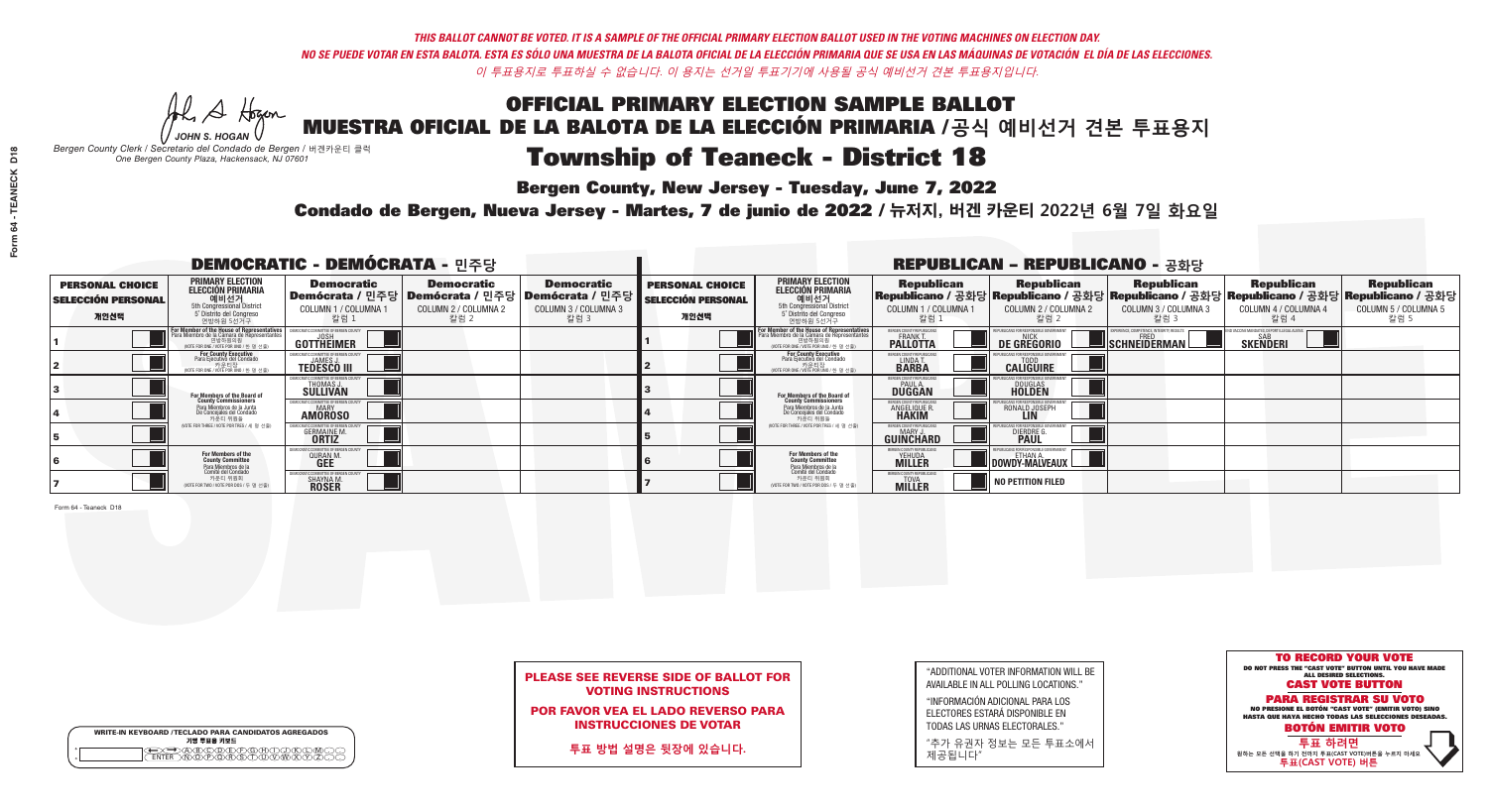**Bergen County, New Jersey - Tuesday, June 7, 2022** 

Al Stogan *JOHN S. HOGAN*

| <b>WRITE-IN KEYBOARD /TECLADO PARA CANDIDATOS AGREGADOS</b><br>기명 투표용 키보드 |  |
|---------------------------------------------------------------------------|--|
| <b>BODDDOH</b><br>n na T                                                  |  |

*Bergen County Clerk / Secretario del Condado de Bergen /* 버겐카운티 클럭 *One Bergen County Plaza, Hackensack, NJ 07601*

Condado de Bergen, Nueva Jersey - Martes, 7 de junio de 2022 / 뉴저지, 버겐 카운티 2022년 6월 7일 화요일 *One Bergen County Plaza, Hackensack, NJ 07601*



### PLEASE SEE REVERSE SIDE OF BALLOT FOR VOTING INSTRUCTIONS

POR FAVOR VEA EL LADO REVERSO PARA INSTRUCCIONES DE VOTAR

**투표 방법 설명은 뒷장에 있습니다.**

| D19               |  |
|-------------------|--|
|                   |  |
| Form 64 - TEANECK |  |
|                   |  |
|                   |  |
|                   |  |
|                   |  |

| "ADDITIONAL VOTER INFORMATION WILL BE |
|---------------------------------------|
| AVAILABLE IN ALL POLLING LOCATIONS."  |
|                                       |

"INFORMACIÓN ADICIONAL PARA LOS ELECTORES ESTARÁ DISPONIBLE EN TODAS LAS URNAS ELECTORALES."

"추가 유권자 정보는 모든 투표소에서 제공됩니다"

| <b>DEMOCRATIC - DEMÓCRATA - 민주당</b>                         |                                                                                                                                               |                                                               |                                                   |                                                                                                             |                                                             |                                                                                                                                                             |                                                          | <b>REPUBLICAN - REPUBLICANO - 공화당</b>             |                                                   |                                                   |                                                                                                                                                |
|-------------------------------------------------------------|-----------------------------------------------------------------------------------------------------------------------------------------------|---------------------------------------------------------------|---------------------------------------------------|-------------------------------------------------------------------------------------------------------------|-------------------------------------------------------------|-------------------------------------------------------------------------------------------------------------------------------------------------------------|----------------------------------------------------------|---------------------------------------------------|---------------------------------------------------|---------------------------------------------------|------------------------------------------------------------------------------------------------------------------------------------------------|
| <b>PERSONAL CHOICE</b><br><b>SELECCIÓN PERSONAL</b><br>개인선택 | <b>PRIMARY ELECTION</b><br>ELECCIÓN PRIMARIA<br>예비선거<br><sub>5th Congressional</sub> District<br>5° Distrito del Congreso<br>연방하원 5선거구        | <b>Democratic</b><br>COLUMN 1 / COLUMNA<br>칼럼 1               | <b>Democratic</b><br>COLUMN 2 / COLUMNA 2<br>칼럼 2 | <b>Democratic</b><br>  Demócrata / 민주당   Demócrata / 민주당   Demócrata / 민주당 <br>COLUMN 3 / COLUMNA 3<br>칼럼 3 | <b>PERSONAL CHOICE</b><br><b>SELECCIÓN PERSONAL</b><br>개인선택 | <b>PRIMARY ELECTION</b><br>ELECCIÓN PRIMARIA<br>예비선거<br>5th Congressional District<br>5 Distrito del Congreso<br>연방하원 5선거구                                  | <b>Republican</b><br>COLUMN 1 / COLUMNA 1<br><u>칼럼 1</u> | <b>Republican</b><br>COLUMN 2 / COLUMNA 2<br>참럼 2 | <b>Republican</b><br>COLUMN 3 / COLUMNA 3<br>칼럼 3 | <b>Republican</b><br>COLUMN 4 / COLUMNA 4<br>칼럼 4 | <b>Republican</b><br>Republicano / 공화당 Republicano / 공화당 Republicano / 공화당 Republicano / 공화당 Republicano / 공화당<br>COLUMN 5 / COLUMNA 5<br>칼럼 5 |
|                                                             | For Member of the House of Representatives<br>Para Miembro de la Cámara de Representantes<br>연방하원의원<br>(VOTE FOR ONE / VOTE POR UNO / 한 명 선출) | OMMITTEE OF BERGEN C<br>GOTTHEIMER                            |                                                   |                                                                                                             |                                                             | F <mark>or Member of the House of Representatives</mark><br>Para Miembro de la Cámara de Representantes<br>연방하원의원<br>(WOTE FOR ONE / VOTE POR UNO / 한 명 선출) | BERGEN COUNTY REPUBLICAN<br><b>PALLOTTA</b>              | <b>DE GREGORIO</b>                                | SCHNEIDERMAN                                      | <b>SKENDERI</b>                                   |                                                                                                                                                |
|                                                             | For County Executive<br>Para Ejecutivo del Condado<br>WOTE FOR ONE / VOTE POR UNO / 한 명 선출)                                                   | <b>TEDESCO III</b>                                            |                                                   |                                                                                                             |                                                             | For County Executive<br>Para Ejecutivo del Condado<br>. 카운티장<br>(VOTE FOR ONE / VOTE POR UNO / 한 명 선출)                                                      | BERGEN COUNTY REPUBLICAN<br>LINDA T.                     | <b>CALIGUIRE</b>                                  |                                                   |                                                   |                                                                                                                                                |
|                                                             | For Members of the Board of<br>County Commissioners                                                                                           | 10CRATIC COMMITTEE OF BERGEN C<br>THOMAS J.                   |                                                   |                                                                                                             |                                                             | <b>For Members of the Board of County Commissioners</b>                                                                                                     | BERGEN COUNTY REPUBLICAN<br><b>DUGGAN</b>                | <b>DOUGLAS</b><br><b>HOLDEN</b>                   |                                                   |                                                   |                                                                                                                                                |
|                                                             | Para Miembros de la Junta<br>De Concejales del Condado<br>카운티 위원들                                                                             | MOCRATIC COMMITTEE OF BERGEN COUNT<br><b>AMOROSO</b>          |                                                   |                                                                                                             |                                                             | Para Miembros de la Junta<br>De Concejales del Condado<br>카운티 위원들                                                                                           | ERGEN COUNTY REPUBLICAN<br><b>ANGELIQUE R</b>            | RONALD JOSEPH                                     |                                                   |                                                   |                                                                                                                                                |
|                                                             | (VOTE FOR THREE / VOTE POR TRES / 세 명 선출)                                                                                                     | <b>GERMAINE M.</b>                                            |                                                   |                                                                                                             |                                                             | (VOTE FOR THREE / VOTE POR TRES / 세 명 선출)                                                                                                                   | BERGEN COUNTY REPUBLICAN<br>MARY.<br><b>GUINCHARD</b>    | <b>DIERDRE</b>                                    |                                                   |                                                   |                                                                                                                                                |
|                                                             | For Members of the<br>County Committee<br>Para Miembros de la                                                                                 | 10CRATIC COMMITTEE OF BERGEN<br><b>DANIEL M.</b><br>ROSENBLUM |                                                   |                                                                                                             |                                                             | <b>For Members of the<br/>County Committee</b>                                                                                                              | BERGEN COUNTY REPUBLICAN<br><b>DAVID</b><br><b>HES</b>   | NO PETITION FILED                                 |                                                   |                                                   |                                                                                                                                                |
|                                                             | cha mismores de la<br>카운티 위원회<br>NOTE FOR TWO / VOTE POR DOS / 두 명 선출)                                                                        | <b>ERWIN</b>                                                  |                                                   |                                                                                                             |                                                             | Para Miembros de la<br>Comité del Condado<br>카운티 위원회<br>NOTE FOR TWO / VOTE POR DOS / 두 명 선출)                                                               |                                                          | <b>NO PETITION FILED</b>                          |                                                   |                                                   |                                                                                                                                                |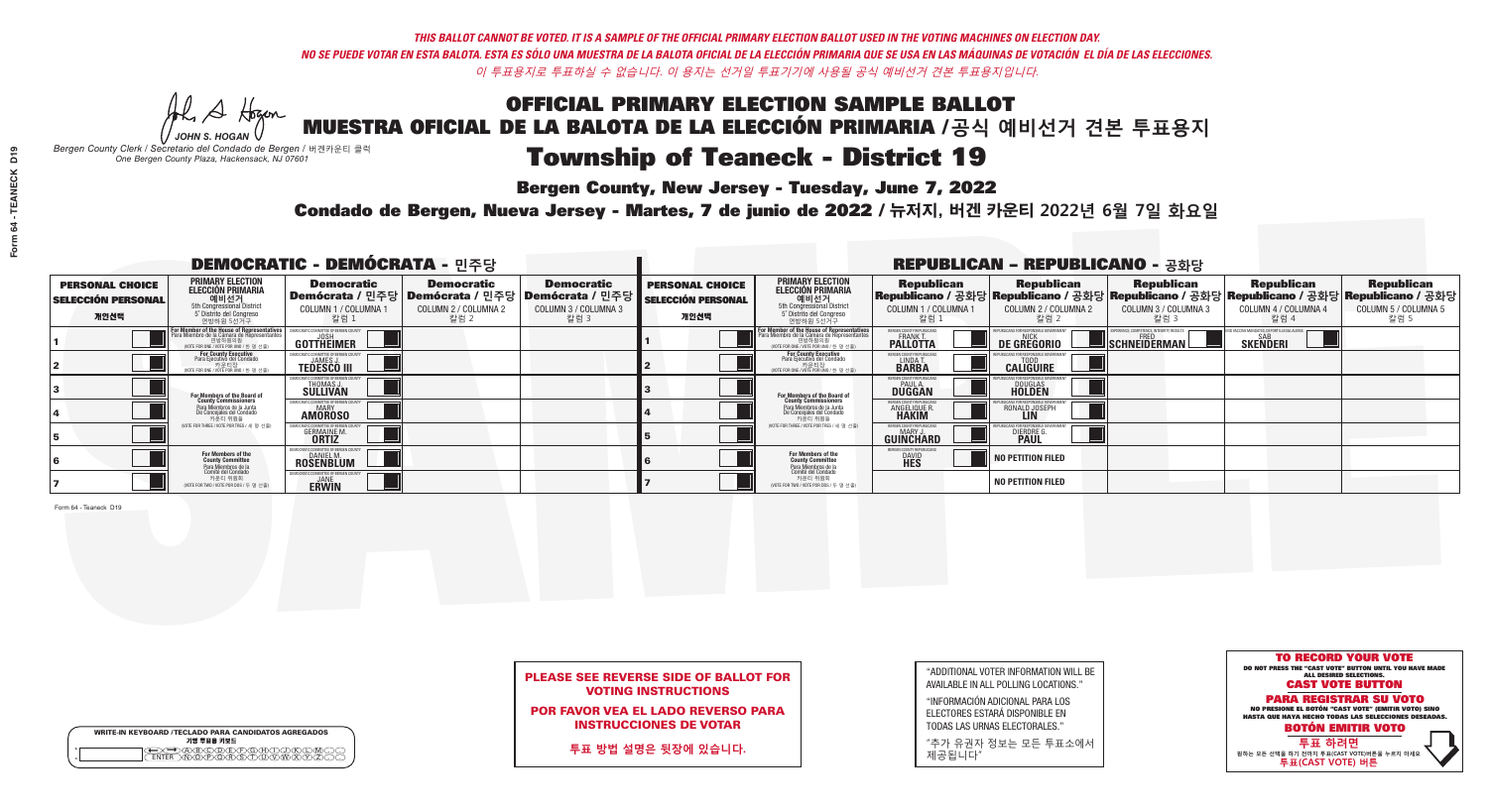**Bergen County, New Jersey - Tuesday, June 7, 2022** 

He A Hogan *JOHN S. HOGAN*

*Bergen County Clerk / Secretario del Condado de Bergen /* 버겐카운티 클럭 *One Bergen County Plaza, Hackensack, NJ 07601*

Condado de Bergen, Nueva Jersey - Martes, 7 de junio de 2022 / 뉴저지, 버겐 카운티 2022년 6월 7일 화요일 *One Bergen County Plaza, Hackensack, NJ 07601*



### PLEASE SEE REVERSE SIDE OF BALLOT FOR VOTING INSTRUCTIONS

POR FAVOR VEA EL LADO REVERSO PARA INSTRUCCIONES DE VOTAR

**투표 방법 설명은 뒷장에 있습니다.**

WRITE-IN KEYBOARD /TECLADO PARA CANDIDATOS AGREGADOS<br>기명 투표용 키보드

 $\bigoplus \bigoplus \mathbb{A} \oplus \mathbb{C} \oplus \mathbb{C} \oplus \mathbb{C} \oplus \mathbb{C} \oplus \mathbb{C} \cup \mathbb{W} \oplus \mathbb{Z} \oplus \mathbb{Z} \oplus \mathbb{C}$ 

| "ADDITIONAL VOTER INFORMATION WILL BE |
|---------------------------------------|
| AVAILABLE IN ALL POLLING LOCATIONS."  |
|                                       |

"INFORMACIÓN ADICIONAL PARA LOS ELECTORES ESTARÁ DISPONIBLE EN TODAS LAS URNAS ELECTORALES."

"추가 유권자 정보는 모든 투표소에서 제공됩니다"

| <b>DEMOCRATIC - DEMÓCRATA - 민주당</b>                         |                                                                                                                                         |                                                                                                      |                                                   |                                                                                                       |                                                             |                                                                                                                                                             |                                                             | <b>REPUBLICAN - REPUBLICANO - 공화당</b>                                                                                                           |                                                   |                                                   |                                                   |
|-------------------------------------------------------------|-----------------------------------------------------------------------------------------------------------------------------------------|------------------------------------------------------------------------------------------------------|---------------------------------------------------|-------------------------------------------------------------------------------------------------------|-------------------------------------------------------------|-------------------------------------------------------------------------------------------------------------------------------------------------------------|-------------------------------------------------------------|-------------------------------------------------------------------------------------------------------------------------------------------------|---------------------------------------------------|---------------------------------------------------|---------------------------------------------------|
| <b>PERSONAL CHOICE</b><br><b>SELECCIÓN PERSONAL</b><br>개인선택 | <b>PRIMARY ELECTION</b><br>ELECCIÓN PRIMARIA<br>에비선거<br>5th Congressional District<br>5 <sup>*</sup> Distrito del Congreso<br>연방하원 5선거구 | <b>Democratic</b><br>COLUMN 1 / COLUMNA<br>칼럼 1                                                      | <b>Democratic</b><br>COLUMN 2 / COLUMNA 2<br>칼럼 2 | <b>Democratic</b><br>│Demócrata / 민주당│Demócrata / 민주당│Demócrata / 민주당<br>COLUMN 3 / COLUMNA 3<br>칼럼 3 | <b>PERSONAL CHOICE</b><br><b>SELECCIÓN PERSONAL</b><br>개인선택 | <b>PRIMARY ELECTION</b><br><b>ELECCIÓN PRIMARIA</b><br>예비선거<br>5th Congressional District<br>5 Distrito del Congreso<br>연방하원 5선거구                           | <b>Republican</b><br>COLUMN 1 / COLUMNA 1<br>칼럼             | <b>Republican</b><br>Republicano / 공화당 Republicano / 공화당 Republicano / 공화당 Republicano / 공화당 Republicano / 공화당<br>COLUMN 2 / COLUMNA 2<br>-칼럼 2 | <b>Republican</b><br>COLUMN 3 / COLUMNA 3<br>칼럼 3 | <b>Republican</b><br>COLUMN 4 / COLUMNA 4<br>칼럼 4 | <b>Republican</b><br>COLUMN 5 / COLUMNA 5<br>칼럼 5 |
|                                                             | For Member of the House of Representatives<br>Para Miembro de la Cámara de Representantes                                               | GOTTHEIMER                                                                                           |                                                   |                                                                                                       |                                                             | F <mark>or Member of the House of Representatives</mark><br>Para Miembro de la Cámara de Representantes<br>연방하원의원<br>(VOTE FOR ONE / VOTE POR UNO / 한 명 선출) | BERGEN COUNTY REPUBLICANS<br>FRANK T.<br><b>PALLOTTA</b>    | DE GREGORIO                                                                                                                                     | SCHNEIDERMAN                                      | <b>SKENDERI</b>                                   |                                                   |
|                                                             | For County Executive<br>Para Ejecutivo del Condado<br>VOTE FOR ONE / VOTE POR UNO / 한 명 선출)                                             | <b>TEDESCO III</b>                                                                                   |                                                   |                                                                                                       |                                                             | For County Executive<br>Para Ejecutivo del Condado<br>7) 카운티장<br>(VOTE FOR ONE / VOTE POR UNO / 한 명 선출)                                                     | BERGEN COUNTY REPUBLICA<br>LINDAT.                          | <b>CALIGUIRE</b>                                                                                                                                |                                                   |                                                   |                                                   |
|                                                             | For Members of the Board of<br>County Commissioners                                                                                     | MOCRATIC COMMITTEE OF BERGEN CONTRANT COMMITTEE OF BERGEN CONTRANT THE OF BERGEN<br>S <b>ULLIVAN</b> |                                                   |                                                                                                       |                                                             | For Members of the Board of<br>County Commissioners                                                                                                         | BERGEN COUNTY REPUBLICAN<br><b>PAUL A.</b><br><b>DUGGAN</b> | <b>DOUGLAS</b>                                                                                                                                  |                                                   |                                                   |                                                   |
|                                                             | Para Miembros de la Junta<br>De Concejales del Condado<br>카운티 위원들                                                                       | <b>10CRATIC COMMITTEE OF BERGEN COUN</b><br><b>AMOROSO</b>                                           |                                                   |                                                                                                       |                                                             | Para Miembros de la Junta<br>De Concejales del Condado<br>카운티 위원들                                                                                           | ERGEN COUNTY REPUBLICAN<br>ANGELIQUE R                      | RONALD JOSEPH                                                                                                                                   |                                                   |                                                   |                                                   |
|                                                             | (VOTE FOR THREE / VOTE POR TRES / 세 명 선출)                                                                                               | <b>GERMAINE M.</b><br><b>ORTIZ</b>                                                                   |                                                   |                                                                                                       |                                                             | (VOTE FOR THREE / VOTE POR TRES / 세 명 선출)                                                                                                                   | ERGEN COUNTY REPUBLICAN<br>MARY J<br><b>GUINCHARD</b>       | <b>DIERDRE</b>                                                                                                                                  |                                                   |                                                   |                                                   |
|                                                             | For Members of the<br>County Committee<br>Para Miembros de la<br>Comité del Condado                                                     | <b>NO PETITION FILED</b>                                                                             |                                                   |                                                                                                       |                                                             | For Members of the<br>County Committee                                                                                                                      |                                                             | <b>NO PETITION FILED</b>                                                                                                                        |                                                   |                                                   |                                                   |
|                                                             | 카운티 위원회<br>NOTE FOR TWO / VOTE POR DOS / 두 명 선출)                                                                                        | <b>NO PETITION FILED</b>                                                                             |                                                   |                                                                                                       |                                                             | Para Miembros de la<br>Comité del Condado<br>카운티 위원회<br>NOTE FOR TWO / VOTE POR DOS / 두 명 선출)                                                               |                                                             | <b>NO PETITION FILED</b>                                                                                                                        |                                                   |                                                   |                                                   |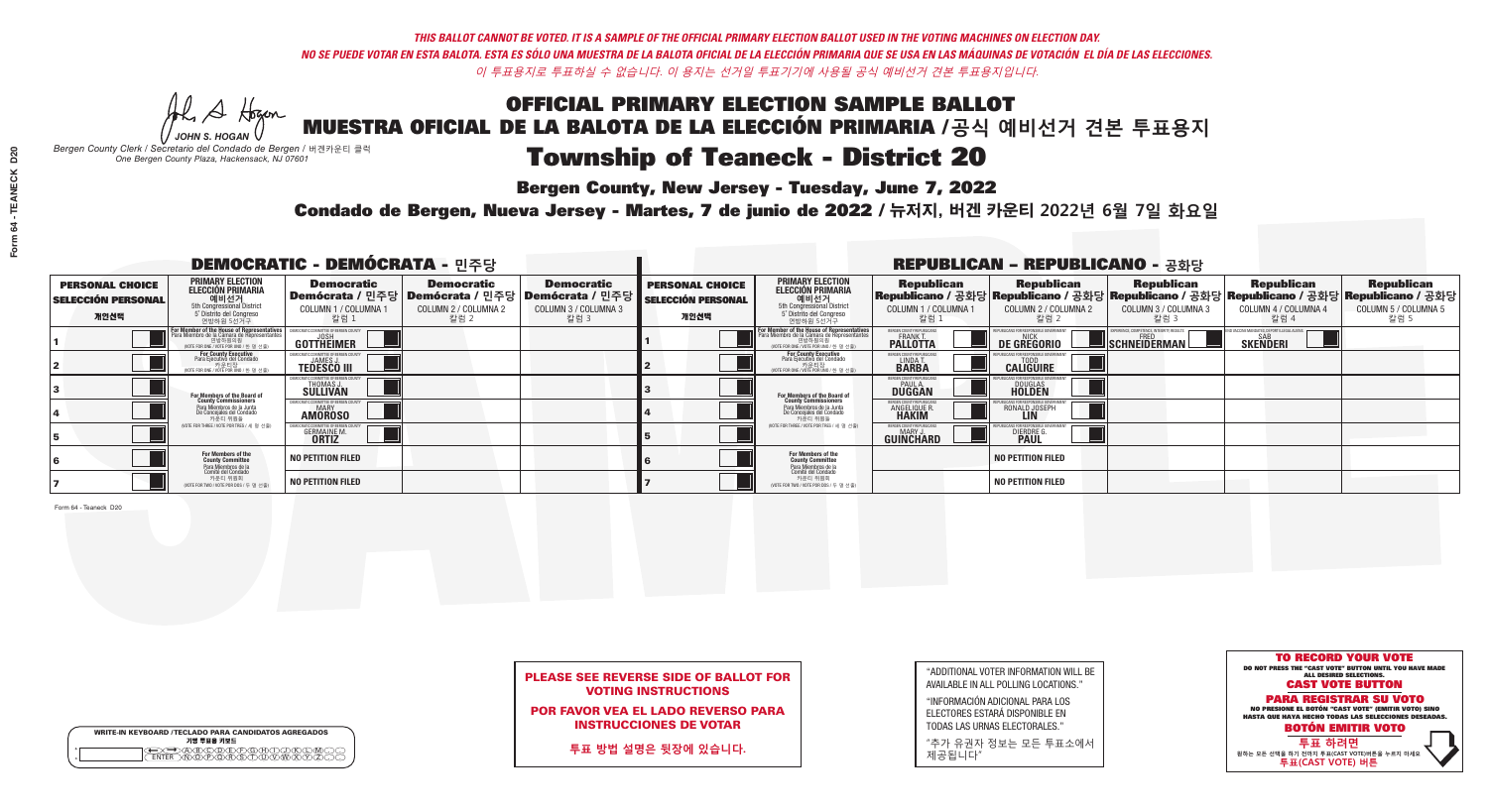Al Stogan *JOHN S. HOGAN*

| <b>WRITE-IN KEYBOARD /TECLADO PARA CANDIDATOS AGREGADOS</b><br>기명 투표용 키보드 |
|---------------------------------------------------------------------------|
| DOODEPOHO<br>DPORSTUDVD                                                   |

# Township of Teaneck - District 21

**Bergen County, New Jersey - Tuesday, June 7, 2022** 

*Bergen County Clerk / Secretario del Condado de Bergen /* 버겐카운티 클럭 *One Bergen County Plaza, Hackensack, NJ 07601*

Condado de Bergen, Nueva Jersey - Martes, 7 de junio de 2022 / 뉴저지, 버겐 카운티 2022년 6월 7일 화요일 *One Bergen County Plaza, Hackensack, NJ 07601*



### PLEASE SEE REVERSE SIDE OF BALLOT FOR VOTING INSTRUCTIONS

POR FAVOR VEA EL LADO REVERSO PARA INSTRUCCIONES DE VOTAR

**투표 방법 설명은 뒷장에 있습니다.**

| "ADDITIONAL VOTER INFORMATION WILL BE |
|---------------------------------------|
| AVAILABLE IN ALL POLLING LOCATIONS."  |
|                                       |

"INFORMACIÓN ADICIONAL PARA LOS ELECTORES ESTARÁ DISPONIBLE EN TODAS LAS URNAS ELECTORALES."

"추가 유권자 정보는 모든 투표소에서 제공됩니다"

| <b>DEMOCRATIC - DEMÓCRATA - 민주당</b>                         |                                                                                                                                               |                                                             |                                                   |                                                                                                             |                                                             |                                                                                                                                                             |                                                              | <b>REPUBLICAN - REPUBLICANO - 공화당</b>                                                                                                             |                                                   |                                                   |                                                   |
|-------------------------------------------------------------|-----------------------------------------------------------------------------------------------------------------------------------------------|-------------------------------------------------------------|---------------------------------------------------|-------------------------------------------------------------------------------------------------------------|-------------------------------------------------------------|-------------------------------------------------------------------------------------------------------------------------------------------------------------|--------------------------------------------------------------|---------------------------------------------------------------------------------------------------------------------------------------------------|---------------------------------------------------|---------------------------------------------------|---------------------------------------------------|
| <b>PERSONAL CHOICE</b><br><b>SELECCIÓN PERSONAL</b><br>개인선택 | PRIMARY ELECTION<br>ELECCIÓN PRIMARIA<br>에비선거<br>5th Congressional District<br>5 <sup>*</sup> Distrito del Congreso<br>연방하원 5선거구              | <b>Democratic</b><br>COLUMN 1 / COLUMNA 1<br>칼럼 1           | <b>Democratic</b><br>COLUMN 2 / COLUMNA 2<br>칼럼 2 | <b>Democratic</b><br>  Demócrata / 민주당   Demócrata / 민주당   Demócrata / 민주당 <br>COLUMN 3 / COLUMNA 3<br>칼럼 3 | <b>PERSONAL CHOICE</b><br><b>SELECCIÓN PERSONAL</b><br>개인선택 | <b>PRIMARY ELECTION</b><br><b>ELECCIÓN PRIMARIA</b><br>예비선거<br>5th Congressional District<br>5 Distrito del Congreso<br>연방하원 5선거구                           | <b>Republican</b><br>COLUMN 1 / COLUMNA 1<br>칼럼              | <b>Republican</b><br> Republicano / 공화당 Republicano / 공화당 Republicano / 공화당 Republicano / 공화당 Republicano / 공화당 <br>COLUMN 2 / COLUMNA 2<br>-칼럼 2 | <b>Republican</b><br>COLUMN 3 / COLUMNA 3<br>칼럼 3 | <b>Republican</b><br>COLUMN 4 / COLUMNA 4<br>칼럼 4 | <b>Republican</b><br>COLUMN 5 / COLUMNA 5<br>칼럼 5 |
|                                                             | For Member of the House of Representatives<br>Para Miembro de la Cámara de Representantes<br>연방하원의원<br>(VOTE FOR ONE / VOTE POR UNO / 한 명 선출) | GOTTHEIMER                                                  |                                                   |                                                                                                             |                                                             | F <mark>or Member of the House of Representatives</mark><br>Para Miembro de la Cámara de Representantes<br>연방하원의원<br>(VOTE FOR ONE / VOTE POR UNO / 한 명 선출) | BERGEN COUNTY REPUBLICANS<br>FRANK T.<br><b>PALLOTTA</b>     | DE GREGORIO                                                                                                                                       | SCHNEIDERMAN                                      | <b>SKENDERI</b>                                   |                                                   |
|                                                             | For County Executive<br>Para Ejecutivo del Condado<br>/OTE FOR ONE / VOTE POR UNO / 한 명 선출)                                                   | <b>TEDESCO III</b>                                          |                                                   |                                                                                                             |                                                             | <b>For County Executive</b><br>Para Ejecutivo del Condado<br>7) 카운티장<br>(VOTE FOR ONE / VOTE POR UNO / 한 명 선출)                                              | BERGEN COUNTY REPUBLICA<br>LINDAT.                           | <b>CALIGUIRE</b>                                                                                                                                  |                                                   |                                                   |                                                   |
|                                                             | For Members of the Board of<br>County Commissioners                                                                                           | EMOCRATIC COMMITTEE OF BERGEN LINE<br>THOMAS J.<br>SULLIVAN |                                                   |                                                                                                             |                                                             | <b>For Members of the Board of County Commissioners</b>                                                                                                     | <b>BERGEN COUNTY REPUBLICAN<br/>PAUL A.<br/>DUGGAN</b>       | <b>DOUGLAS</b>                                                                                                                                    |                                                   |                                                   |                                                   |
|                                                             | Para Miembros de la Junta<br>De Concejales del Condado<br>카운티 위원들                                                                             | ATIC COMMITTEE OF BERGEN CO<br><b>AMOROSO</b>               |                                                   |                                                                                                             |                                                             | Para Miembros de la Junta<br>De Concejales del Condado<br>카운티 위원들                                                                                           | ERGEN COUNTY REPUBLICAN<br><b>ANGELIQUE F</b>                | RONALD JOSEPH                                                                                                                                     |                                                   |                                                   |                                                   |
|                                                             | (VOTE FOR THREE / VOTE POR TRES / 세 명 선출)                                                                                                     | <b>GERMAINE M.</b><br><b>ORTIZ</b>                          |                                                   |                                                                                                             |                                                             | (VOTE FOR THREE / VOTE POR TRES / 세 명 선출)                                                                                                                   | <b>ERGEN COUNTY REPUBLICAN</b><br>MARY J<br><b>GUINCHARD</b> | <b>DIERDRE G</b><br><b>PAUL</b>                                                                                                                   |                                                   |                                                   |                                                   |
|                                                             | For Members of the<br>County Committee<br>Para Miembros de la                                                                                 | MOCRATIC COMMITTEE OF BERGEN (<br><b>WEINBERG</b>           |                                                   |                                                                                                             |                                                             | For Members of the<br>County Committee                                                                                                                      |                                                              | <b>NO PETITION FILED</b>                                                                                                                          |                                                   |                                                   |                                                   |
|                                                             | Comité del Condado<br>카운티 위원회<br>NOTE FOR TWO / VOTE POR DOS / 두 명 선출)                                                                        | <b>NO PETITION FILED</b>                                    |                                                   |                                                                                                             |                                                             | Para Miembros de la<br>Comité del Condado<br>카운티 위원회<br>(VOTE FOR TWO / VOTE POR DOS / 두 명 선출)                                                              |                                                              | <b>NO PETITION FILED</b>                                                                                                                          |                                                   |                                                   |                                                   |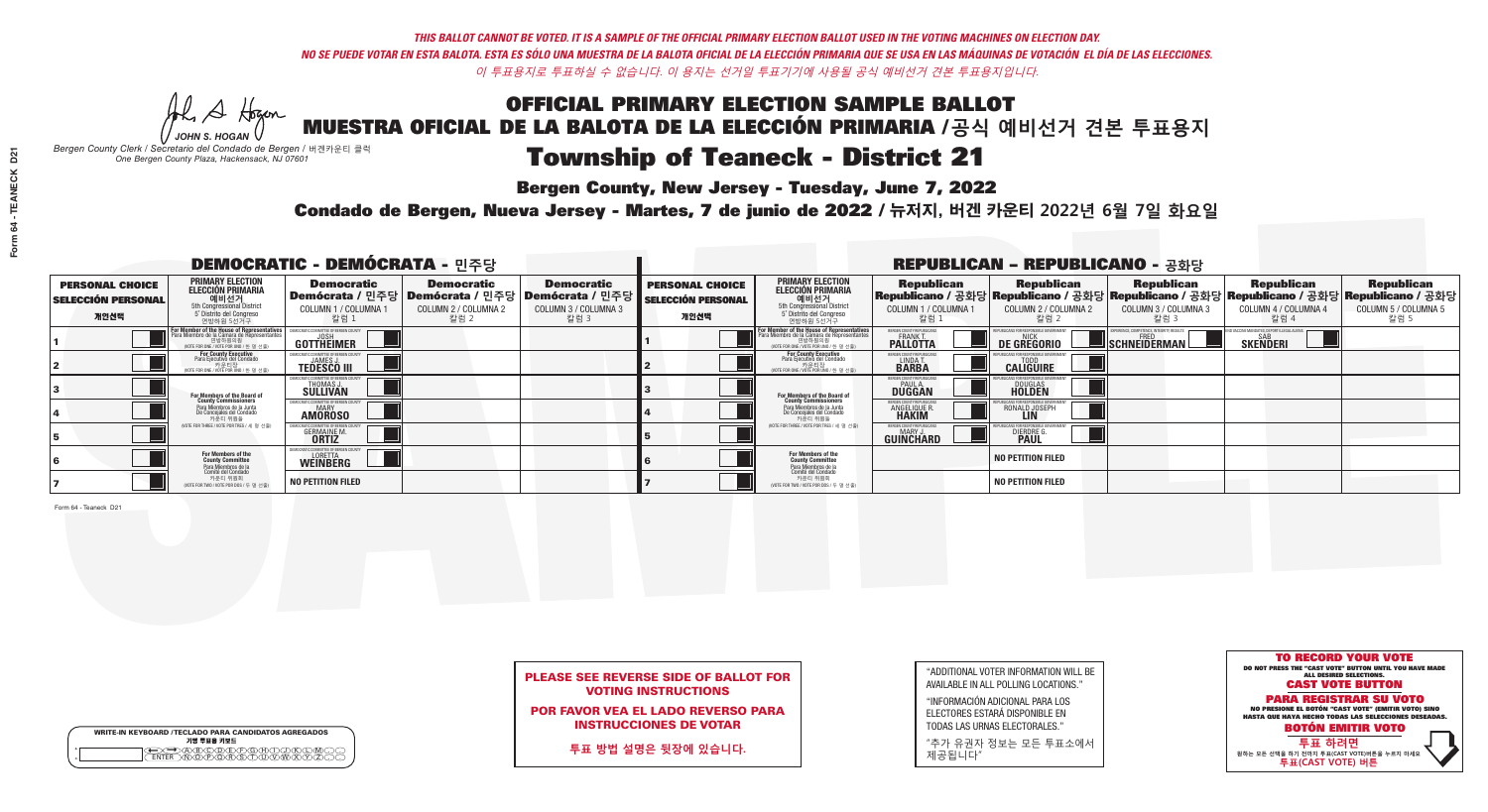Al Stogan *JOHN S. HOGAN*

| <b>WRITE-IN KEYBOARD /TECLADO PARA CANDIDATOS AGREGADOS</b><br>기명 투표용 키보드 |
|---------------------------------------------------------------------------|
| YDYFYFYGY                                                                 |

# Township of Teaneck - District 22

**Bergen County, New Jersey - Tuesday, June 7, 2022** 

*Bergen County Clerk / Secretario del Condado de Bergen /* 버겐카운티 클럭 *One Bergen County Plaza, Hackensack, NJ 07601*

Condado de Bergen, Nueva Jersey - Martes, 7 de junio de 2022 / 뉴저지, 버겐 카운티 2022년 6월 7일 화요일 *One Bergen County Plaza, Hackensack, NJ 07601*



### PLEASE SEE REVERSE SIDE OF BALLOT FOR VOTING INSTRUCTIONS

POR FAVOR VEA EL LADO REVERSO PARA INSTRUCCIONES DE VOTAR

**투표 방법 설명은 뒷장에 있습니다.**

| "ADDITIONAL VOTER INFORMATION WILL BE |
|---------------------------------------|
| AVAILABLE IN ALL POLLING LOCATIONS."  |
|                                       |

"INFORMACIÓN ADICIONAL PARA LOS ELECTORES ESTARÁ DISPONIBLE EN TODAS LAS URNAS ELECTORALES."

"추가 유권자 정보는 모든 투표소에서 제공됩니다"

| <b>DEMOCRATIC - DEMÓCRATA -</b> 민주당                         |                                                                                                                                               |                                                                |                                                   |                                                                                                        |                                                             |                                                                                                                                                |                                                             | <b>REPUBLICAN - REPUBLICANO - 공화당</b>              |                                                   |                                                                                                                                                |                                                   |
|-------------------------------------------------------------|-----------------------------------------------------------------------------------------------------------------------------------------------|----------------------------------------------------------------|---------------------------------------------------|--------------------------------------------------------------------------------------------------------|-------------------------------------------------------------|------------------------------------------------------------------------------------------------------------------------------------------------|-------------------------------------------------------------|----------------------------------------------------|---------------------------------------------------|------------------------------------------------------------------------------------------------------------------------------------------------|---------------------------------------------------|
| <b>PERSONAL CHOICE</b><br><b>SELECCIÓN PERSONAL</b><br>개인선택 | <b>PRIMARY ELECTION</b><br>ELECCIÓN PRIMARIA<br>에비선거<br>5th Congressional District<br>5 <sup>*</sup> Distrito del Congreso<br>연방하원 5선거구       | <b>Democratic</b><br>COLUMN 1 / COLUMNA<br>칼럼 1                | <b>Democratic</b><br>COLUMN 2 / COLUMNA 2<br>칼럼 2 | <b>Democratic</b><br>Demócrata / 민주당 Demócrata / 민주당 Demócrata / 민주당  <br>COLUMN 3 / COLUMNA 3<br>칼럼 3 | <b>PERSONAL CHOICE</b><br><b>SELECCIÓN PERSONAL</b><br>개인선택 | <b>PRIMARY ELECTION</b><br><b>ELECCIÓN PRIMARIA</b><br>예비선거<br>5th Congressional District<br>5 <sup>*</sup> Distrito del Congreso<br>연방하원 5선거구 | <b>Republican</b><br>COLUMN 1 / COLUMNA 1<br>칼럼             | <b>Republican</b><br>COLUMN 2 / COLUMNA 2<br>-칼럼 2 | <b>Republican</b><br>COLUMN 3 / COLUMNA 3<br>칼럼 3 | <b>Republican</b><br>Republicano / 공화당 Republicano / 공화당 Republicano / 공화당 Republicano / 공화당 Republicano / 공화당<br>COLUMN 4 / COLUMNA 4<br>칼럼 4 | <b>Republican</b><br>COLUMN 5 / COLUMNA 5<br>칼럼 5 |
|                                                             | For Member of the House of Representatives<br>Para Miembro de la Cámara de Representantes<br>연방하원의원<br>(VOTE FOR ONE / VOTE POR UNO / 한 명 선출) | GOTTHEIMER                                                     |                                                   |                                                                                                        |                                                             | F <mark>or Member of the House of Representative</mark><br>Para Miembro de la Cámara de Representante:<br>NOTE FOR ONE / VOTE POR UNO / 한 명 선출 | BERGEN COUNTY REPUBLICANS<br>FRANK T.<br><b>PALLOTTA</b>    | DE GREGORIO                                        | SCHNEIDERMAN                                      | <b>SKENDERI</b>                                                                                                                                |                                                   |
|                                                             | For County Executive<br>Para Ejecutivo del Condado<br>, 카운티장<br>(VOTE FOR ONE / VOTE POR UNO / 한 명 선출)                                        | EMOCRATIC COMMITTEE OF BERGEN<br><b>TEDESCO III</b>            |                                                   |                                                                                                        |                                                             | <b>For County Executive</b><br>Para Ejecutivo del Condado<br>7 카운티장<br>(VOTE FOR ONE / VOTE POR UNO / 한 명 선출)                                  | BERGEN COUNTY REPUBLICA<br>LINDA T.                         | <b>CALIGUIRE</b>                                   |                                                   |                                                                                                                                                |                                                   |
|                                                             | For Members of the Board of<br>County Commissioners                                                                                           | <b>THOMAS J.</b><br><b>SULLIVAN</b>                            |                                                   |                                                                                                        |                                                             | For Members of the Board of<br>County Commissioners                                                                                            | BERGEN COUNTY REPUBLICAN<br><b>PAUL A.</b><br><b>DUGGAN</b> | <b>DOUGLAS</b>                                     |                                                   |                                                                                                                                                |                                                   |
|                                                             | Para Miembros de la Junta<br>De Concejales del Condado<br>카운티 위원들                                                                             | ATIC COMMITTEE OF BERGEN COUN<br><b>MARY</b><br><b>AMOROSO</b> |                                                   |                                                                                                        |                                                             | Para Miembros de la Junta<br>De Concejales del Condado<br>카운티 위원들                                                                              | ERGEN COUNTY REPUBLICAN<br>ANGELIQUE R                      | RONALD JOSEPH<br><b>LIN</b>                        |                                                   |                                                                                                                                                |                                                   |
|                                                             | (VOTE FOR THREE / VOTE POR TRES / 세 명 선출)                                                                                                     | <b>GERMAINE M.</b><br><b>ORTIZ</b>                             |                                                   |                                                                                                        |                                                             | NOTE FOR THREE / VOTE POR TRES / 세 명 선출)                                                                                                       | BERGEN COUNTY REPUBLICAN<br>MARY J.<br>GUINCHARD            | <b>DIERDRE</b>                                     |                                                   |                                                                                                                                                |                                                   |
|                                                             | For Members of the<br>County Committee<br>Para Miembros de la<br>Comité del Condado                                                           | EMOCRATIC COMMITTEE OF BERGEN<br>OSAMA<br>USMANI               |                                                   |                                                                                                        |                                                             | For Members of the<br>County Committee                                                                                                         |                                                             | <b>NO PETITION FILED</b>                           |                                                   |                                                                                                                                                |                                                   |
|                                                             | 카운티 위원회<br>NOTE FOR TWO / VOTE POR DOS / 두 명 선출)                                                                                              | <b>NO PETITION FILED</b>                                       |                                                   |                                                                                                        |                                                             | Para Miembros de la<br>Comité del Condado<br>카운티 위원회<br>NOTE FOR TWO / VOTE POR DOS / 두 명 선출)                                                  |                                                             | <b>NO PETITION FILED</b>                           |                                                   |                                                                                                                                                |                                                   |